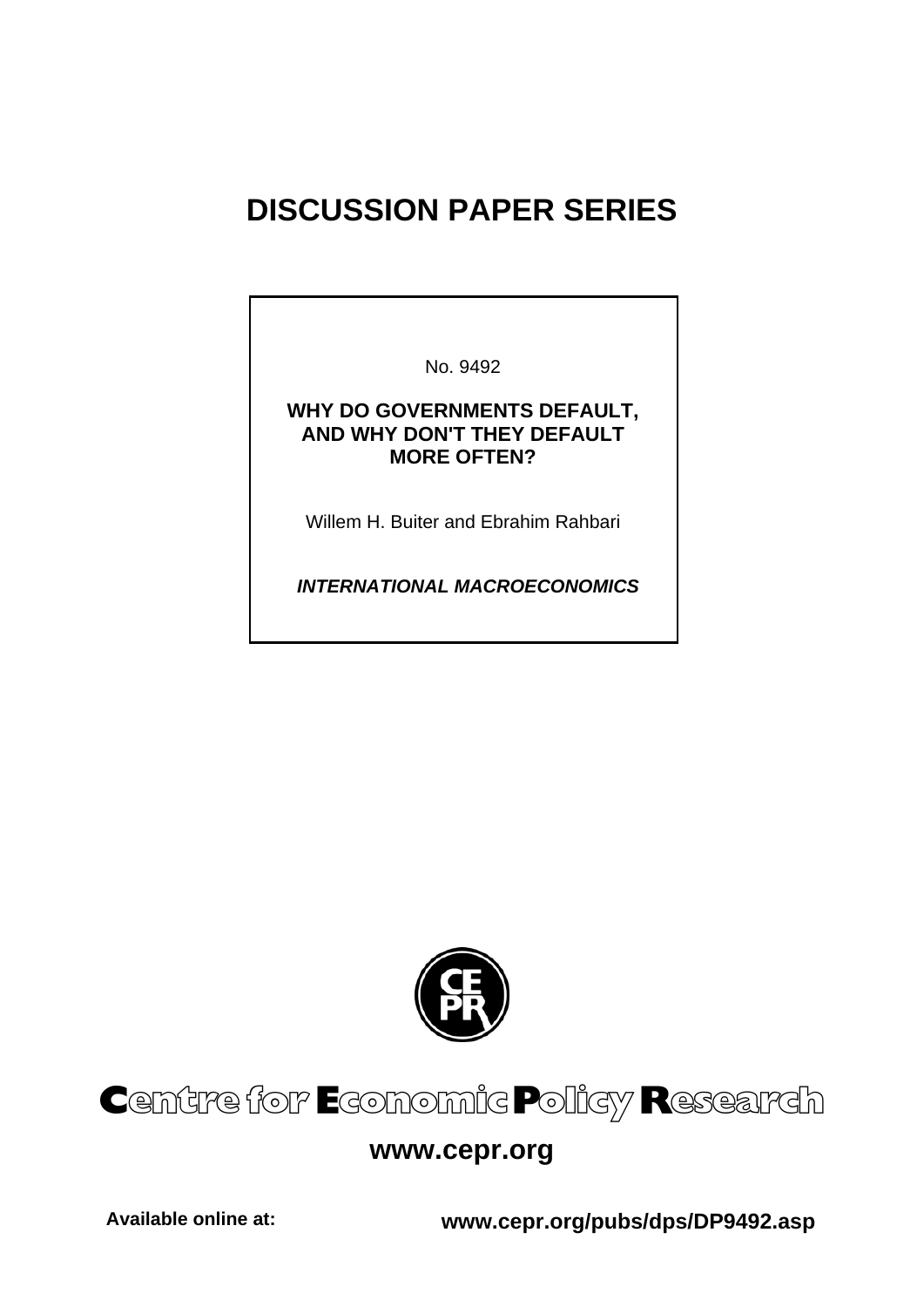# **WHY DO GOVERNMENTS DEFAULT, AND WHY DON'T THEY DEFAULT MORE OFTEN?**

### **Willem H. Buiter, Citigroup and CEPR Ebrahim Rahbari, Citigroup**

Discussion Paper No. 9492 May 2013

Centre for Economic Policy Research 77 Bastwick Street, London EC1V 3PZ, UK Tel: (44 20) 7183 8801, Fax: (44 20) 7183 8820 Email: cepr@cepr.org, Website: www.cepr.org

This Discussion Paper is issued under the auspices of the Centre's research programme in **INTERNATIONAL MACROECONOMICS**. Any opinions expressed here are those of the author(s) and not those of the Centre for Economic Policy Research. Research disseminated by CEPR may include views on policy, but the Centre itself takes no institutional policy positions.

The Centre for Economic Policy Research was established in 1983 as an educational charity, to promote independent analysis and public discussion of open economies and the relations among them. It is pluralist and nonpartisan, bringing economic research to bear on the analysis of medium- and long-run policy questions.

These Discussion Papers often represent preliminary or incomplete work, circulated to encourage discussion and comment. Citation and use of such a paper should take account of its provisional character.

Copyright: Willem H. Buiter and Ebrahim Rahbari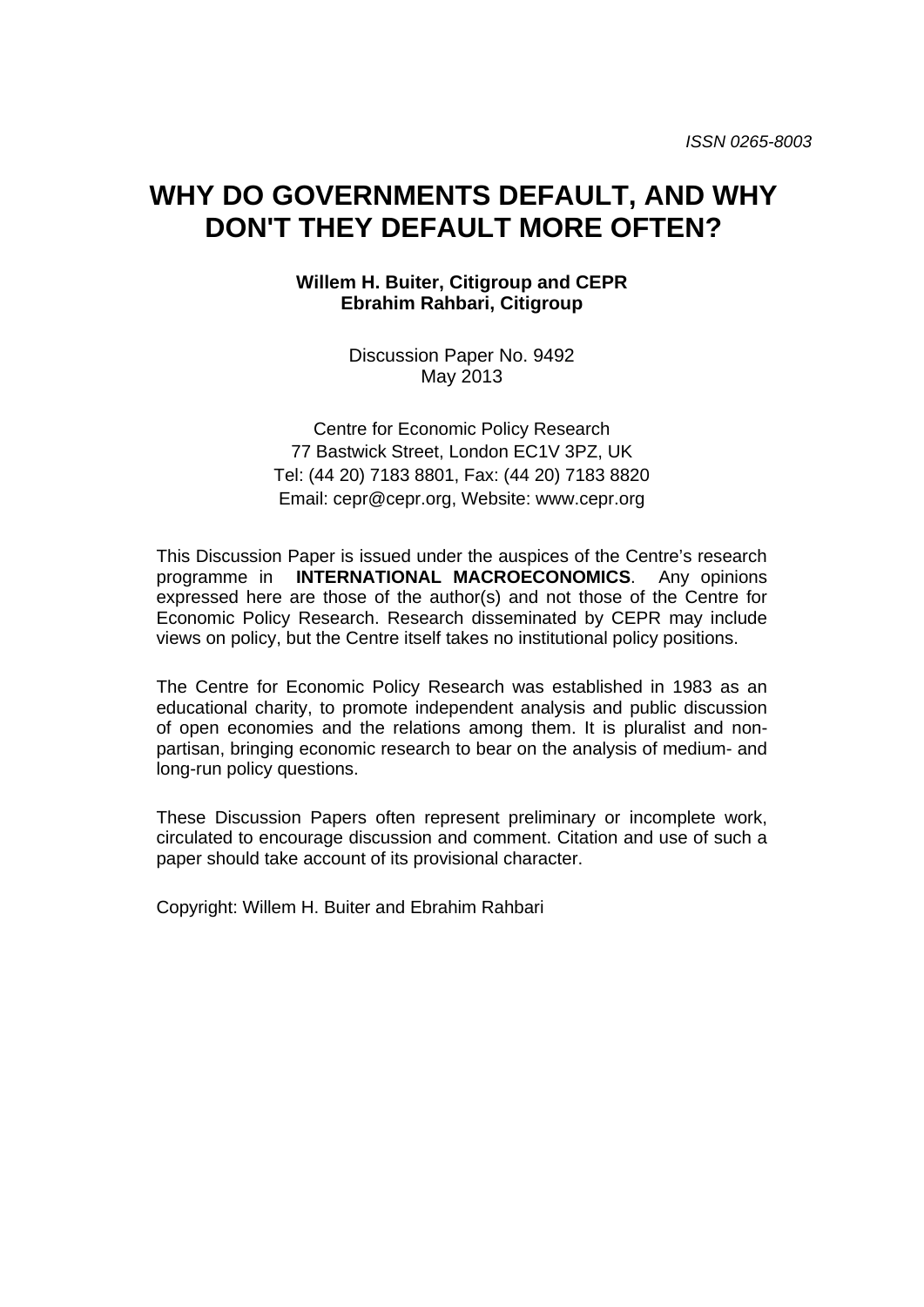CEPR Discussion Paper No. 9492

May 2013

## **ABSTRACT**

## Why do governments default, and why don't they default more often?\*

This paper considers the economic and political drivers of sovereign default, focusing on countries rich enough to render sovereign default a 'won't pay' rather than a 'can't pay' phenomenon. Unlike many private contracts, sovereign debt contracts rely almost exclusively on self-enforcement rather than on third-party enforcement.

Among the social costs of sovereign default are contagion and concentration risk, both within and outside the jurisdiction of the sovereign, and 'rule of law externalities'. We consider illiquidity as a separate trigger for sovereign default and emphasize the role of lenders of last resort for the sovereign.

Not only do political economy factors drive sovereign insolvency, they also influence the debt sustainability analyses performed by national and international agencies.

We consider it likely that the absence of sovereign defaults in the advanced economies since the (West) German defaults of 1948 and 1953 until the Greek defaults of 2012 was a historical aberration that is unlikely to be a reliable guide to the future.

JEL Classification: E62, E63, F34, F41, G01, G18, H26 and H63 Keywords: fiscal sustainability, intertemporal budget constraint, political economy, solvency, sovereign default and strategic default

| Willem H. Buiter                                     | Ebrahim Rahbari                                      |
|------------------------------------------------------|------------------------------------------------------|
| Citigroup                                            | Citigroup                                            |
| <b>388 Greenwich Street</b>                          | 33 Canada Square                                     |
| <b>New York, NY 10013</b>                            | London E14 5LB                                       |
| USA                                                  | UK.                                                  |
| Email: willem.buiter@citi.com                        | Email: ebrahim.rahbari@citi.com                      |
| For further Discussion Papers by this author see:    | For further Discussion Papers by this author see:    |
| www.cepr.org/pubs/new-dps/dplist.asp?authorid=100351 | www.cepr.org/pubs/new-dps/dplist.asp?authorid=170188 |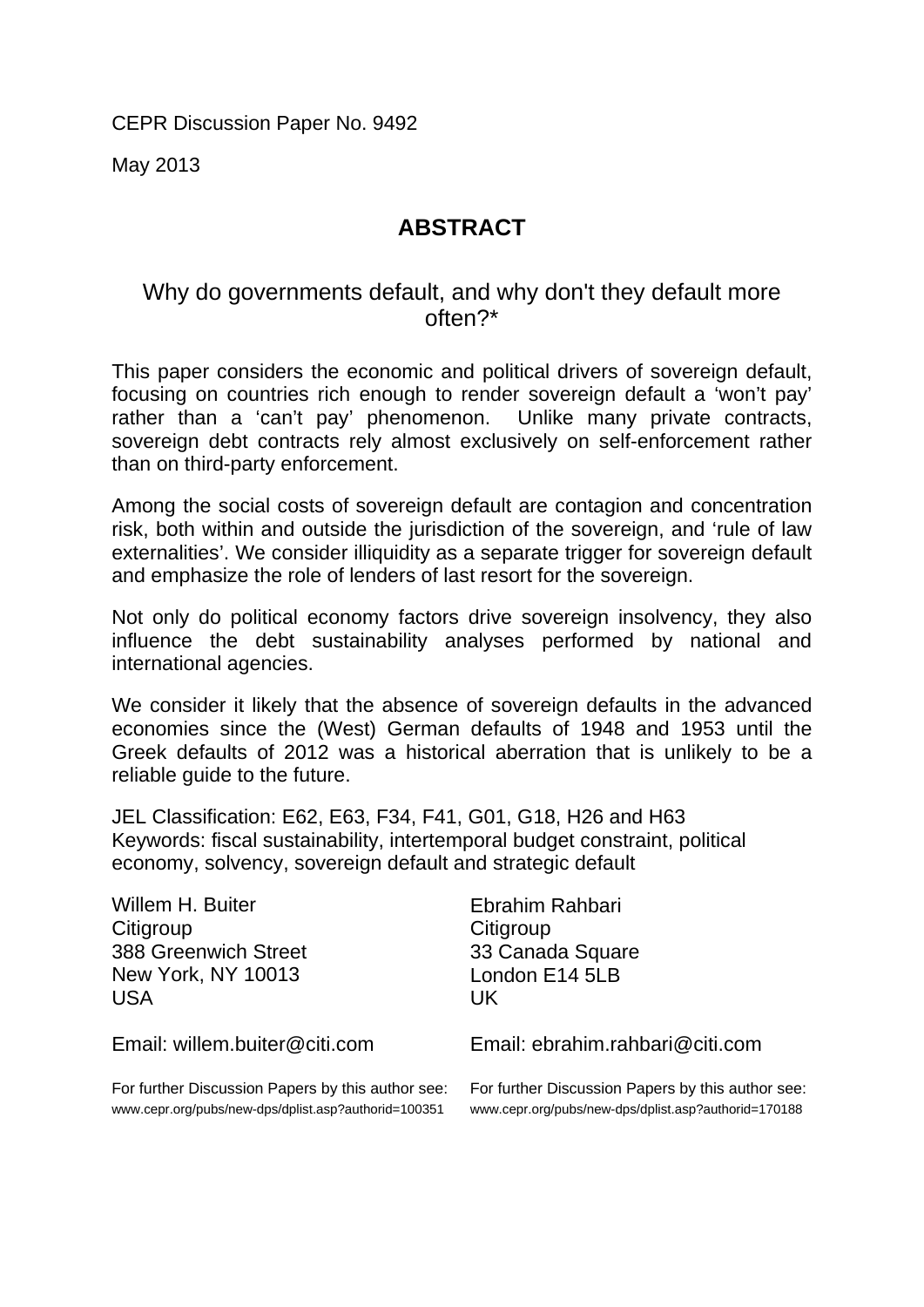\*The views and opinions expressed are those of the authors. They should not be taken to represent the views and opinions of Citigroup. Submitted 20 May 2013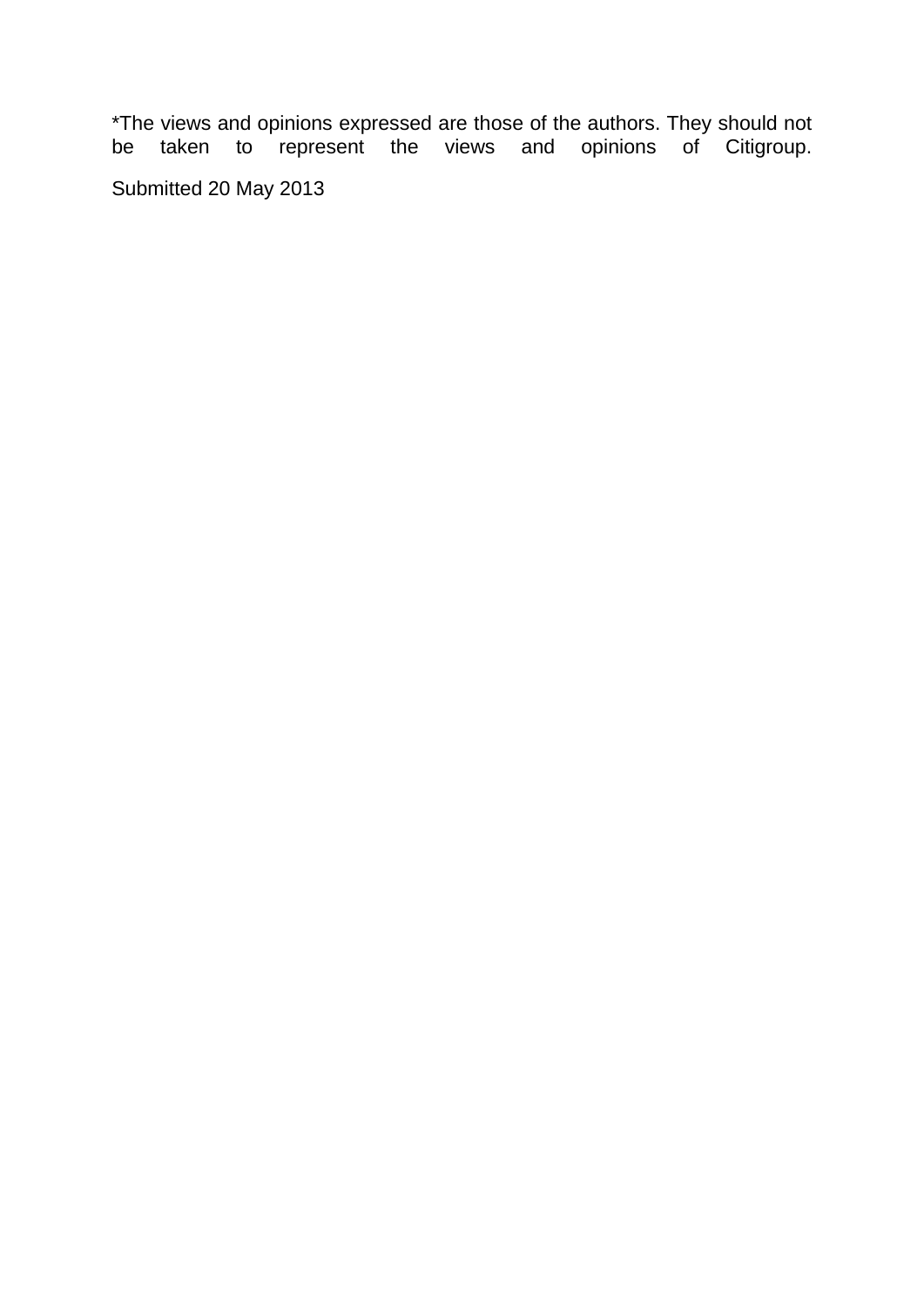#### **1. Introduction**

From an economic perspective, default is any change in the stream of current and future payments on a debt contract that makes it less valuable to the creditor than the execution of the contractually agreed payments stream.<sup>1</sup> Default is probably as old as debt itself, because as with virtually any intertemporal contract, the net present discounted value (NPV) of abiding by the terms of the contract (its continuation value) changes over the life of the contract for the parties involved and may well become negative for one or more of the parties. In the case of debt contracts, the debtor has his fun up-front, when he gains control over the resources he borrows. Servicing the debt, interest and repayment of principal, is the unpleasant part of the debt contract for the borrower. Why would any borrower ever repay his debt once the continuation value of the debt contract turns negative?

In the case of a debt contract involving a private borrower, one obvious answer is that third-party enforcers, including but not limited to the courts, provide the incentives to repay. But in the case of a sovereign borrower, third-party enforcement is the exception rather than the rule – sovereigns choose to service their debt rather than being forced to do so by a third party. That then raises the question why sovereigns don't choose to default more often or indeed – since the lack of third-party enforcement of sovereign debt contracts is rather evident to the (potential) creditors  $-$  why any sovereign debt should be deemed sustainable and why anyone would willingly be a creditor to a sovereign. The answer of course is that it is often in the sovereign's interest to honour its debt obligations, primarily because the costs of sovereign default – to the sovereign debtor – can be substantial. But these costs are also not infinitely high. So we are squarely in the realm of *choice* – sovereigns on the whole *choose* to service their debt or choose to default. The choice aspect of sovereign default tends to be given too little weight in assessments of debt sustainability.

#### **2. The enforcement of private debt contracts**

For most contracts between private parties, there are two types of contract enforcement: third-party enforcement by some external entity not a party to the contract, and selfenforcement. Today, in reasonably advanced market economies with a modicum of rule

<sup>————————————————————&</sup>lt;br><sup>1</sup> See Appendix 1 for an attempt to formalize this notion.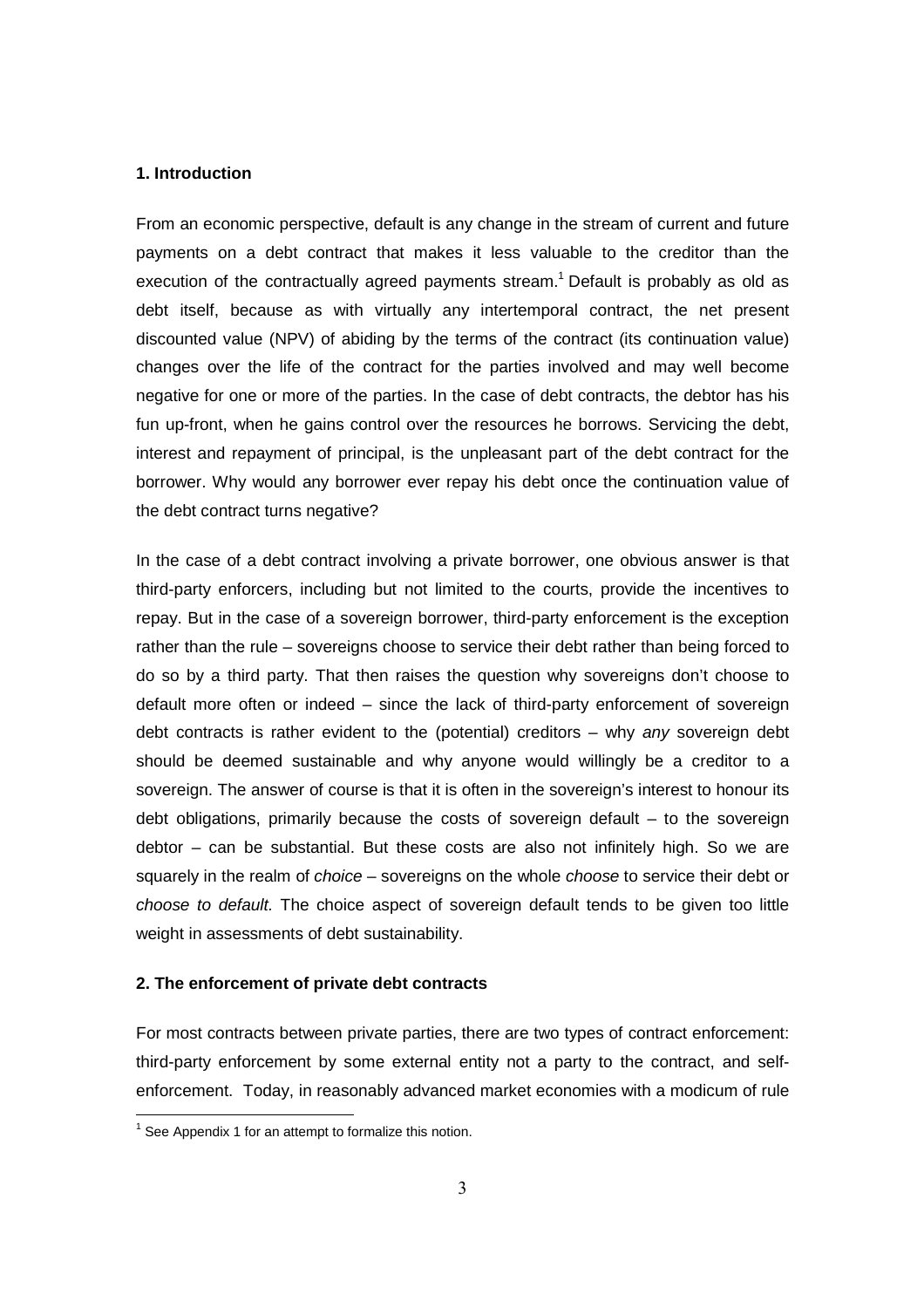of law, third-party enforcement is mainly performed by the state, through the courts, bailiffs and the other servants of law and order. But the coercive power of the state is not the only source of coercive power capable of enforcing contracts. Organised crime, vigilantes and other non-state enforcers can play that role also.

Self-enforcement relies on debt service being in the perceived self-interest of the borrower even after the initial transfer of resources from the creditor to the borrower has taken place and without the benefit of the deus ex-machina of an effective third-party or external enforcer. One self-enforcement mechanism could be honour or honesty. In the ancient (and quite possibly mythical) world of 'my word is my bond', people choose to honour their debts because it was the right thing to do. Even if you could get away with defaulting on your debt, and thus be better off from a material point of view in every period and in every state of nature, you would not do so because it would be wrong or immoral to do so. In much of modern economics, short shrift is given to the imperative of 'doing the right thing' as a motive for human action. In most non-cooperative game theory under uncertainty and asymmetric information, honesty is a tactical option, not an intrinsically valued form of behaviour or a compulsion.<sup>2</sup> You tell the truth if it is advantageous to do so. You lie if lying pays. George Washington and his hatchet would not last long in modern non-cooperative game theory. Truth telling and commitment (which for our purposes can be taken to be the same thing) may, of course, have evolutionary value, if communities with widespread honesty, where most members use honest signalling, can develop and sustain cooperative arrangements based on trust that are not open to communities full of opportunistic liars.<sup>3</sup>

Self-enforcement of private debt contracts when economic agents are conventional selfish and opportunistic economic automata (i.e. without a capacity for credible commitment based on truth telling and keeping commitments as forms of compulsive behaviour) requires that a sequential (by backward induction) cost-benefit analysis of default vs. continued contractual debt service yield contractual debt service as the rational outcome. The costs of default include reputational costs if the defaulting debtor cannot become anonymous following a default. Debt default, in a world with imperfect and asymmetric information, may be interpreted as a powerful signal of the 'type' of the

 2 For an extensive treatment, see e.g. Fudenberg and Tirole (1991).

 $^3$  See Osizik and Harrington (2012) and Zollman, Bergstrom and Hutteger (2013).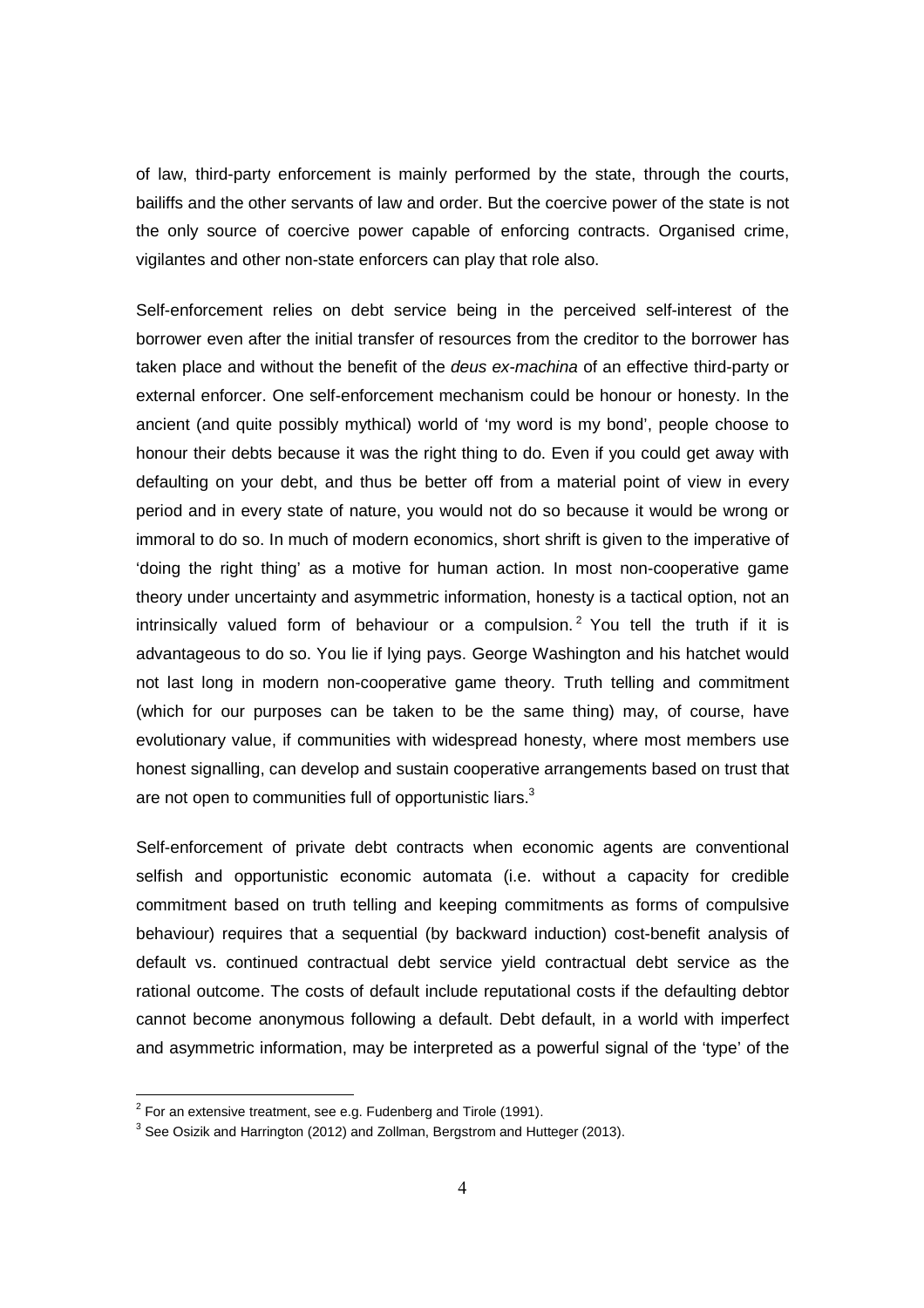borrower – one with a higher propensity to default, other things being equal, than borrowers who have not (yet) defaulted. A standard consequence of or punishment for default is exclusion from future access to borrowing for at least a while, and a high likelihood of higher borrowing costs even after borrowing becomes possible again. The cost of restricted future market access will be higher to a borrower weighing the pros and cons of default the more likely it is that he may wish to borrow again at some point in the future. More variable and uncertain future income streams and investment opportunities will therefore increase the cost of default.

In addition, the creditor or parties associated with him may inflict damage on the person or property of the defaulting borrower. Clearly, in the case of borrowing from the Mafia or other criminal lenders/loan sharks, the distinction between self-enforcement and thirdparty enforcement gets blurred: the lender or his agents ensure that the cost-benefit analysis of continued contractual debt service vs. default favours the continued debt service outcome, by threatening the borrower and/or his nearest and dearest with loss of life, limb or property. Indeed, it is possible to see third-party enforcement as simply a special case of self-enforcement, where a very high cost of default motivates choice informed by a rational, selfish cost-benefit analysis. In this view, third-party, external enforcement, even by the state, is shorthand for a bundle of costs of default – the notoriety of a court case, fear of arrest and of debtors' prisons in an earlier age, fines, disqualification from certain activities, occupations or professions, damage to one's credit rating and the wider damage to one's reputation and social standing.

#### **A Special Case: Social or Collective contract enforcement**

An interesting form of informal private debt contract enforcement that is neither traditional self-enforcement nor conventional third-party enforcement by the state or the henchmen of your unfriendly loan shark is the collective or group enforcement of debt contracts found e.g. in the micro-lending by the Grameen Bank in Bangladesh. These uncollateralised loans are made to groups of poor, mainly rural borrowers. Peer pressure within the group is used to enforce repayment and maintain or improve the credit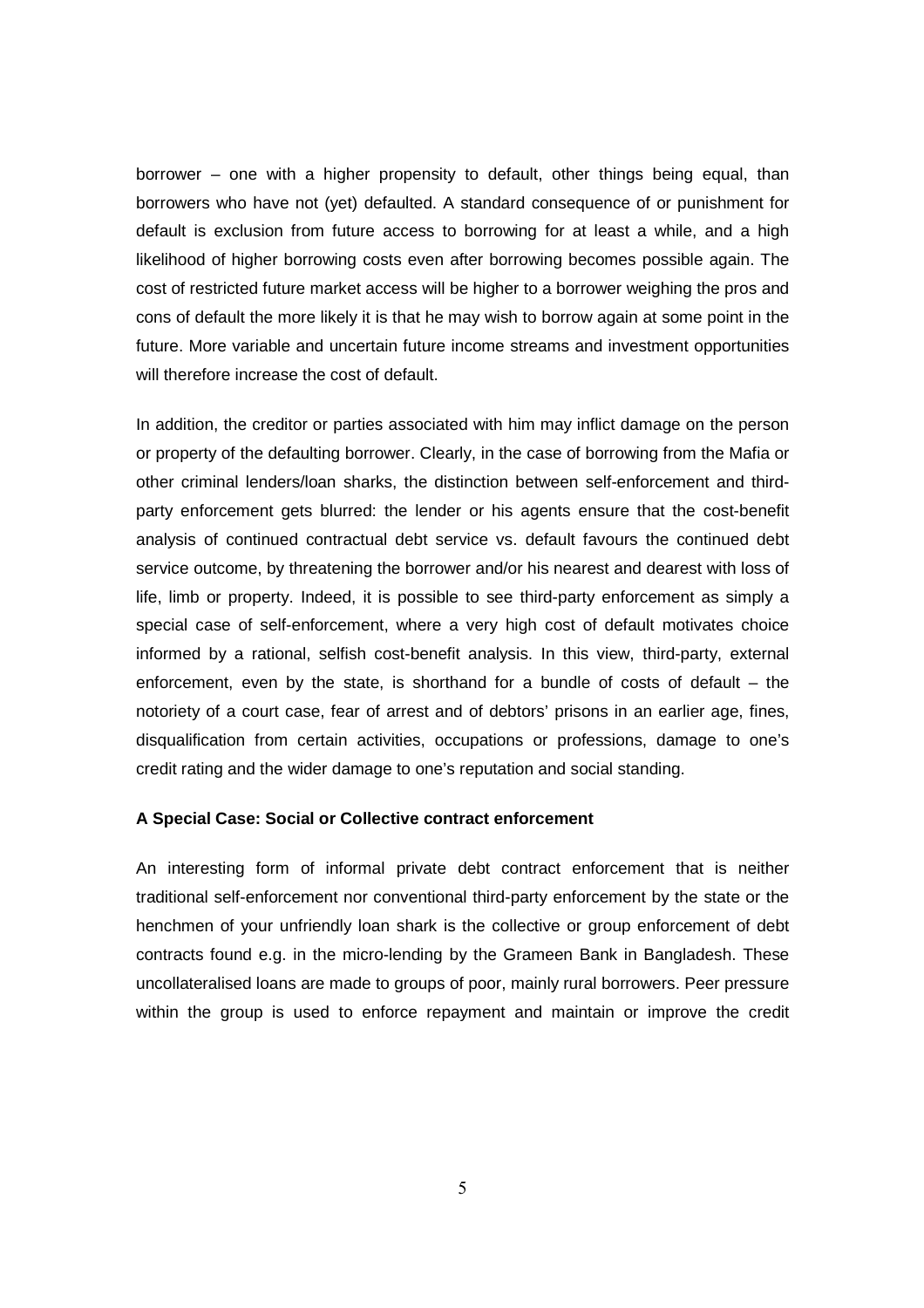standing of the group.<sup>4</sup> Peer pressure can, of course, cover a wide range of behaviour, from disapproval and Amish-style shunning to threats to persons or property.

#### **3. Sovereign default**

The standard view in the academic economic literature of sovereign debt contract enforcement is that it relies entirely on self-enforcement. Sovereign means "Dieu et Mon Droit", or, "I'll do as I Please". There is no higher authority, no third party, that can enforce sovereign debt contracts against the will of the sovereign, unless the sovereign has voluntarily yielded the substance of sovereignty by agreeing to the adjudication of disagreements over its debt contracts by a foreign court. However, even in the case of sovereign debt contracts under foreign law, the enforcement powers of the foreign courts tend to be limited, even when the sovereign is weak and short of international goodwill. Very few observers believe, for instance, that the Argentine government will pay in full the holdout creditors who rejected the restructuring offers made by Argentina since its default in 2001, regardless of how the U.S. Court of Appeals for the Second Circuit (New York) rules on the judgement of Judge Thomas P. Griesa, a federal judge for the United States District Court for the Southern District of New York, who determined that the Argentine government must pay these holdouts pari passu with the creditors that agreed to the debt restructurings (see Bolton (2013)).

Since gun boat diplomacy went out of fashion a while ago (probably after the Venezuelan Debt Crisis of 1902), creditors no longer count on warships to assist in debt collection.<sup>5</sup> Even trade sanctions – the moderate face of gunboat diplomacy – are rarely used to collect sovereign debt and where they are used that way, as in the case of Cuba, they tend to be ineffective or even counterproductive. Instead sovereign debt contract enforcement relies on a cost-benefit analysis that is in many ways similar to selfenforcement of private contracts – without the sharp edges (knuckledusters and crushed knee caps) sometimes found in the informal enforcement of private contracts.

For modern sovereigns, it is almost exclusively self-enforcement that induces them to service their debt. One aspect of self-interest is common between private and sovereign

 $4$  See Bornstein (2005).

<sup>5</sup> In 1902, the United Kingdom, Germany, and Italy imposed a naval blockade on Venezuela, which was in default on its foreign debt. Soon after this intervention, Venezuela reached an agreement with its foreign bond holders and began meeting its obligations again.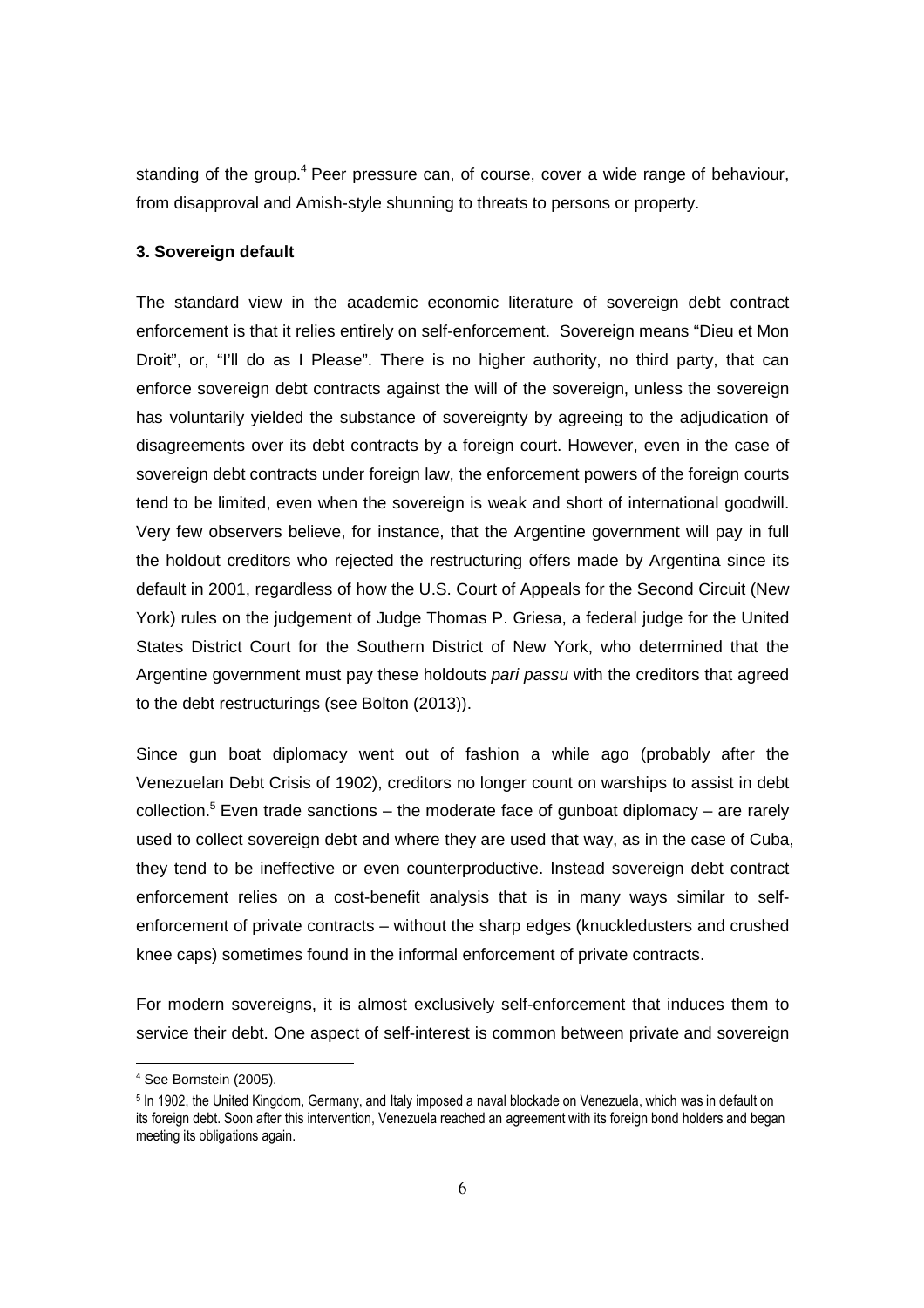creditors: just like private creditors, sovereign creditors may wish to borrow again in the future. Default will restrict their access to finance in the future, and/or raise the cost of doing so.<sup>6</sup> For example, Cruces and Trebesch (2011) find that a one-standard-deviation increase in haircuts is associated with a 50 percent lower likelihood of re-accessing international capital markets in any year after the restructuring.<sup>7</sup> For both sovereign and private creditors, there are also real resource costs (legal, administrative and time costs) that are associated with dealing with default and its aftermath.

There are two key differences between sovereign default and private default that affect the cost of sovereign default and thus the likelihood of strategic sovereign default in perhaps surprising ways. Both relate to systemic externalities from sovereign default. The first type concerns financial stability and macroeconomic externalities vis à vis the domestic private sector from sovereign default, caused by contagion or excessive risk concentration. The second type concerns rule of law externalities from sovereign default.<sup>8</sup>

#### **3.1. Financial Stability and Macroeconomic Externalities**

#### **3.1.1. Contagion and Concentration risk**

-

Much has been made recently in the euro area of non-market links (that is, links through a mechanism other than formal, explicit financial or contractual exposures, one-way or two-ways), between a sovereign and private sector entities, in particular banks, other

Much of the discussion in the previous section dealt with externally held debt. But qualitatively, much the same arguments hold for domestic debt, as long as it is either foreign currency denominated or the domestic sovereign has no control over its central bank, as is the case in the euro area. Reinhart and Rogoff (2009) show that, although externally held debt is more likely to be defaulted upon that domestically held debt, both have been defaulted on with some regularity, and even more frequently if we extend the definition of default to any deliberate NPV reduction in the real value of the public debt, including through higher inflation (unanticipated or anticipated in combination with financial repression). To ignore domestically held debt because we owe it to ourselves is bad economics. Those who own the debt (typically older and richer) are different from those who pay for servicing the debt through taxation or cuts in public spending (typically younger and poorer). Domestic bond owners have more in common with foreign bond owners than with domestic tax payers. Both servicing externally held debt and domestic debt require a dual transfer: For externally held debt, it is the internal transfer from the domestic tax payer/public spending beneficiary to the state and the external transfer from the state to the foreign creditor. For internally held debt, there is one internal transfer from the domestic tax payer/public spending beneficiary to the state and a second internal transfer from the state to the internal bond holder/creditor.

<sup>7</sup> There is also some evidence that market penalties for default may have fallen somewhat compared to previous decades (Gelos et al, 2011), even though given the relative rarity of defaults and the wide diversity of post-default experiences, we should be careful not to over-interpret these data.

<sup>&</sup>lt;sup>8</sup> Of course, there are also externalities to other sovereigns.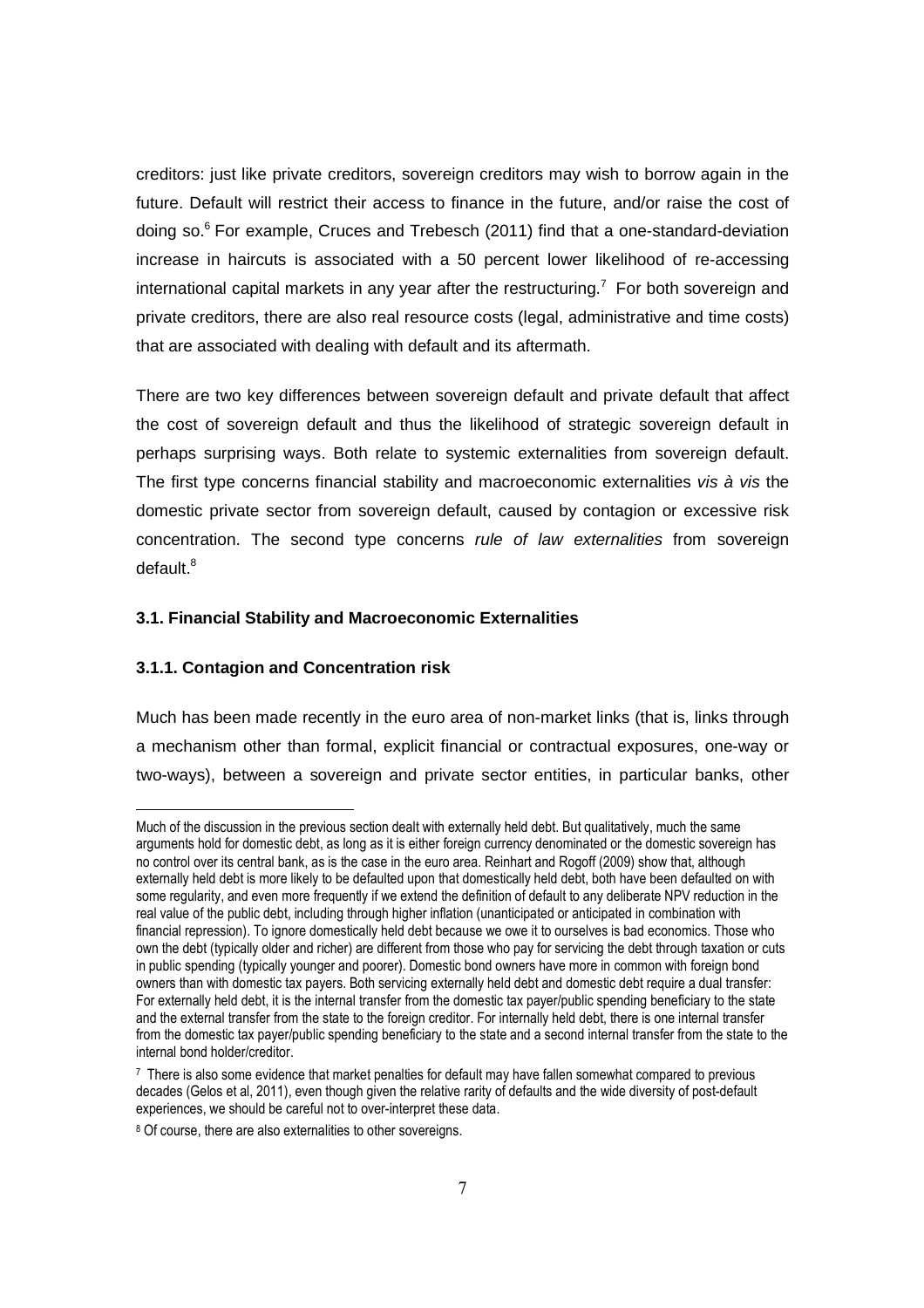systemically important financial institutions and sometimes also private non-financial corporations. Sovereign default in a country can lead to a reassessment of sovereign default risk in other countries. Sovereign default could plausibly lead to a reassessment by actual and potential creditors of the creditworthiness of connected private sector entities or of other sovereigns quite independent of the existence of links through formal, explicit contractual or financial exposures. Not all such 'contagion' would necessarily be blind: sovereign default in a country may lead to reassessments of the value of deposit insurance for banks (often implicitly sovereign-backed although formally backed by the banking industry only), of other explicit or implicit guarantees provided by the government to private sector entities that are deemed too big, too systemically important or too politically connected to fail. It could also lead to different assessments of fiscal risks in other countries.

In addition, there is the *direct* financial exposure of these non-government entities to the sovereign that may be cause them to be affected by sovereign default, a problem that is aggravated by the high concentration in the exposure of many euro area banks to their domestic sovereign.

Concentration risk is an important feature of the current European financial crisis. At least until the start of the Greek sovereign phase of the European crisis in 2010, national bank supervisors and regulators in the EU and in the Euro Area in particular had failed singularly to prevent a very high concentration in their banks of exposure to European sovereigns in general, and to Greek risk, and Greek sovereign risk in particular. Ironically, this supervisory and regulatory failure may well have been the result in part of an attempt to correct an earlier widespread supervisory and regulatory error that was highlighted by the North Atlantic Financial Crisis: the low share of liquid assets in the balance sheets of the banks. Under Basel III and assorted national add-ons, national supervisors and regulators have been pressing the banks in their jurisdictions to hold more liquid assets. Eurozone sovereign debt was viewed as liquid and safe by supervisors and regulators and therefore also by the banks. This ignored two fundamental truths: first, that no sovereign is completely safe, and, second, that there are large variations in the default risk associated with different sovereigns, even among the EU and Euro Area sovereigns.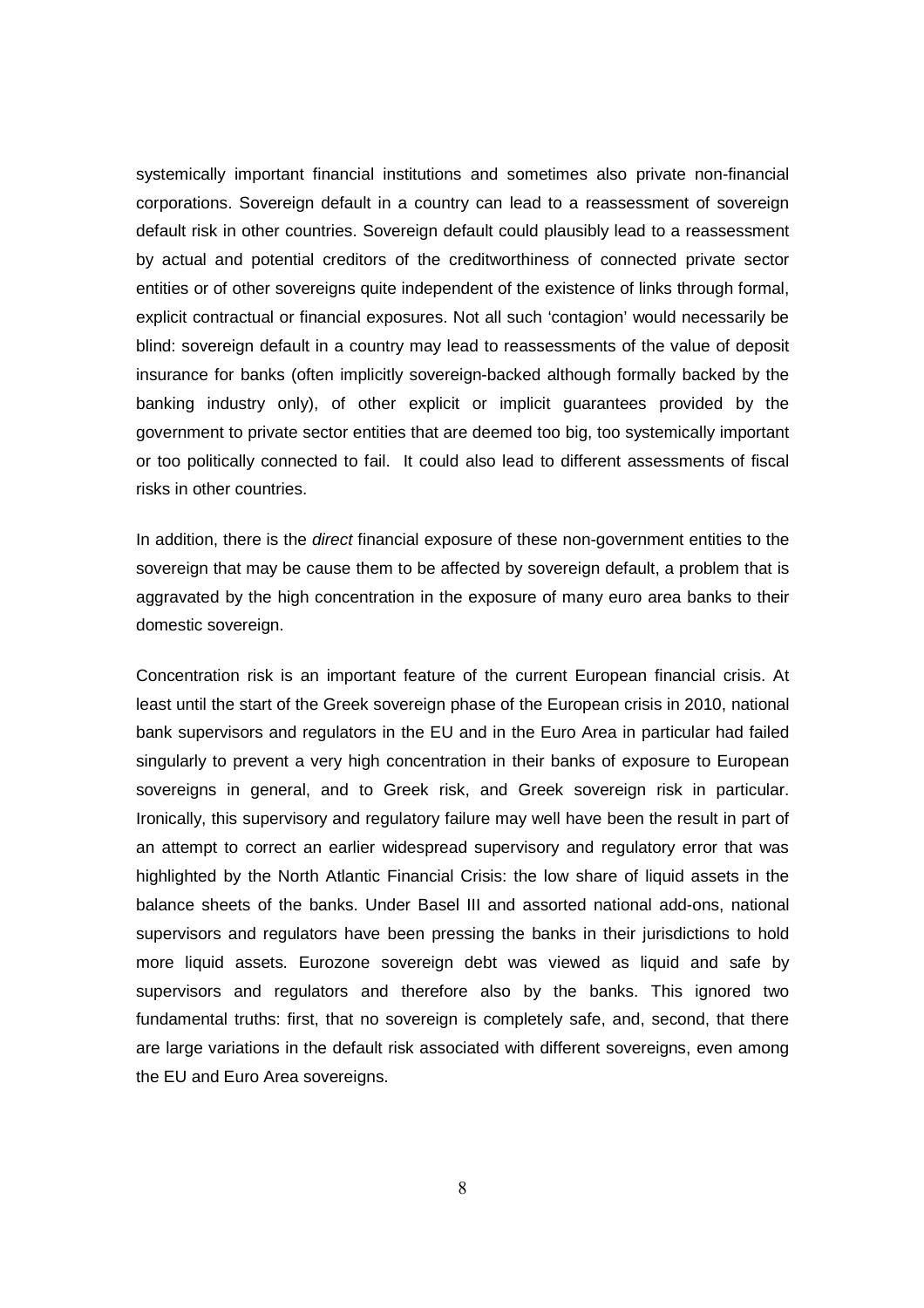Since 2010, the repatriation of periphery sovereign debt from the rest of the EU to the banks in the periphery has substantially increased the exposure of Euro Area periphery banks to their own sovereigns. The desire by core Euro Area banks to dispose of periphery sovereign debt meshed nicely with financial repression in the periphery, where officials (Ministries of Finance/Treasuries/National Central banks/National Supervisors and Regulators) forced their domestic banks to hold more domestic sovereign debt and at lower yields than they would have voluntarily, all in the name of funding the sovereign at affordable yields. One leg of the so-called sovereign-bank link (the financial repression of domestic banks to fund a domestic sovereign whose solvency was questionable) thus inevitably created another (the excessive exposure of domestic banks to the creditworthiness of the domestic sovereign).

Until the excessive concentration of holdings of high-risk sovereign debt in the balance sheets of Euro Area periphery and soft-core banks is remedied, either by spreading this risk voluntary by selling the debt to a wider range of private investors, or by socializing the risk, partly or completely, a sovereign default by a Euro Area member state could undermine the viability of Euro Area periphery banks and cause further systemic distress.

However, even with the concentration risk present in the Euro Area, sovereign default is likely to be less systemically damaging from a financial perspective than the failure of a large, complex cross-border financial institution like Lehman Brothers. One reason for this is that, as former Citicorp Chairman Walter Wriston pointed out (in a much misinterpreted statement): "Countries don't' go out of business…The infrastructure doesn't go away, the productivity of the people doesn't go way, the natural resources don't go away. And so their assets always exceed their liabilities, which is the technical reason for bankruptcy. And that's very different from a company".<sup>9</sup>

Note that Wriston did not say that banks and other private creditors cannot go broke by lending to sovereigns or that sovereigns don't default. His statement, which is correct, means that when the sovereign defaults, as they have often done historically, the

<sup>9</sup> Cited by IMF Money Matters: An IMF Exhibit -- The Importance of Global Cooperation; Debt and Transition (1981-1989) **http://www.imf.org/external/np/exr/center/mm/eng/mm\_dt\_01.htm** .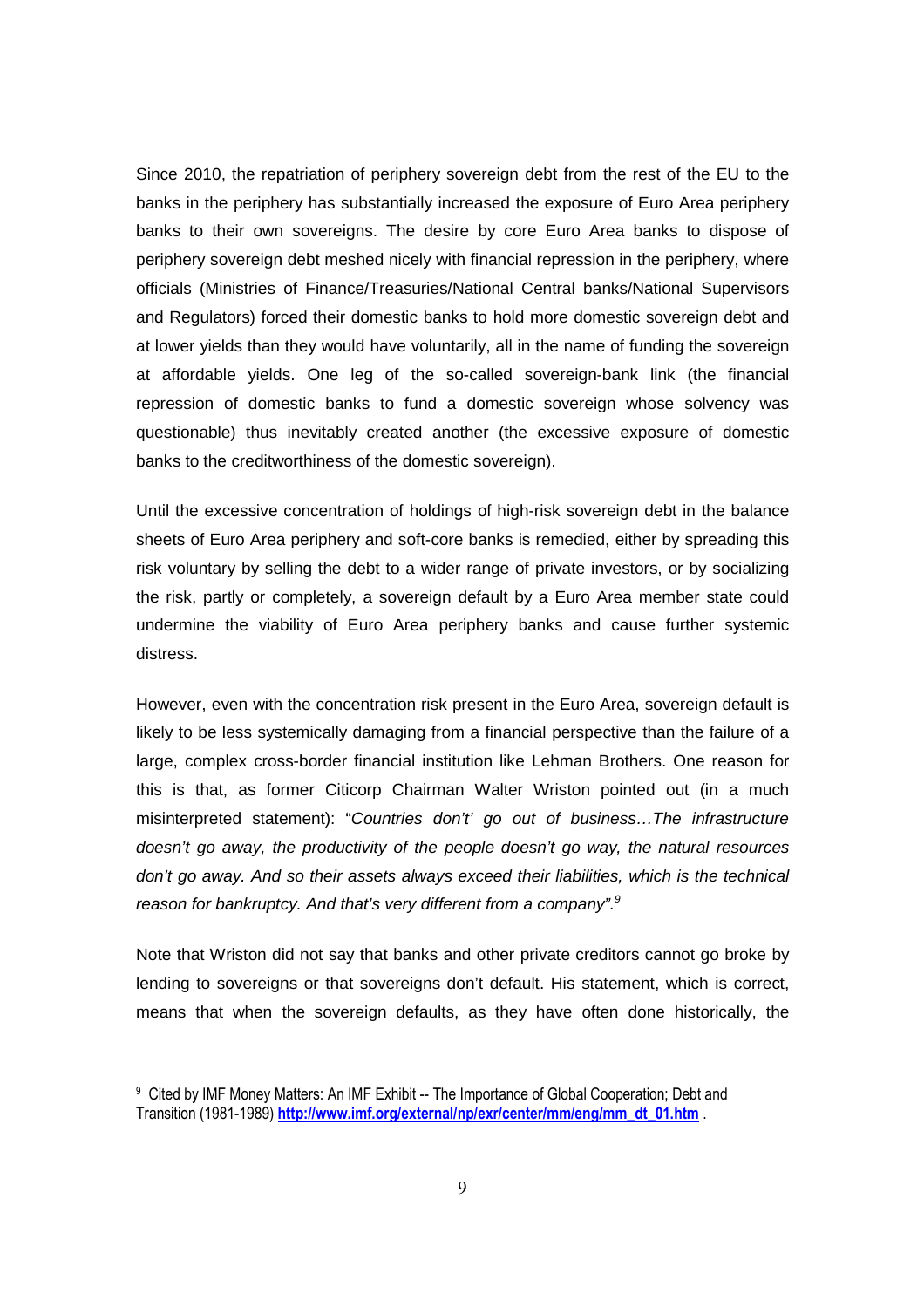country that they are sovereign over does not get wound up, broken up or liquidated, with it physical, human and financial assets sold at fire-sale prices by creditors who fear they may miss out in the rush for the exit. The sovereign default tends to be followed by a form of Chapter 11 lite – very lite - with the debtor firmly in control of the real assets, human and physical, of the nation. The country remains open for business. The assets within its jurisdiction can typically not be attached. As regards doing cross-border business, both the sovereign and likely also the private entities of a state where the sovereign has defaulted recently, will operate on a cash-in-advance basis. But even Argentina has continued to trade internationally following its repeated defaults and its people and government officials have continued to travel freely internationally.

#### **3.1.2. Rule of law externalities**

-

The 'rule of law' externality associated with sovereign default is potentially seriously damaging to the long-run growth and prosperity prospects of a country. A private default on a formal debt contract is (supposed to be) settled under the rule of law by a transparent legal process involving some or all of the following: arbitration, the courts, administrators, conservators, arbitrators, bailiffs and other law enforcement agencies. Private defaults are (supposed to be) resolved under the rule of law and according to the law, and do not therefore undermine the rule of law or the subset of the rule of law that deals with contracts - what, in rather idolatrous terms, is sometimes called the 'sanctity of contracts'. This may well be one of the reasons why the ad-hoc bail-outs of systemically important financial institutions during the recent crisis provoked such strong emotions. Another example of a private debt restructuring that violated natural justice was the proposed de-facto bail-in (through a tax levy) of insured depositors in both solvent and insolvent banks, in the version of the Cyprus rescue programme originally agreed by the Cypriot government and the troika, but subsequently rejected unanimously by the Cypriot parliament. The fact that the senior unsecured bank bond holders escaped the axe under the ultimately rejected proposal compounded the flaws in the original deal.<sup>10</sup> It was perceived by many as a perversion of the rule of law, the social contract, and the fundamental principles of a market economy, which require the imposition of hard budget constraints on all obligors and respects seniority rankings.

<sup>10</sup> See also http://in.reuters.com/article/2013/04/03/breakingviews-cyprus-idINDEE93206P20130403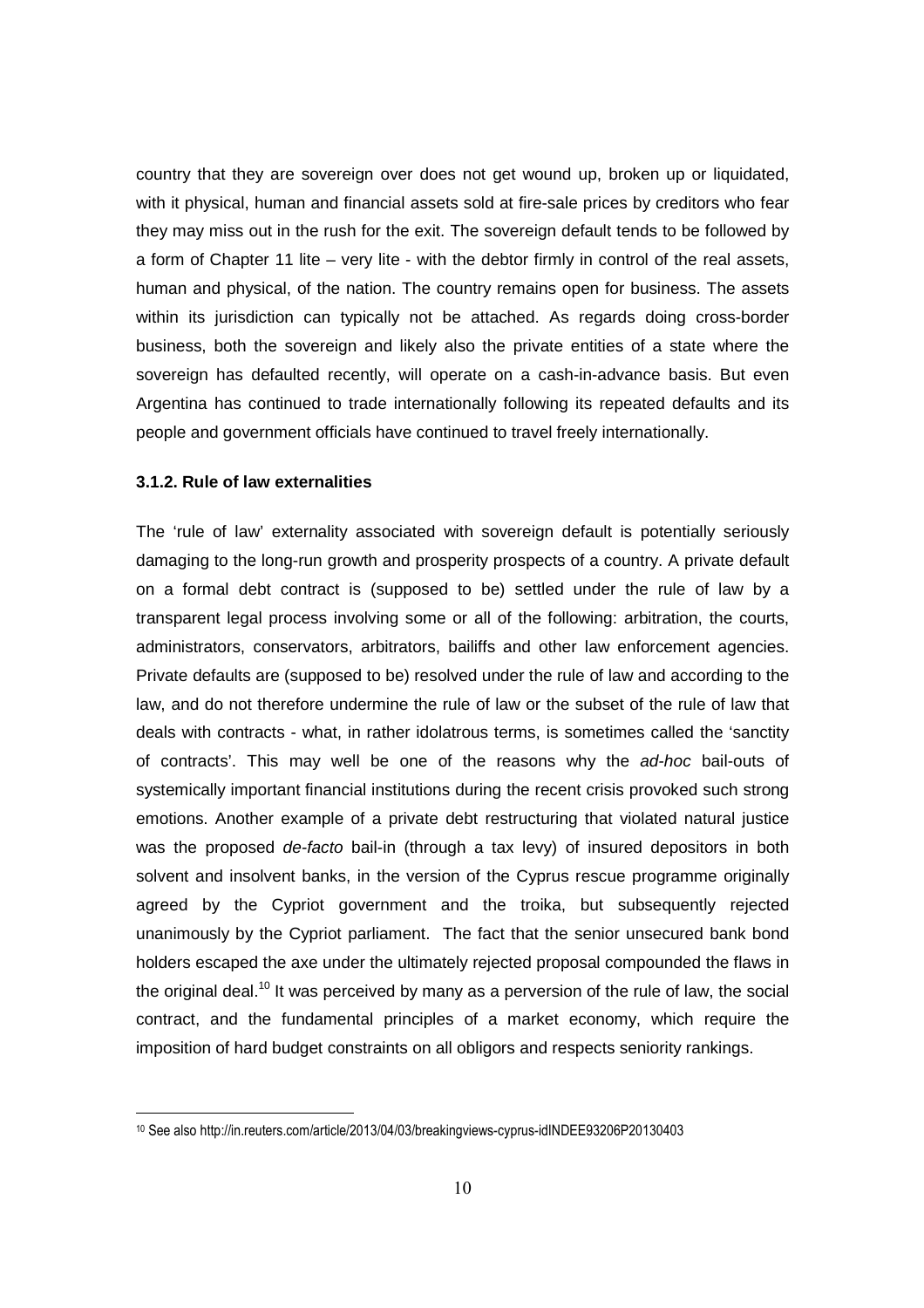When the state itself defaults on its obligations, the rule of law inevitably is harmed. Social capital and trust are corrupted, sometimes destroyed. When the state, the very party to the social contract that is supposed to enforce contracts impartially, is itself involved in a breach of contract, respect for all contracts and respect for the rule of law are undermined. The answer to "Quis custodies ipsos custodes?" is, of course, "Nemo". It is therefore essential that the sovereign allows, in his cost-benefit of rational or strategic default, for the damage done by opportunistic sovereign default to respect for the law and thus to the social fabric that differentiates a contract-based market economy under the rule of law from a predation and force-based anarchic economy under the law of the jungle.

Governments, the political elites and sometimes even the polity as a whole tend to be aware of the long-term social cost of this weakening of the rule of law promoted by discretionary sovereign recourse to default. This is why voluntary sovereign default tends to occur mainly in two kinds of countries. The first are countries that have been shocked and traumatized by extraordinary events that have harmed their capacity to service external and/or internal debt and that also are highly unlikely to be repeated. The market's perception of the sovereign's creditworthiness is likely, under such conditions, to worsen but little as a result of a sovereign default. The West-German internal sovereign default of 1948 is an example of a sovereign default that probably did not create a precedent that raised citizens' and other market participants' subjective likelihood of future defaults by the West-German sovereign.<sup>11</sup> The same holds true for the West-German external default of 1953, when the 1953 London Debt Agreement settled Germany's external debts from the period between the two world wars.<sup>12</sup>

The second kind of country that chooses sovereign default is deeply polarized and internally divided, with little social capital, weak and corrupt political institutions and ineffective political leadership. Greece's two sovereign defaults in 2012 fit this template. Prior to these recent Greek sovereign debt restructurings, there had been no sovereign

<sup>&</sup>lt;sup>11</sup> Central to the West-German sovereign default of 1948 on the domestic debt was a currency reform. Prices and recurrent liabilities were converted at par from old Reichsmarks to new Deutsche Marks, domestic government debt was written off and other nominal financial claims were converted at an average rate of 6.5 Reichsmarks to one Deutsche Mark.

 $12$  The Agreement wrote-down the overall external debt by about 50 percent and granted the debtors a significantly longer repayment period. Some debt service payments were even postponed until Germany would be re-unified.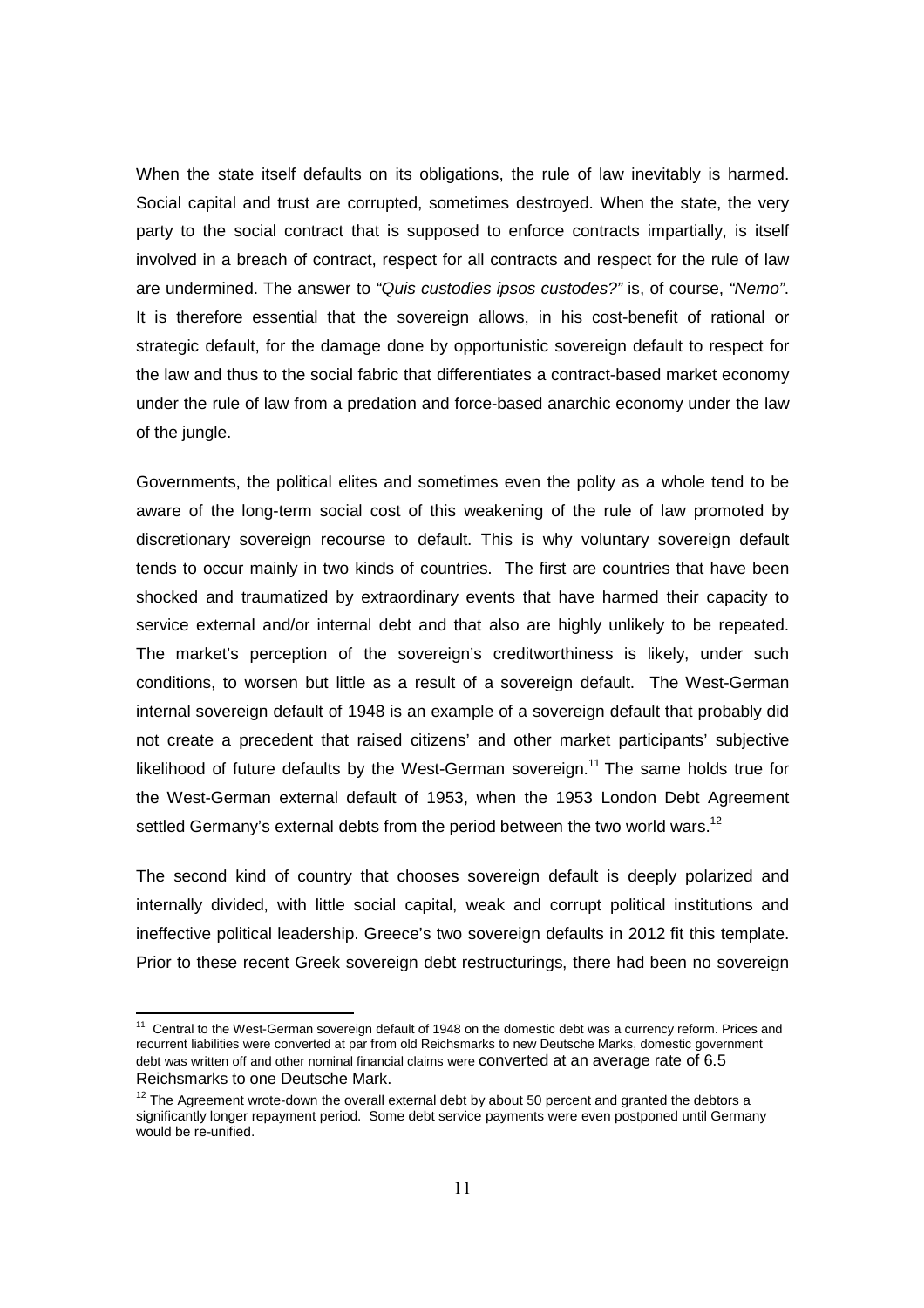defaults in Western Europe, North America (excluding Mexico), Japan, Australia or New Zealand since the (West) German sovereign defaults of 1948 and 1953.

|                      | Figure 1. List of Sovereign Defaults and Rescheduling, 1975-2012                   |
|----------------------|------------------------------------------------------------------------------------|
| <b>Country</b>       | Year                                                                               |
| Africa               |                                                                                    |
| Algeria              | 1991                                                                               |
| Angola               | 1985                                                                               |
| Central              | African1981, 1983                                                                  |
| Republic             |                                                                                    |
| Côte d'Ivoire        | 1983, 2000, 2011                                                                   |
| Egypt                | 1984                                                                               |
| Kenya                | 1994, 2000                                                                         |
| Morocco              | 1983, 1986                                                                         |
| Nigeria              | 1982, 1986, 1992, 2001, 2004                                                       |
| South Africa         | 1985, 1989, 1993                                                                   |
| Zambia               | 1983                                                                               |
| Zimbabwe             | 2000                                                                               |
| Asia                 |                                                                                    |
| Indonesia            | 1998, 2000, 2002                                                                   |
| Myanmar              | 2002                                                                               |
| The Philippines      | 1983                                                                               |
| Sri Lanka            | 1980, 1982                                                                         |
| Europe               |                                                                                    |
| Greece               | 2012                                                                               |
| Poland               | 1981                                                                               |
| Romania              | 1981, 1986                                                                         |
| Russia               | 1991, 1998                                                                         |
| Turkey               | 1978, 1982                                                                         |
| Latin America        |                                                                                    |
| Argentina            | 1982, 1989, 2001                                                                   |
| <b>Belize</b>        | 2012                                                                               |
| Bolivia              | 1980, 1986, 1989                                                                   |
| Brazil               | 1983                                                                               |
| Chile                | 1983                                                                               |
| Costa Rica           | 1981, 1983, 1984                                                                   |
| Dominican Republic   | 1982, 2005                                                                         |
| Ecuador<br>Guatemala | 1982, 1999, 2008                                                                   |
| Honduras             | 1986, 1989<br>1981                                                                 |
| Jamaica              | 2010                                                                               |
| Mexico               | 1982                                                                               |
|                      | 1979                                                                               |
| Nicaragua<br>Panama  | 1983, 1987                                                                         |
| Paraguay             | 1986, 2003                                                                         |
| Peru                 | 1976, 1978, 1980, 1984                                                             |
| St. Kitts and Nevis  | 2012                                                                               |
| Uruguay              | 1983, 1987, 1990, 2003                                                             |
| Venezuela            | 1983, 1990, 1995, 2004                                                             |
|                      |                                                                                    |
|                      | Source: Reinhart CM, Rogoff KS. (2009) 'This Time Is Different: Eight Centuries of |

**Figure 1. List of Sovereign Defaults and Rescheduling, 1975-2012** 

Financial Folly', Princeton University Press, Moody's, and Citi Research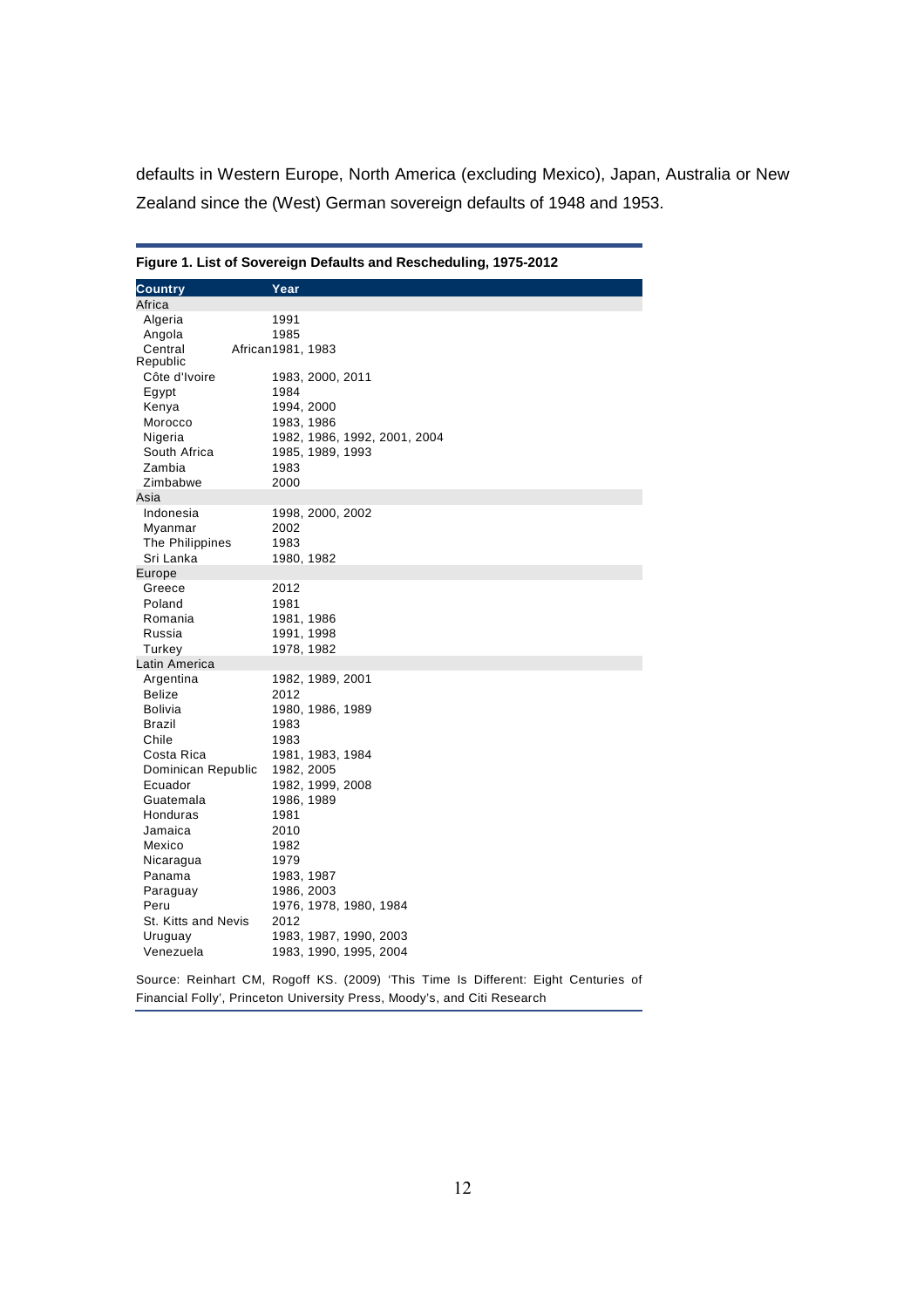#### **3.2 Default and the Sovereign Debt Laffer Curve**

In certain circumstances, a default can result in a positive-sum outcome from a social perspective, relative to the alternative where default is avoided. This can happen if the total resources available to creditor and debtor (and to society as a whole) are higher following default than in the absence of default. The case of a sovereign default when the sovereign is on the wrong side of the 'sovereign debt Laffer curve', is an example. If very severe fiscal austerity or very high inflation are the only alternatives to sovereign default, then default may be the lesser evil. If the alternative to bank default is shifting the losses to the tax payers, both fairness and intertemporal incentives (the prevention or mitigation of moral hazard) may call for default, provided this can be implemented in a reasonable orderly manner and does not threaten systemic financial stability. More generally, the social costs of 'debt overhang' can exceed the costs of default in situations where debt is excessive.

#### **Figure 2**



Source: Citi Research

**Sovereign Debt Laffer Curve**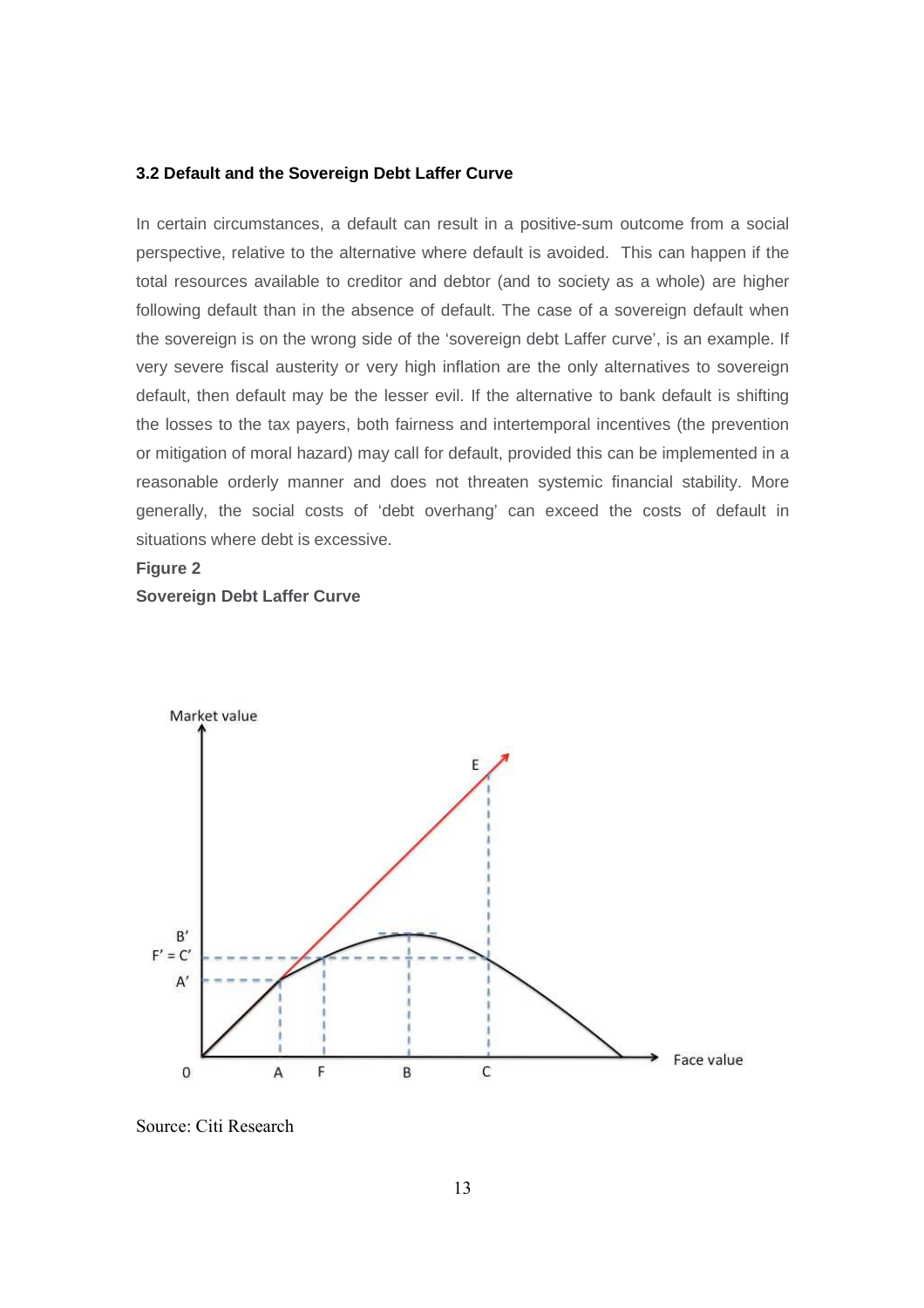Figure 2 shows the relationship between the market value of the debt and its notional or face value. For simplicity, we choose units such that the market value of one unit of face value debt is 1 if there is no risk of default. The face value or notional value of the debt is denoted  $D$  and the market value  $PD$ , where  $P$  is defined in the Appendix by equation (A5). In Figure 2,  $P=1$  if the probability of default is zero. As shown in Figure 2, a larger stock of debt by face value or notional value, D, will, as soon as the probability of default becomes non-zero (at a face value of debt A in Figure 2), increase the market value less than one for one. If the probability of default increases fast enough with the face value of the debt outstanding, the market value of the debt can decline if the face value of the debt rises beyond a certain level (at point  $B$  in Figure 2). The 'slippery slope of the debt Laffer curve' is the segment of the curve to the right of point B. Assume a debtor country has landed itself on a point like C. Clearly, a partial default on the debt, reducing it to any amount in face value greater than  $F$  but less than  $C$ , will make the creditors better off (the market value of their claims on the debtor country is higher than it would have been without the default, although of course less than it would have been if the debtor, somehow, had been able to stick to the terms of the contract, given by point E on the 45 degree line) while the debtors are also better off, if there are costs to them that are increasing with the face value of the debt.

Distortionary taxes required to service the debt could be one mechanism ensuring that sovereign debtors are better off when the face value of their debt is reduced, even if its market value increases. Another example is the adverse effect of a bad sovereign credit rating (associated with a large face value of the sovereign debt) on the credit ratings and access to funding of the private agents in its jurisdiction. Even if a sovereign partial default or debt restructuring does not create a Pareto improvement where both debtor and creditors are better off, it can still be socially efficient in the weaker 'utilitarian' sense that the total resources available to both creditors and debtors (and of the wider society of which they are part) can increase as a result of a (partial) default or sovereign debt restructuring. Note that this illustration leaves out the social cost of rule of law externalities associated with voluntary, strategic or opportunistic sovereign default.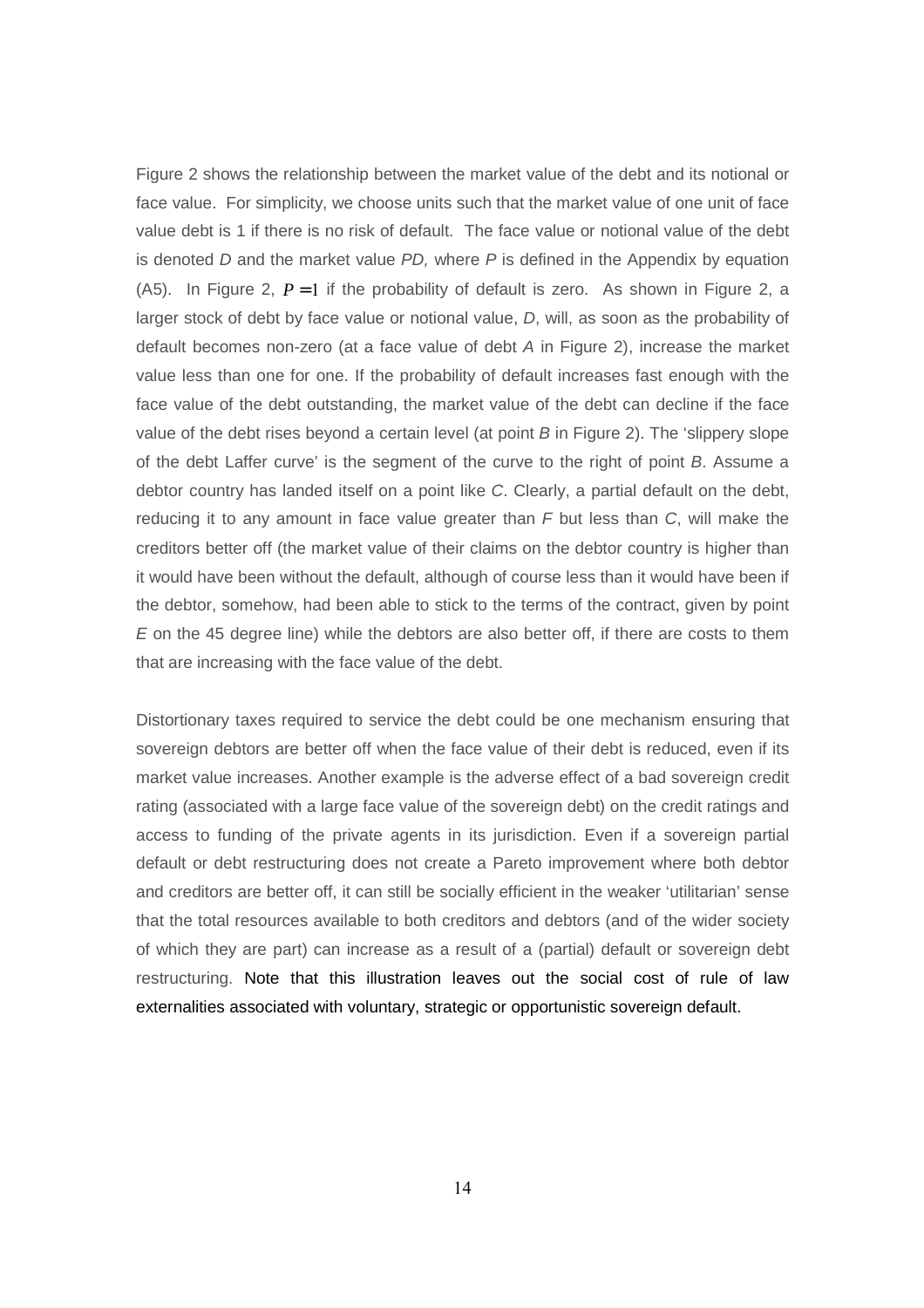#### **4. So why do governments default?**

Unless you are on the wrong side of the sovereign debt Laffer curve, the costs of sovereign default in the form of systemic externalities and impairing future access to capital markets provide powerful incentives to make sovereign creditors whole. But it would be wrong to suggest that sovereigns only default when it is absolutely unavoidable. In fact, it would be more appropriate that governments for the most part default because they choose to default. In rich countries at least, sovereign defaults are opportunistic, strategic or 'rational'. This applies to the European Union member states that are, since the eruption of the North Atlantic Financial Crisis in August 2007, struggling to varying degrees with sovereign debt sustainability problems. In these countries, sovereign default is the outcome of a cost-benefit analysis undertaken by an agent incapable of credible commitment. The government, as manager of the state, cannot credibly commit its successor government, nor can it credibly commit itself, during its remaining term in office, to a contingent sequence of future actions unless these happen to be timeconsistent (and part of what game theorists call a 'subgame-perfect equilibrium'). The issue is willingness to pay (perhaps *collective* willingness to pay) rather than ability to pay. And since it is willingness to pay rather than ability to pay that matters, political and political economy factors (rather than purely economic factors) are of crucial importance in assessing public debt sustainability.

There are exceptions to the characterisation that sovereign default usually constitutes a choice to default. These include the sovereigns of the very poorest countries such as Haiti following the 2010 earthquake, the countries benefiting from the 2005 Initiative for Heavily Indebted Poor Countries (HIPC), under which the IMF, the International Development Association of the World Bank and the African Development Fund cancel all of their claims on countries that reach the 'completion point' – the stage at which a country qualifies for full and irrevocable debt relief, or countries as poor as the HIPC beneficiaries that have not (yet) benefited from the HIPCs Initiative relief, including Cambodia, Tajikistan, Chad, Eritrea and Sudan.<sup>13 14</sup>

<sup>13</sup> As of February 2013, there were 35 'Completion point' HIPCs – countries that have reached the completion point under the Enhanced HIPC Initiative. They were Afghanistan, Burkina Faso, Burundi, Central African Republic, Democratic Republic of Congo, Ethiopia, The Gambia, Ghana, Guinea-Bissau, Liberia, Madagascar, Malawi, Mali, Mozambique, Niger, Rwanda, São Tomé and Príncipe, Sierra Leone,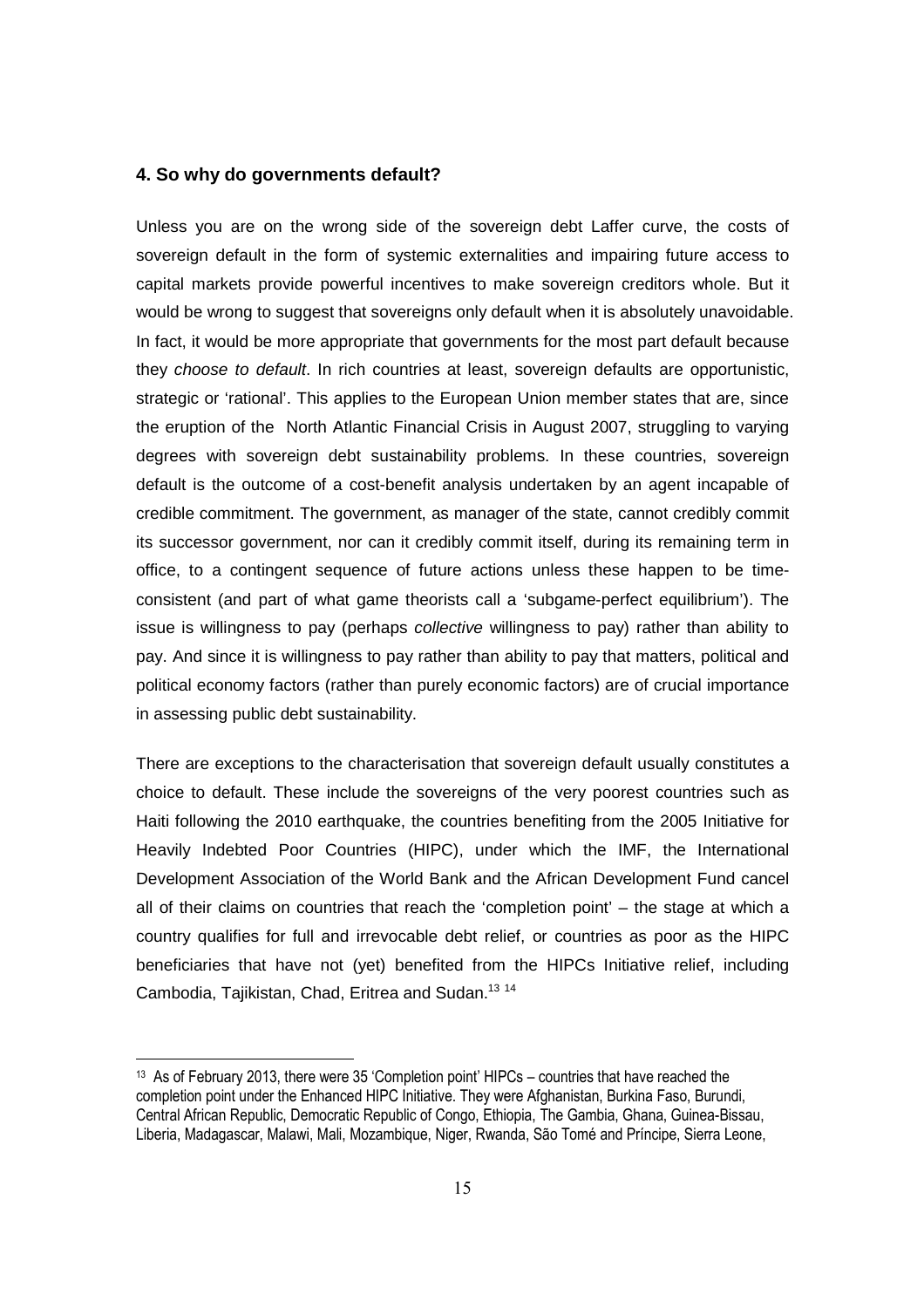### **4.1. The Arithmetic of Fiscal Sustainability: 'Won't Pay' and 'Can't Pay' Insolvency**

Even though we are in the realm of political economy, a bit of arithmetic can go some way to illustrate the drivers of debt sustainability. The arithmetic of public debt dynamics is simple but inexorable. We refer henceforth to the net non-monetary debt of the augmented general government (the consolidated general government and central bank) as the *public debt*.<sup>15</sup> The evolution of public debt can then be expressed through the following equation (which is in fact an identity):

$$
\Delta d \equiv -s + \left(\frac{r - \gamma}{1 + \gamma}\right) d \tag{1}
$$

where s is the augmented general government primary (non-interest) surplus as a share of GDP, r the effective real interest rate on the outstanding public debt,  $\gamma$  the growth rate of real GDP, d the public debt to GDP ratio at the beginning of a period, *∆*d the 'change in' the public debt to GDP ratio between the end and the beginning of a period.

To keep the ratio of net public debt to GDP constant, the augmented general government's primary surplus as a share of GDP has to satisfy:

$$
s = \left(\frac{r - \gamma}{1 + \gamma}\right) d \tag{2}
$$

If the real interest rate on the outstanding public debt exceeds the real growth rate of GDP (as seems likely in many advanced economies today and as will likely be the

Tanzania, Togo , Uganda, Benin, Bolivia, Cameroon, Comoros, Republic of Congo, Côte d'Ivoire, Guinea, Guyana, Haiti, Honduras, Mauritania, Nicaragua, Senegal, Zambia. Source: IMF http://www.imf.org/external/np/exr/facts/mdri.htm

<sup>&</sup>lt;sup>14</sup> It is sometimes argued that even in very poor countries, sovereign default is most likely voluntary rather than involuntary, as even in very poor countries the value of a nation's natural resources, physical capital, net foreign financial assets and human capital (the net present discounted value of its labour income) exceeds the face value of the sovereign debt. This rather distorts the normal meaning of words like 'voluntary' and 'choice'.

<sup>15</sup> Net debt is gross debt minus financial and non-financial assets. By non-monetary debt we mean any liabilities of the government and central bank except the monetary base.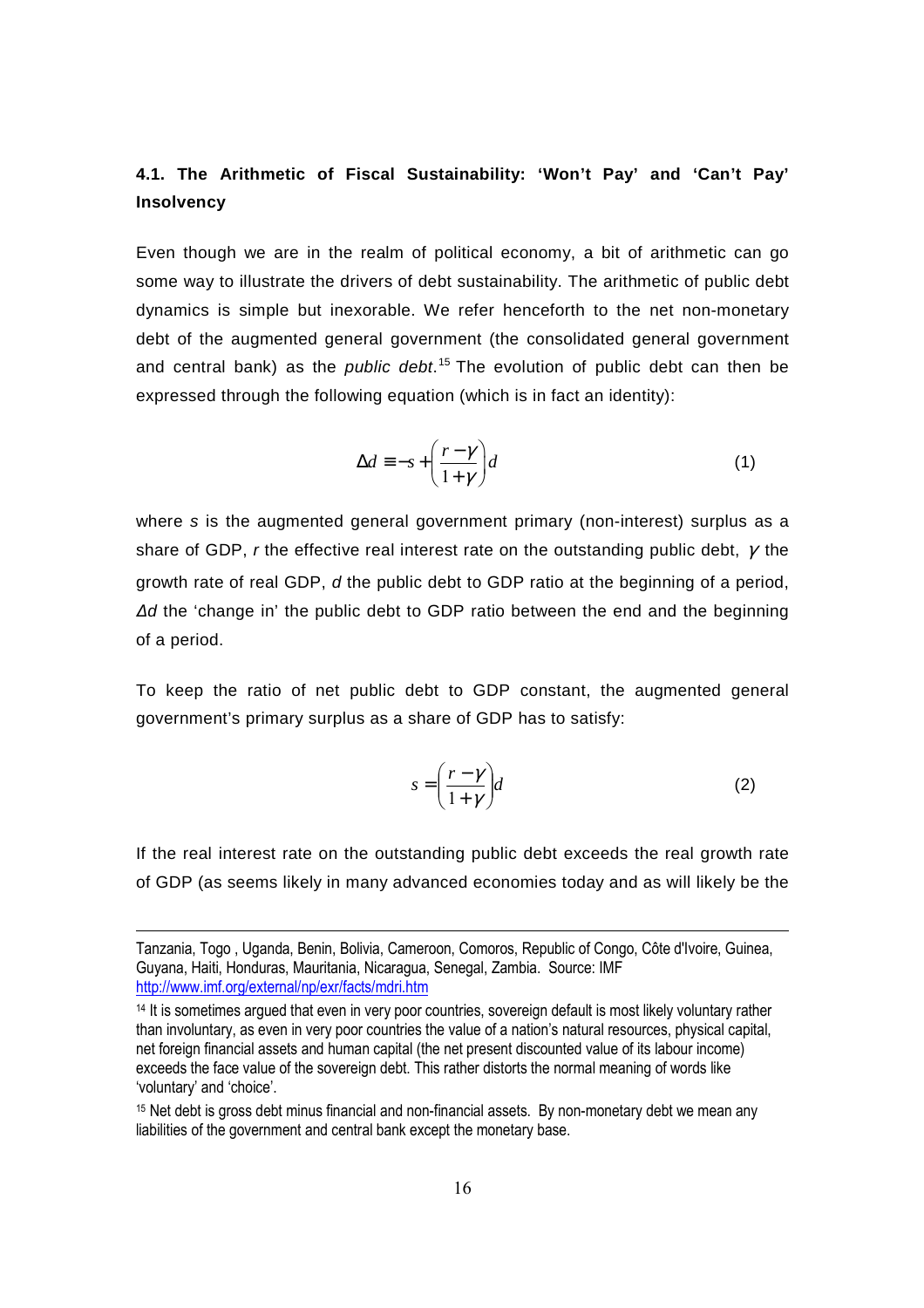case in the future for an even wider range of advanced economies, when at last we exit the era of extraordinarily low safe real interest rates produced by the global savings glut, excess capacity in the advanced economies, the zero lower bound on nominal interest rates and the provision of near-infinite liquidity at those rates), the government needs to generate adequate primary surpluses (positive values of s of sufficient magnitude) to stop the debt burden from rising.

We can express solvency through a very similar equation as (2). Define variables with an over-bar as the 'permanent' equivalent of their equivalent without a bar, i.e. for example  $\bar{y}$  would be the permanent growth rate of real GDP. For simplicity, for now think of permanent roughly as the 'expected future long-run average'. Any sustainable fiscal-financial-monetary programme of the sovereign has to satisfy the condition that the outstanding public debt cannot exceed the present discounted value of current and future expected primary surpluses of the augmented general government. Let us express this relationship as:<sup>16</sup>

$$
\bar{s} \ge \left(\frac{\bar{r} - \bar{\gamma}}{1 + \bar{\gamma}}\right) d \tag{3}
$$

The minimum value of the primary surplus (as a share of GDP) that will ensure solvency for the sovereign,  $\bar{s}^{\text{min}}$  , can then be defined as:

$$
\overline{s}^{\min} = \left(\frac{\overline{r} - \overline{\gamma}}{1 + \overline{\gamma}}\right) d \tag{4}
$$

If the long-run effective real interest rate on the public debt exceeds the long-run growth rate of real GDP,  $\bar{s}^{\min}$  will be positive in any country with a positive outstanding stock of (net) public debt, i.e. the country would have, on average, to run future primary augmented general government surpluses. For instance, a country with a 100% net public debt to annual GDP ratio, an expected long-run growth rate of real GDP of 2% pa, and an average effective real interest rate on the

<sup>16</sup> Equation (3) strictly only holds if *s*, *r*, and *y* are both known with perfect foresight, and are constant over time. However, an alternative formulation for (3) can be found at the expense of substantial additional notational complexity.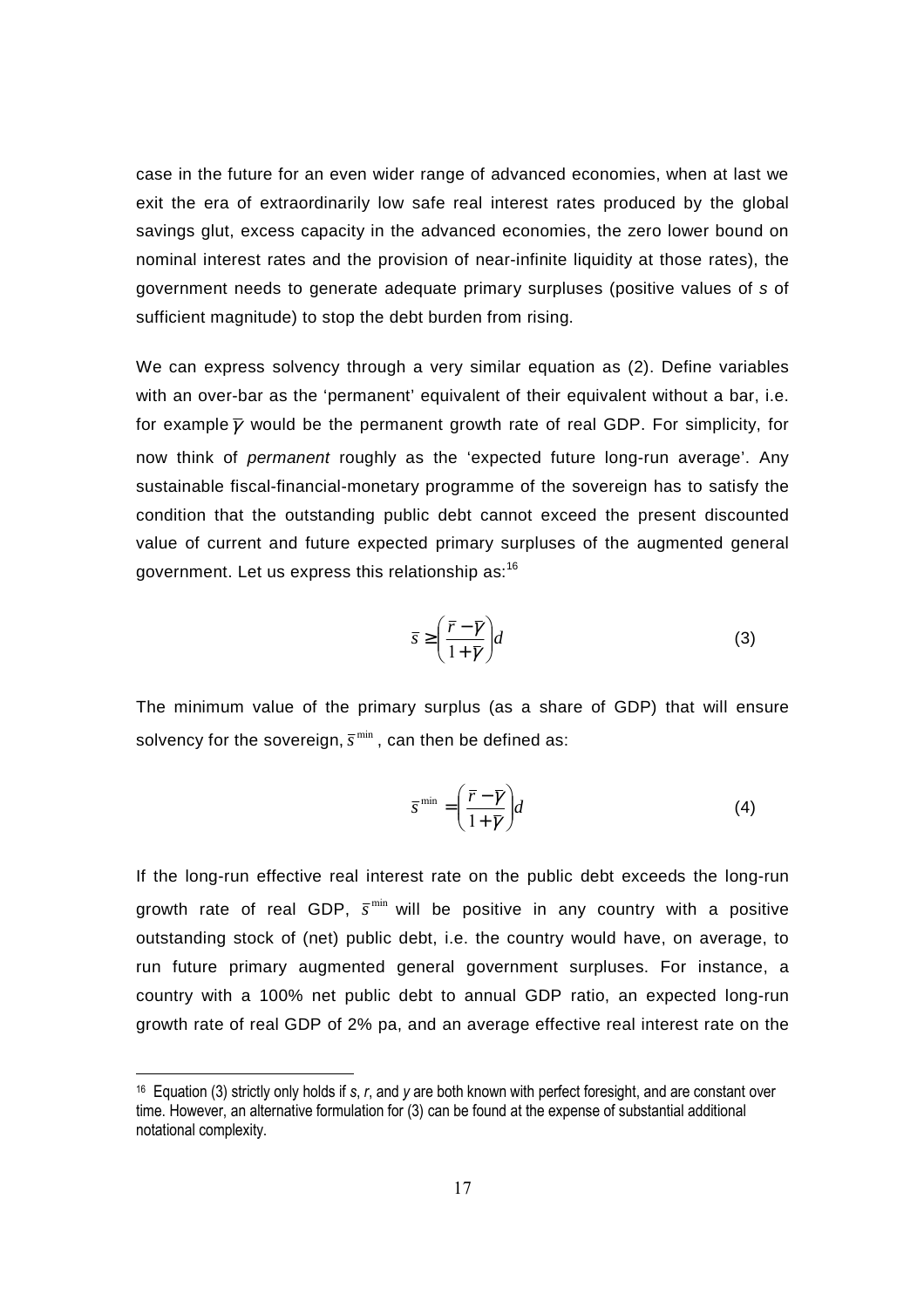public debt of 3% would have to run an average 1% of GDP primary surplus in the future.

|                               | Primary Balance (% of GDP) | Cycl. Adj. Primary Balance<br>$(% \mathcal{L}_{0})$ (% of GDP) |
|-------------------------------|----------------------------|----------------------------------------------------------------|
| Australia                     | $-2.5$                     | $-2.4$                                                         |
| Austria                       | $-0.5$                     | $-0.3$                                                         |
| <b>Belgium</b>                | $-0.7$                     | $-0.5$                                                         |
| Canada                        | $-2.7$                     | $-2.2$                                                         |
| Denmark                       | $-3.9$                     | $-2.7$                                                         |
| Finland                       | $-1.9$                     | $-0.8$                                                         |
| France                        | $-2.2$                     | $-0.7$                                                         |
| Germany                       | 2.4                        | 2.3                                                            |
| Greece                        | $-1.2$                     | 2.1                                                            |
| Iceland                       | 1.5                        | 1.0                                                            |
| Ireland                       | $-4.6$                     | $-2.9$                                                         |
| Italy                         | 2.3                        | 4.0                                                            |
| Japan                         | $-9.3$                     | $-8.4$                                                         |
| <b>Netherlands</b>            | $-2.9$                     | $-1.5$                                                         |
| Norway                        | 11.7                       | $-8.6$                                                         |
| Portugal                      | $-0.8$                     | 1.0                                                            |
| Spain                         | $-7.9$                     | $-2.6$                                                         |
| Sweden                        | $-1.3$                     | $-1.4$                                                         |
| Switzerland                   | 0.7                        | 0.8                                                            |
| U.K.                          | $-6.1$                     | $-3.3$                                                         |
| U.S.                          | $-6.4$                     | $-4.4$                                                         |
| Source: IMF and Citi Research |                            |                                                                |

**Figure 3. Selected Countries – General Government Primary Balance (% of GDP), 2012** 

The key question is therefore whether  $\bar{s}^{\text{\tiny min}}$  is feasible, economically and politically.<sup>17</sup> The primary surplus (as a share of GDP), s, is the difference between revenues,  $\tau$ (mainly taxes), plus seigniorage,  $\sigma$  (the change in the monetary base), and public spending, g, all expressed as shares of GDP.

$$
s = \tau + \sigma - g \tag{5}^{\{8\}}
$$

Higher taxes are distortionary and costly to extract. Lower public spending can hurt growth when public spending cuts fall on productive infrastructure spending and essential 'intermediate' public administration goods and services. Fiscal tightening

<sup>18</sup> If *M* is the stock of base money, *P* is the GDP deflator and *Q* real GDP then *PQ*  $\sigma \equiv \frac{\Delta M}{R}$ .

<sup>-</sup><sup>17</sup> We should think of primary surpluses here in a broad sense, incorporating stock-flow adjustments in public debt (such as asset sales and privatizations or bail-outs) even if they are not, according to common accounting conventions, captured by primary surpluses in government financial statements.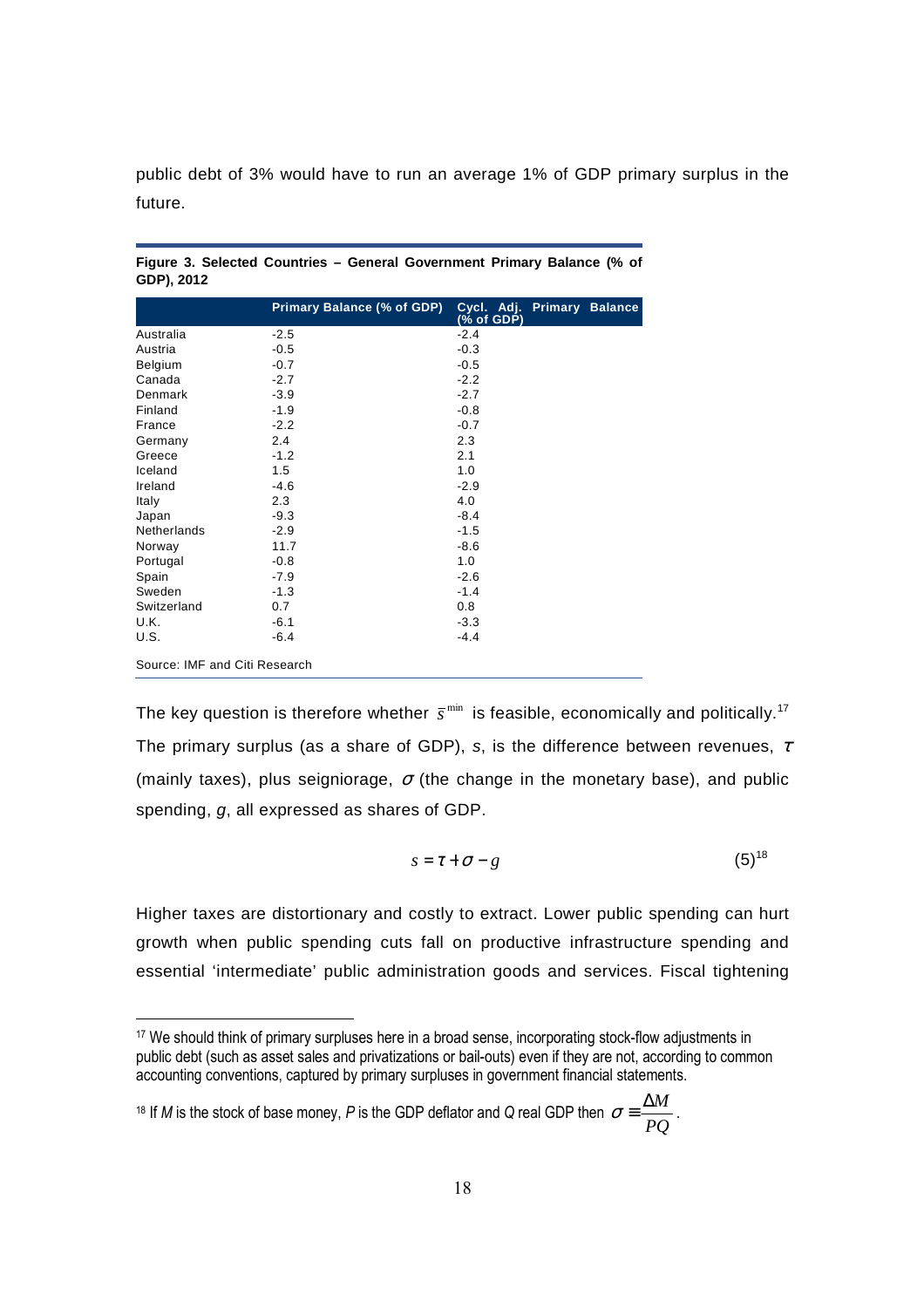will weaken effective demand through the usual Keynesian channels and attempts to raise seigniorage revenue will sooner or later result in higher inflation. Indeed, our estimates of the maximum amount of seigniorage that can be extracted in the major advanced economies when inflation is fully anticipated (and therefore reflected in market nominal interest rates as long as these are not capped by official action) are very low, typically no more than 2 percent of GDP.<sup>19</sup> Unanticipated inflation can, of course be used to reduce the real cost of servicing nominally denominated domestic-currency denominated fixed interest rate public debt, and so can the combination of inflation (anticipated or unanticipated) and financial repression.

Whatever the efficiency costs of higher taxation, lower public spending and wealth levies through (unanticipated) inflation, it is their political costs that are likely to turn out to be the binding constraint on raising the permanent augmented primary surplus (as a share of GDP). The anti-austerity protests in the euro area periphery have made it clear that both raising taxation and reducing public spending can be very unpopular, indeed prohibitively so for any government interested in political survival. We can define,  $\overline{s}^{\text{max}}$ , the maximum feasible primary surplus, reflecting economic, technical and political limits. This also allows us to define the associated maximum sustainable level of (net) public debt:

$$
\overline{d}^{\max} = \left(\frac{\overline{r} - \overline{\gamma}}{1 + \overline{\gamma}}\right)^{-1} \overline{s}^{\max}
$$
 (6).

#### **4.2 A historical digression**

-

Historically, before the 19th century, the norm everywhere (including in the countries that we now characterize as advanced economies) was that sovereign risk tended to be worse than the credit risk of leading merchants or private bankers (see Reinhart and Rogoff (2009)). Prior to the industrial revolution, sovereigns everywhere defaulted regularly. Although many sovereigns in what are now called emerging markets and developing countries continued to default throughout the 19th and 20th centuries, in the

<sup>19</sup>See Buiter and Rahbari (2012) and Buiter (2012)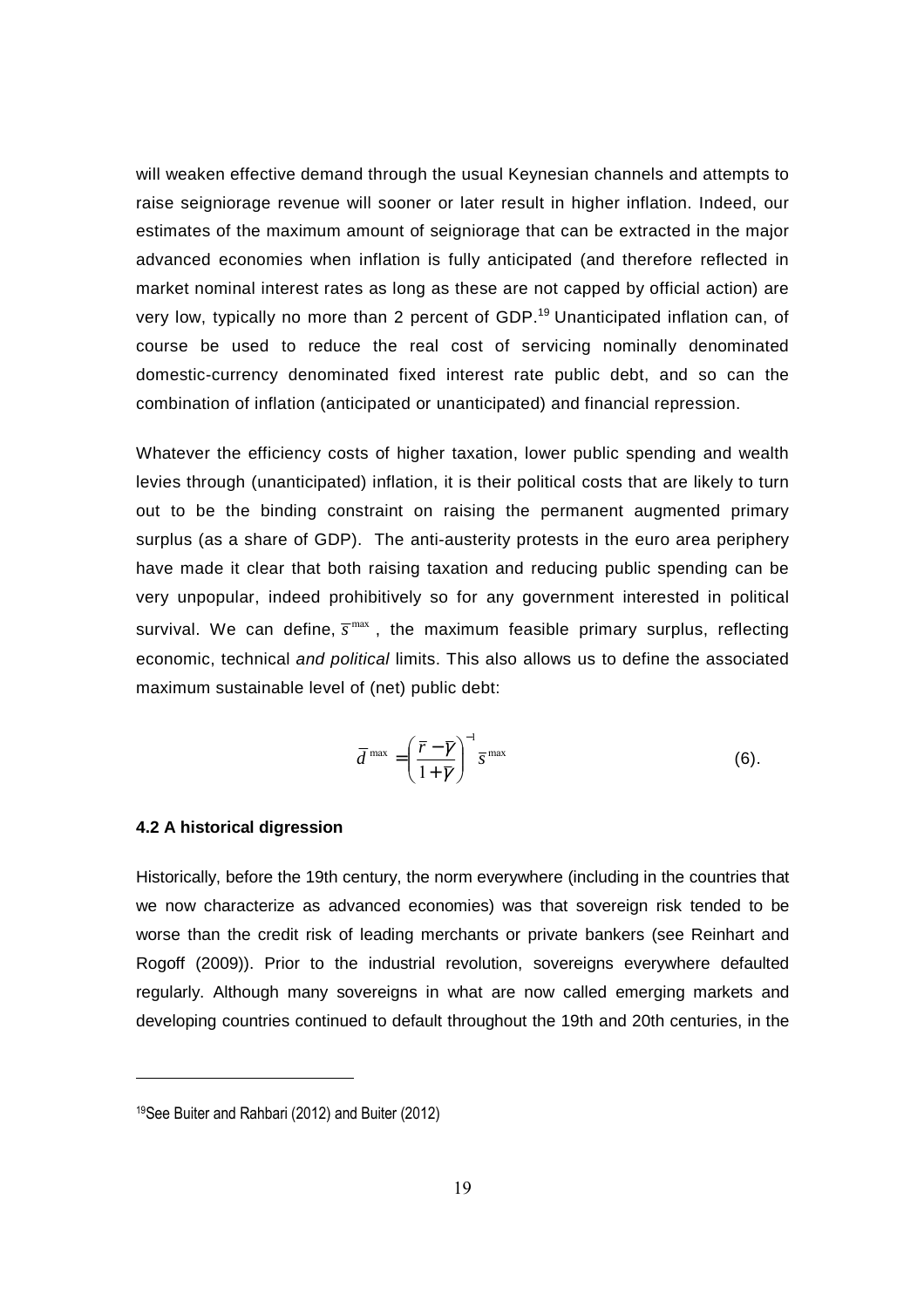advanced industrial countries, sovereign default has not happened since the (West) German defaults of 1948 and 1953 until the Greek defaults of 2012.

This absence of sovereign defaults in the advanced economies for almost 64 years has come to be viewed as the norm, rather than as something to be explained or possibly even as something rather unusual or even anomalous. Is there a risk that the advanced economies could return to the sovereign default patterns from before the 19th century?

The poor credit rating and performance of sovereigns in Western Europe before the 19th century should not come as a surprise, as prior to the modern age of broad-based income taxes, indirect taxes and taxes on property, the sovereign's revenue sources were limited: seigniorage (revenue from coinage, which was limited in a world with commodity money rather than paper or electronic fiat money), a range of in-kind or corvée (labour supplied without pay) taxes, import and export duties and their local equivalent, tolls, Scutage<sup>20</sup>, Tallage<sup>21</sup>, Aids<sup>22</sup>3, Danegeld<sup>23</sup>4, Carucage<sup>24</sup>5, assorted excises, transactions and transfer taxes, a range of property taxes and poll taxes, including inheritance taxes and death duties, the sale of monopolies, fines, confiscation of wealth and plunder. Although the taxes were many, the revenues were low.

Early examples of income taxes can be found, notably the income tax introduced by Emperor Wang Mang of the Xin Dynasty in the year 10 CE. When he was overthrown in 23 CE, that income tax experiment came to an end. The modern era of income taxes starts with the December 1789 budget of Pitt the Younger, which introduced a temporary income tax to finance the war effort against France. It was indeed abolished in 1802 during the peace of Amiens, reintroduced when hostilities started again in 1803 and abolished again in 1816, a year after the battle of Waterloo. Its reintroduction in 1842 by Sir Robert Peel has not yet been followed by another abolition.

In the US, income tax was first imposed in July 1861 to help pay for the American Civil War. It was abolished in 1872, revived in 1894, and again abolished in 1895, when it

<sup>20</sup> a payment in lieu of military service

<sup>21</sup> a tax on feudal dependents

<sup>22</sup> a tax pay by a vassal to his lord in feudal times

<sup>&</sup>lt;sup>23</sup> a medieval land tax used to fund military expenditures (originally to pay off the raiding and invading

Danes).

<sup>24</sup> a land tax that replaced Danegeld in England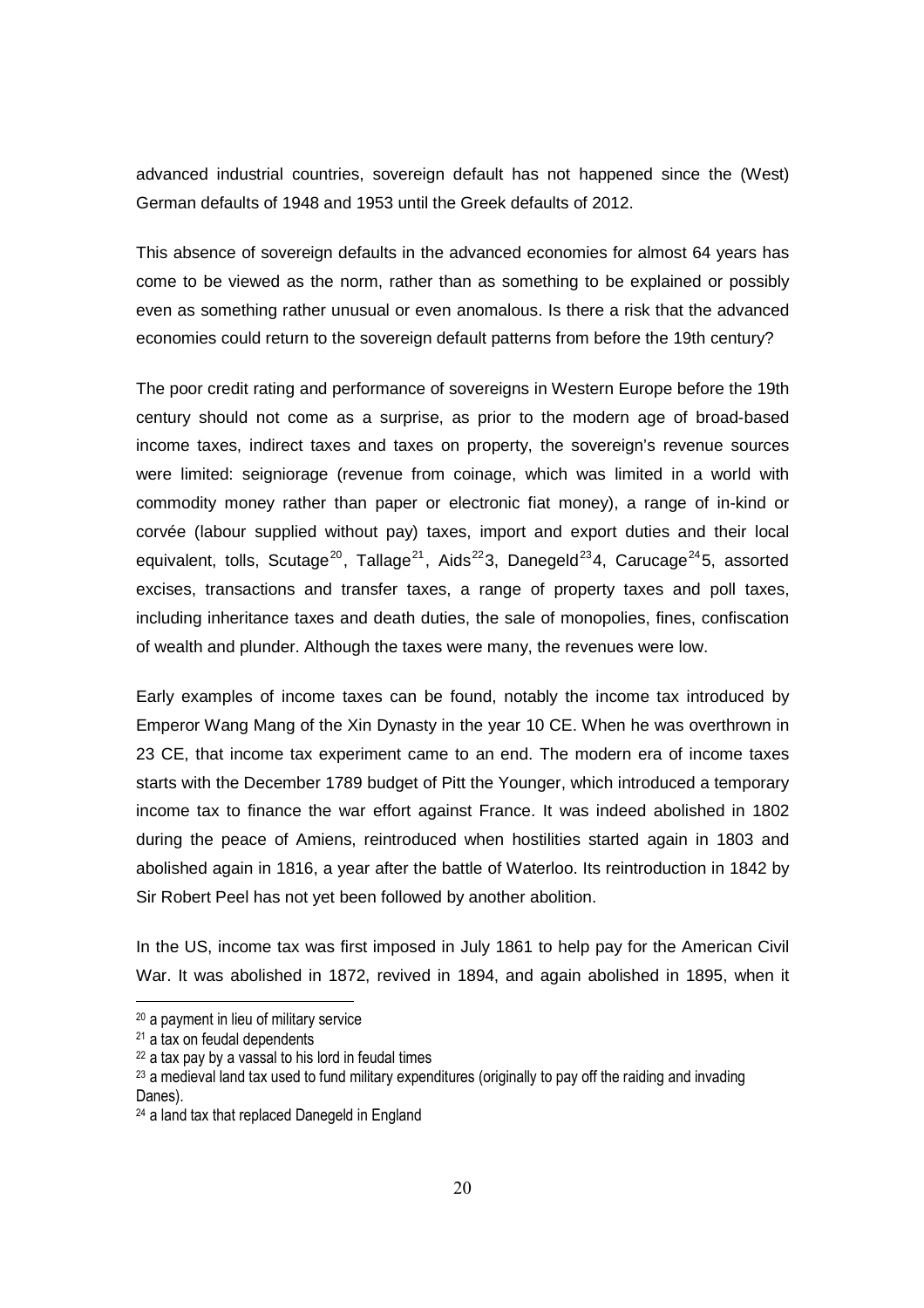was declared unconstitutional by the Supreme Court. Since the ratification of the 16th Amendment to the US Constitution in 1913, there has been a Federal income tax in the USA.

Unlike excises or duties on individual commodities, which go back at least to 2000 BCE, broadly based sales taxes, including multi-stage turnover taxes like VAT, date to World War I or more recent times.

Income taxes (personal and corporate), levied on labour income, interest income, dividends and capital gains, and including a range of social security taxes, together with broadly based indirect taxes (sales taxes, turnover taxes, multi-stage turnover taxes like VAT, excises and duties) and broadly-based property taxes permitted the funding of general government spending programmes that now range, in advanced industrial countries, from just above 30% of GDP to just below 60%. The Euro Area average is around 50% of GDP (see Figure 1).

The reasons for the absence of completely (default) risk-free sovereigns among the advanced economies (or anywhere else), despite the massive growth of sovereign tax capacity, are three.

First, demand for public spending in advanced economies has, since the Great Depression and especially since the end of World War II grown even faster than the capacity to tax, and has now outstripped the capacity to raise revenues in a way that: (a) is politically acceptable to the polity and (b) does not materially damage incentives to work, to educate oneself and to take risk as a saver, investor or entrepreneur.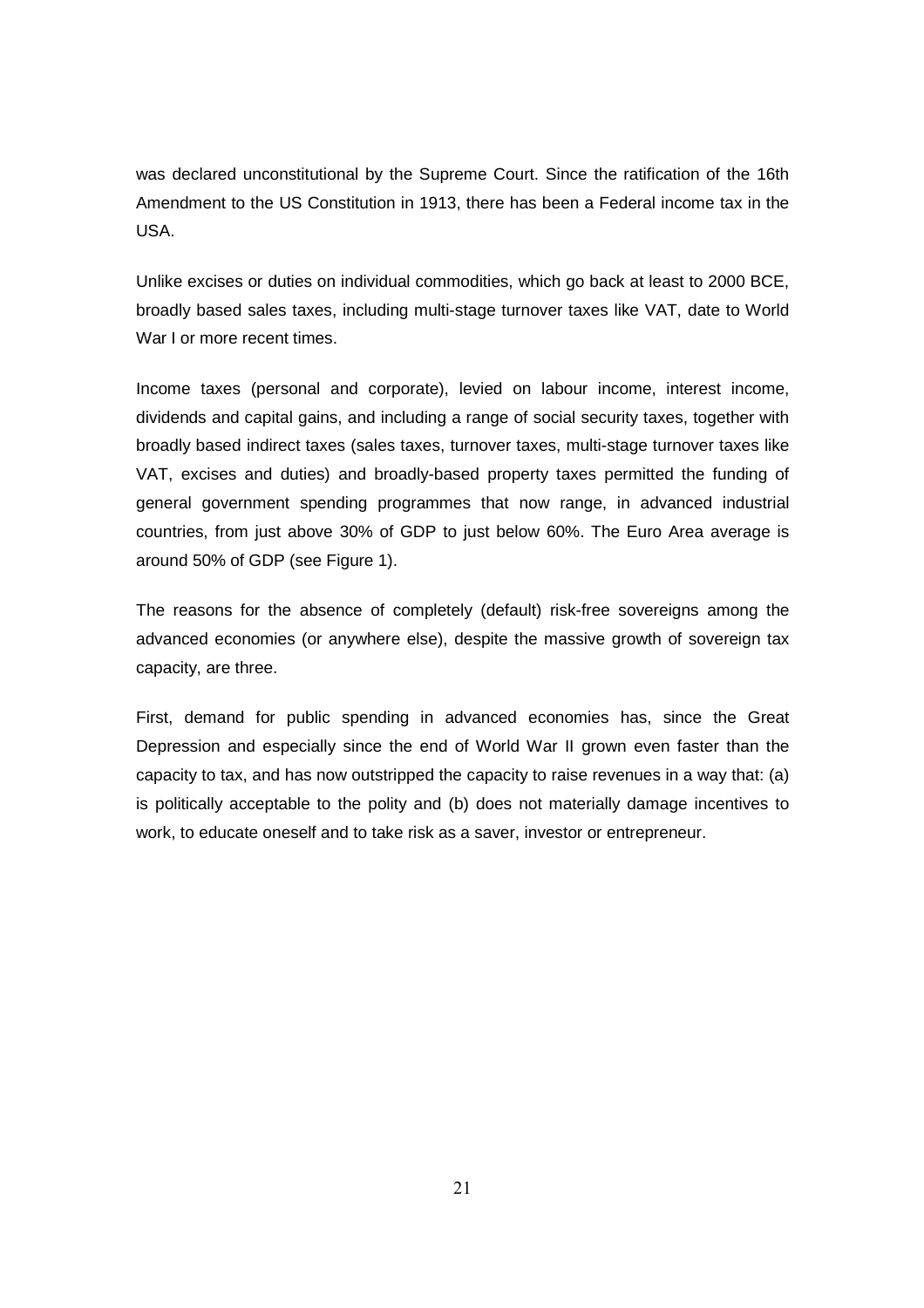| 19 <sup>th</sup> Pre<br>Late<br>WWI<br><b>Century</b> |                 | Post<br><b>WWI</b> | <b>Pre</b><br><b>WWII</b> | <b>Post WWII</b> |      |      | 21 <sup>st</sup> Century |      |      |      |
|-------------------------------------------------------|-----------------|--------------------|---------------------------|------------------|------|------|--------------------------|------|------|------|
|                                                       | about 1870 1913 |                    | 1920                      | 1937             | 1960 | 1980 | 1990                     | 2000 | 2010 | 2012 |
| Australia                                             | 18.3            | 16.5               | 19.3                      | 14.8             | 21.2 | 34.1 | 34.9                     | 34.7 | 36.6 | 36.6 |
| Austria                                               | 10.5            | 17.0               | 14.7                      | 20.6             | 35.7 | 48.1 | 38.6                     | 51.9 | 52.6 | 51.1 |
| Canada                                                | n/a             | n/a                | 16.7                      | 25.0             | 28.6 | 38.8 | 46.0                     | 40.8 | 43.0 | 41.0 |
| France                                                | 12.6            | 17.0               | 27.6                      | 29.0             | 34.6 | 46.1 | 49.8                     | 51.7 | 56.6 | 56.6 |
| Germany                                               | 10.0            | 14.8               | 25.0                      | 34.1             | 32.4 | 47.9 | 45.1                     | 45.1 | 47.7 | 45.0 |
| Italy                                                 | 13.7            | 17.1               | 30.1                      | 31.1             | 30.1 | 42.1 | 53.4                     | 45.9 | 50.4 | 50.7 |
| Ireland                                               | n/a             | n/a                | 18.8                      | 25.5             | 28.0 | 48.9 | 41.2                     | 30.7 | 64.9 | 41.6 |
| Japan                                                 | 8.8             | 8.3                | 14.8                      | 25.4             | 17.5 | 32.0 | 31.3                     | 37.3 | 38.9 | 41.3 |
| New<br>Zealand                                        | n/a             | n/a                | 24.6                      | 25.3             | 26.9 | 38.1 | 41.3                     | 34.9 | 40.1 | 37.3 |
| Norway                                                | 5.9             | 9.3                | 16.0                      | 11.8             | 29.9 | 43.8 | 54.9                     | 41.5 | 44.9 | 43.4 |
| Sweden                                                | 5.7             | 10.4               | 10.9                      | 16.4             | 31.0 | 60.1 | 59.1                     | 52.7 | 50.6 | 50.1 |
| Switzerlan 16.5<br>d                                  |                 | 14.0               | 17.0                      | 24.1             | 17.2 | 32.8 | 33.5                     | 34.4 | 32.7 | 32.7 |
| UK                                                    | 9.4             | 12.7               | 26.2                      | 30.0             | 32.2 | 43.0 | 39.9                     | 34.3 | 46.7 | 43.5 |
| US                                                    | 7.3             | 7.5                | 12.1                      | 19.7             | 27.0 | 31.4 | 32.8                     | 33.7 | 42.4 | 40.2 |
| Average                                               | 10.8            | 13.1               | 19.6                      | 23.8             | 28.0 | 41.9 | 43.0                     | 40.7 | 46.3 | 43.6 |

**Figure 4. Selected Countries - General Government Expenditure (% of GDP), 1870-1996** 

Note: Data for late 19th century corresponds to 1870 or closest year available for all columns. Data corresponds to the general government except for Austria 1920 and Sweden 1870, for which it refer to the central government.

Sources: For pre-2000 data Tanzi V. and Schuknecht L. (2010), 'Public Spending in the 20th Century: A Global Perspective', Cambridge University Press; for post 2000 data IMF WEO.

Second, in a number of countries with high public debt burdens and large primary structural deficits, political polarisation has increased to the point that even if everyone recognises the unsustainability of the fiscal programme and the need for and desirability of early fiscal tightening, agreement on such a sustainability-restoring programme may be postponed as each interest group tries to minimize its share of the total burden of adjustment. There is a rich non-cooperative game theory literature on 'Wars of Attrition' that rationalises such individually rational but collectively disastrous behaviour.<sup>25</sup> Fiscal adjustment could possibly be delayed for long enough to trigger an eventual sovereign debt crisis. Even if the war of attrition between different groups of (potential) tax payers and (potential) claimants on public spending does not postpone fiscal adjustment until a sovereign default is the only option, the delays in adjusting are likely to make the total cost of adjustment larger. Greece and the US would be prime examples of such polarised societies.

 $25$  See Maynard Smith (1974), Bishop and Cannings (1978) and Chatterjee, Reiter and Nowak (2012).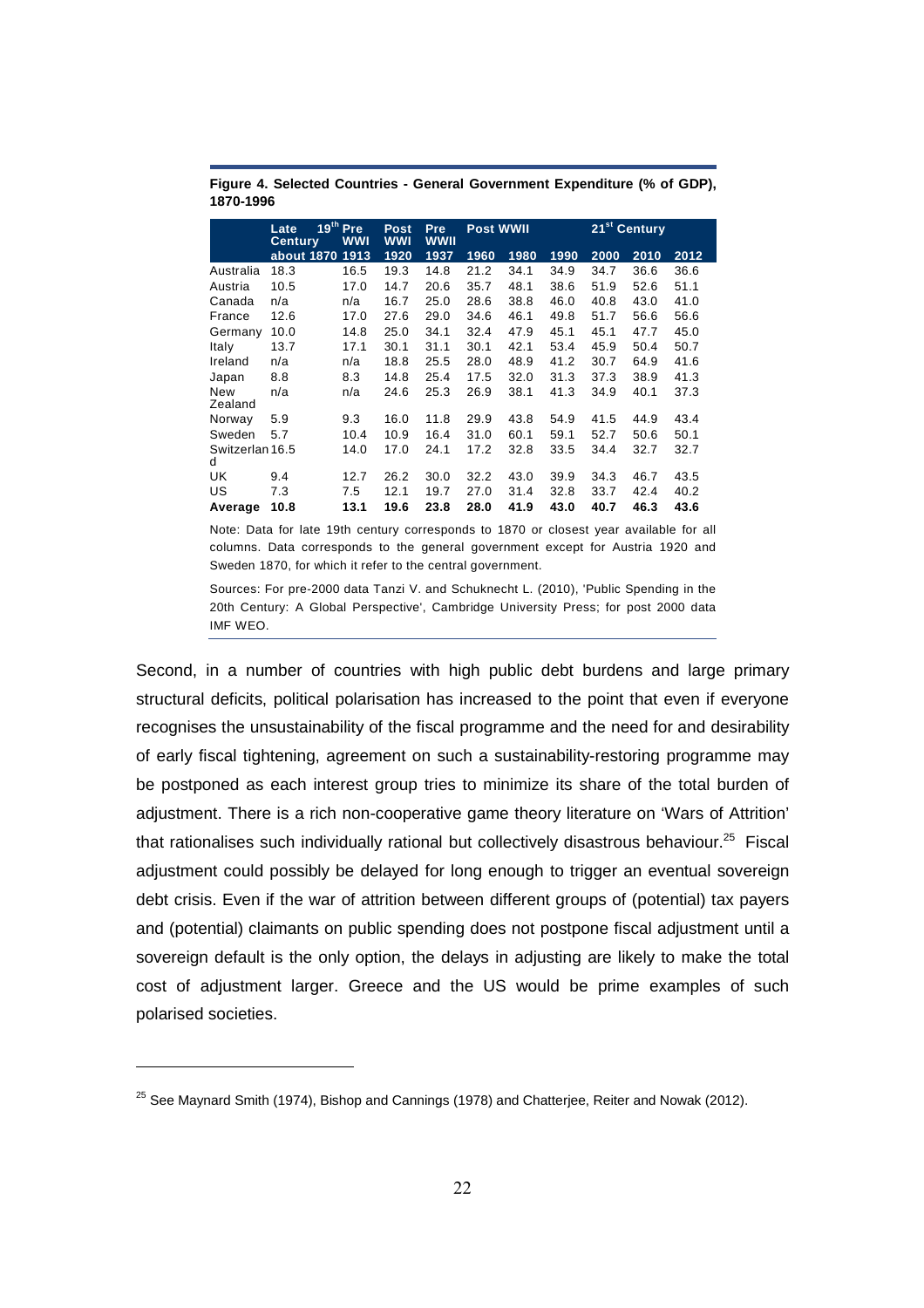Third, as part of the widespread erosion of social capital (in the sense of trust between government and citizen, between members of rival political parties and between citizens), tax administration has become less effective in many advanced economies, with rapid growth of the underground or grey economy and in tax avoidance and tax evasion (see e.g. Slemrod (2007), Slemrod and Yitzhaki (2002), Slemrod and Feldman (2009) and Slemrod et. al. (2009)).

Globalisation has contributed to this, by providing new avenues for people and corporates to shield their income and wealth from the tax authorities, but the phenomenon is older than that. Tax enforcement is costly. It is effective only if tax compliance is both a social norm and an internalised objective of most citizens, enforced by the law (and informed random auditing), by social disapproval for evasion and avoidance and by the small voice of individual conscience. Such an equilibrium is vulnerable to defection. If a sufficient number of taxpayers default from the 'pay what you owe' equilibrium, others will wonder why they should pay both their own taxes and a share of the taxes of those who avoid and/or evade their fair contributions. If enough defect, there can be a tipping point after which only the foolish and the unlucky pay their taxes in full.

The incidence of tax avoidance and evasion appears to have risen everywhere in Europe and in the US since World War II, and also appears to be higher as one moves further South and East in Europe. Among the worst affected countries are Greece and Italy. Although the size and growth of the informal sector/shadow economy/grey economy is driven not just by taxation but also by regulatory avoidance and evasion, the cross-sectional evidence from Figure 5 in and the time-series evidence for the advanced economies contained in Schneider and Enste (2000, 2002), is also indicative of the extent of tax compliance and the quality of tax administration.

Only in the last few years are there signs that at least some of the more egregious forms of tax evasion and tax avoidance may be on the retreat. Robust exchanges between the US government and the German government on the one hand, and the governments of leading European tax havens like Switzerland and Liechtenstein have resulted in material erosion of bank secrecy – a cornerstone of tax evasion and avoidance. The recent demise of Cyprus as a Euro Area tax haven has accelerated the trend towards ending bank secrecy in the EU, in European nations encircled by the EU and in the UK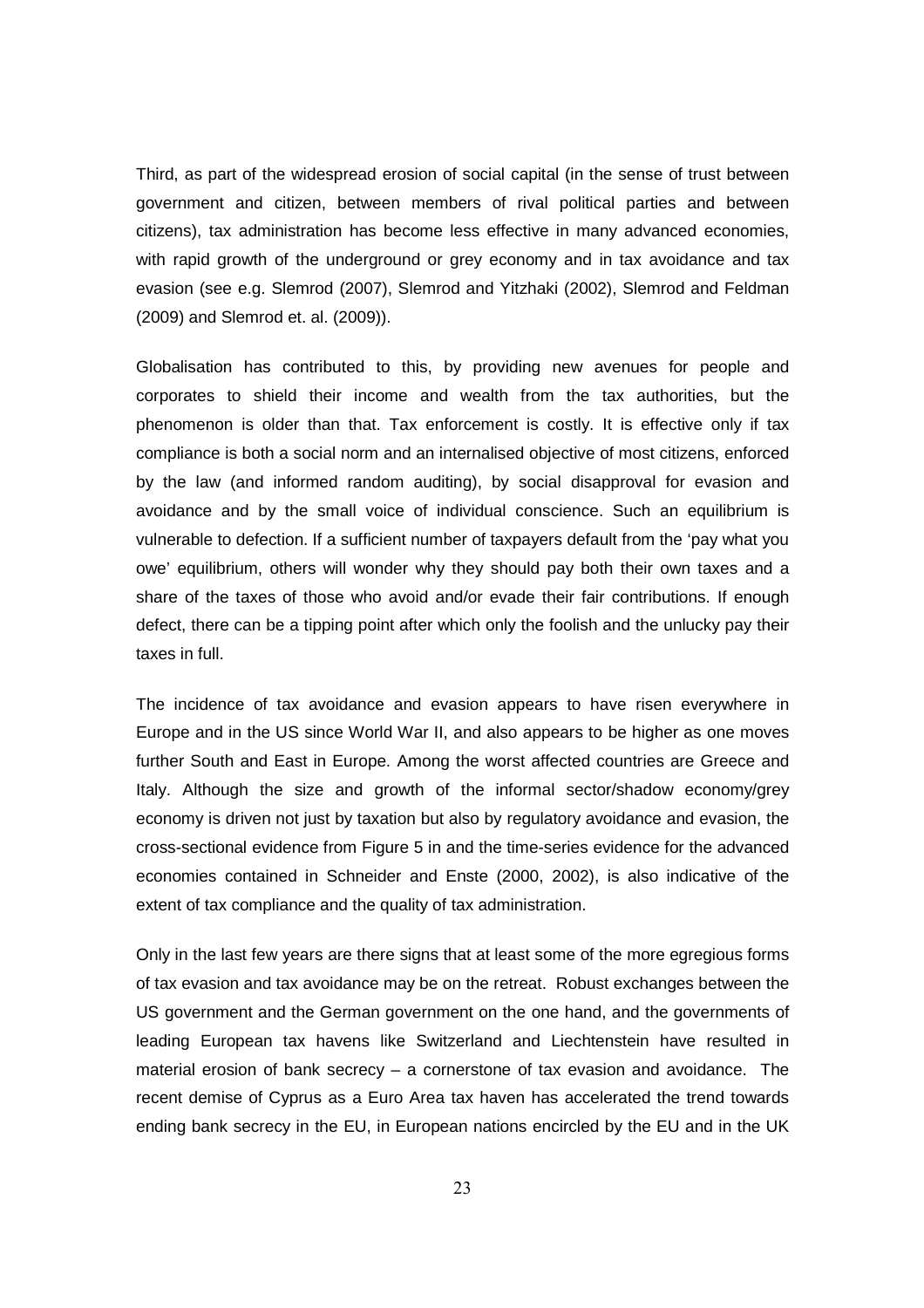Crown Dependencies and overseas territories in the Channel Islands and the Caribbean. This could lead to a step-improvement in tax collection capacity and could create new, less demand-destroying revenue opportunities through wealth levies, including tax amnesties that may prove valuable to such countries as Italy.

| Rank                      | Country              | <b>Shadow Economy</b> |  |  |  |
|---------------------------|----------------------|-----------------------|--|--|--|
| 1                         | <b>United States</b> | 8.0                   |  |  |  |
| $\overline{2}$            | Japan                | 8.9                   |  |  |  |
| 3                         | Switzerland          | 8.3                   |  |  |  |
| 4                         | Austria              | 9.5                   |  |  |  |
| 5                         | Luxembourg           | 9.4                   |  |  |  |
| 6                         | United Kingdom       | 10.9                  |  |  |  |
| $\overline{7}$            | New Zealand          | 10.9                  |  |  |  |
| 8                         | Netherlands          | 11.2                  |  |  |  |
| 9                         | Australia            | 13.0                  |  |  |  |
| 10                        | France               | 13.2                  |  |  |  |
| 11                        | Canada               | 14.1                  |  |  |  |
| 12                        | Iceland              | 14.1                  |  |  |  |
| 13                        | Ireland              | 14.5                  |  |  |  |
| 14                        | Germany              | 15.4                  |  |  |  |
| 15                        | Finland              | 15.8                  |  |  |  |
| 16                        | Sweden               | 16.3                  |  |  |  |
| 17                        | Denmark              | 16.5                  |  |  |  |
| 18                        | Norway               | 16.6                  |  |  |  |
| 19                        | Belgium              | 19.9                  |  |  |  |
| 20                        | Portugal             | 20.3                  |  |  |  |
| 21                        | Spain                | 20.2                  |  |  |  |
| 22                        | Italy                | 23.1                  |  |  |  |
| 23                        | Greece               | 26.0                  |  |  |  |
| 24                        | Korea, Rep.          | 27.3                  |  |  |  |
| 25                        | Mexico               | 32.1                  |  |  |  |
| Sources: Schneider (2009) |                      |                       |  |  |  |

|                 |  |  |  | Figure 5. Size of the Shadow Economy in 25 High Income OECD Countries in |
|-----------------|--|--|--|--------------------------------------------------------------------------|
| 2006 (% of GDP) |  |  |  |                                                                          |

#### **4.3 The political feasibility of sustainable fiscal-financial-monetary policy**

The previous section highlighted the social and political forces that, together with factor endowments, technology and other economic characteristics of a nation determine the bounds on the values that our public debt and primary balance ratios can assume. These dry algebraic symbols can hide a lot of human drama.

From the analysis of Section 4.1, the relevant solvency criterion is thus whether  $d \leq \overline{d}^{\max}$ (or  $\overline{s}^{\max} \ge \overline{s}^{\min}$ ), in which case the sovereign would be solvent, or  $d > \overline{d}^{\max}$  ( $\overline{s}^{\max}$  <  $\overline{s}^{\min}$ ), which would signify insolvency. Solvency thus requires that the minimum primary surplus necessary to sustain the existing debt is also feasible, in particular politically feasible.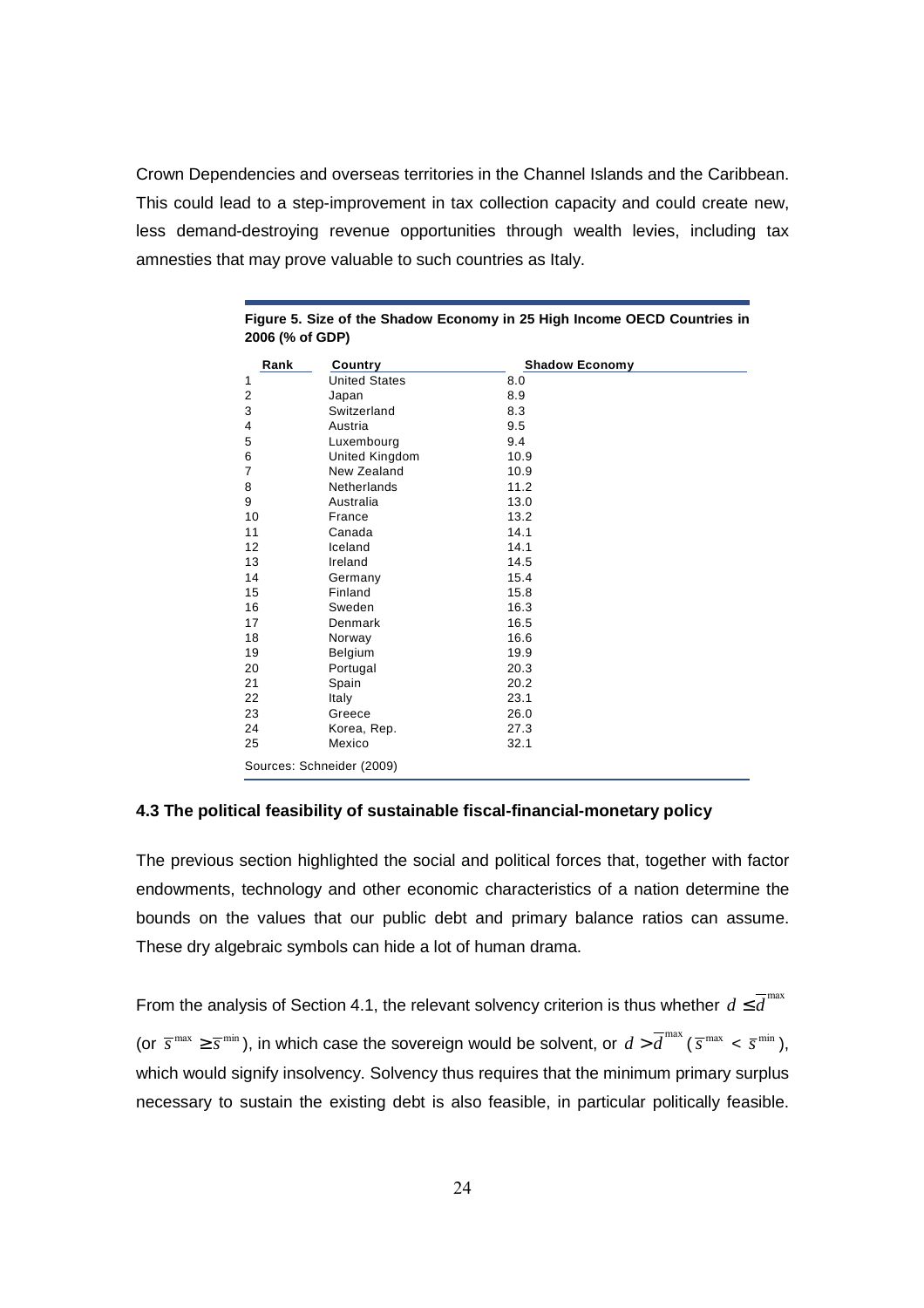Since our definition of  $\overline{d}^{\max}$  and  $\overline{s}^{\max}$  explicitly includes political limits to raising primary surpluses, we should think of insolvent here mostly as 'won't pay insolvency' or unwillingness to pay.<sup>26</sup> Of course, won't pay insolvency is what is relevant for a number of advanced economies today, which have high levels of debt, but also high levels of per capita income (far away from subsistence levels) and wealth. The notion that these countries would not be able to eliminate large primary or overall deficits, or to service outstanding levels of debt is for the most part a logical and economic nonsense, even with zero future growth.

Equation (5) expressed the sustainable level of debt as a function of the effective permanent interest rate  $\bar{r}$ , the permanent growth rate  $\bar{v}$  and the maximum sustainable level of the primary surplus  $\overline{s}^{\max}$ . Thus, anything that affects  $\overline{r}$  ,  $\overline{\gamma}$  or <sup>-max</sup> should affect how much debt a country can sustain – which would be a large number of political, social, cultural, financial as well as economic factors which vary both across countries as well as over time. $27$ 

 $26$  We could define a maximum feasible primary surplus excluding political factors, say, s  $\sim$ max *s* , with an associated maximum sustainable level of debt,  $d$   $\;$  . By construction, it holds that  $\overline{s}^{\,\mathrm{max}}$   $\,<$  $max$  $\sim$  max *s* and  $\overline{d}^{\max}$  $\sim$  max  $\overline{d}^{\max}$  . Strictly speaking won't pay insolvency would be given by  $\overline{d}^{\max} < d < \widetilde{d}^{\max}$  (or  $\overline{s}^{\max} < d$ max  $\overline{s}^{\min}$  < s ) and can't pay insolvency by  $s$   $\overline{\phantom{x}}$   $\overline{s}^{\min}$  or  $d$   $>$   $d$   $\overline{\phantom{a}}$  .  $\sim$  max  $\sim$ max  $\frac{m}{x}$ 

 $27$  As for the interest rate charged, issuing a major international vehicle and reserve currency, such as the dollar, tends to keep required returns low, as do greater home bias by domestic investors. High private savings can magnify the effect of the home bias on the interest rate, while financial repression may be more effective in such circumstances as well. Of course, attitudes towards risk and risk itself, including economic risk, political risk, inflation risk and other risks would affect required yields, too. Finally, the determinants of growth are a literature of their own. We mostly leave it to the relevant literature to point out the major drivers of economic growth in the medium-and long-term (see also Buiter and Rahbari (2011) and Barro-Sala-i-Martin (2003). It is, however, important not to misinterpret the arithmetic effect of higher growth on the fiscal debt burden and the level of sustainable debt. It is true that, other things being equal, higher growth reduces the public debt to GDP ratio more rapidly. It also raises revenues, which may appear to provide a painless way of generating larger primary surpluses. However, through human psychology and political entrepreneurship, higher growth also raises the pressures for increased public spending. Other things equal, a large amount of private assets should allow the government to levy higher taxes or to reduce public spending without running material risks of endangering the physical well-being of the population.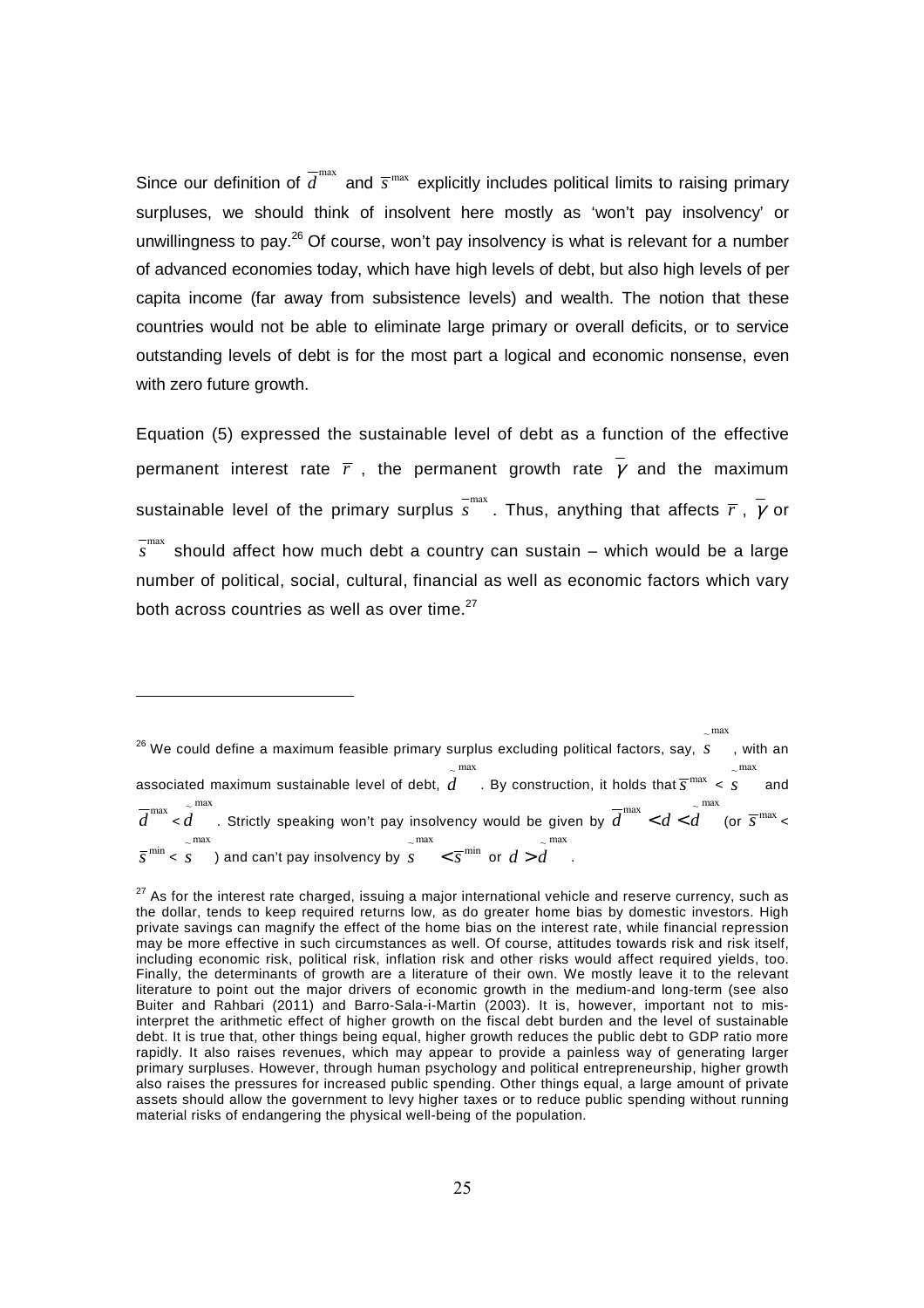Politics and policy can have an effect on all three variables, but political economy considerations are especially pertinent when considering the feasibility of raising primary surpluses. A high level of social capital (the absence of perceptions of corruption, a sense of solidarity, etc) and a well-organised and competent tax administration, perceived as fair and non-partisan by the citizens, should allow more tax revenues to be obtained, other things equal, and at relatively low cost. A high share of foreign-owned debt, on the other hand, may make it more difficult to find the political support necessary to generate and sustain large primary surpluses, mostly for the benefit of making foreign creditors whole. It is somewhat ironic that one of the greatest fiscal consolidations in recent history (Greece in 2012) was attempted in a country which must have scored among the worst according to these three criteria. Of course, intensely political choices are also involved in deciding who or what will be taxed or whose spending will be cut, when trying to raise primary surpluses, i.e. to determine the composition of fiscal tightening. The IMF recently noted that for the median country in the sample it studied, the maximum annual primary surplus achieved was 6 ½ % of GDP for advanced economies since the 1950s, but that that maximum fell to 3 ½-4% of GDP for 5-year moving averages and to 2  $\frac{3}{4}$ -3  $\frac{1}{4}$ % of GDP for 20 year-averages.<sup>28</sup>

#### **4. 4. What about liquidity?**

No discussion of default would be complete without discussing liquidity. To discuss liquidity, let us first distinguish between insolvency and default. Sovereigns (just like companies or households) can be insolvent (  $d > \overline{d}^{\max}$  or  $\overline{s}^{\max} < \overline{s}^{\min}$  ), yet avoid default by being bailed out  $-$  a hope that undoubtedly exists among a few sovereigns in the euro area currently. On the other hand, countries may default on their obligations because they cannot meet their debt service obligations (interest and/or principal), sometimes despite the fact that they are fundamentally solvent. Put more precisely, even through there exists at least one interest rate  $\bar{r}$  that is an equilibrium interest rate (in the sense that the sovereign default risk premium embodied in *r* ex-ante will match the ex-post likelihood of default if *r* is indeed the interest rate paid by the sovereign) and that is consistent with government solvency

<sup>28</sup> See IMF (2013)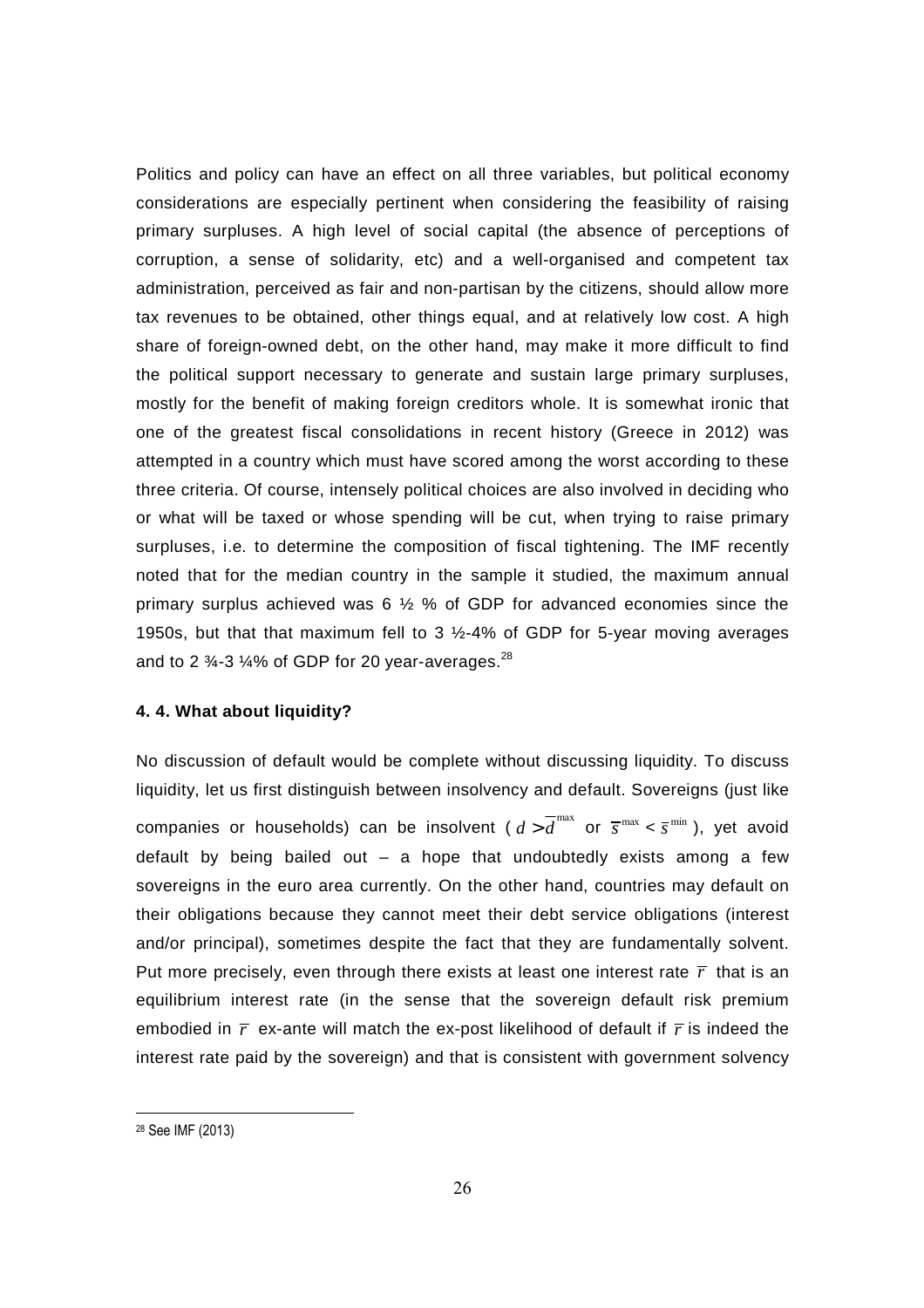$d < \overline{d}^{\max}$  or  $\overline{s}^{\max} > \overline{s}^{\min}$ , there also exists at least one other interest rate  $\overline{\overline{r}} > \overline{r}$  which is also an equilibrium interest rate but for which the sovereign is insolvent, that is  $d > \overline{d}^{\max}$  or  $\overline{s}^{\max} < \overline{s}^{\min}$ .

We call an instance of inability to meet debt service obligations despite being fundamentally solvent 'illiquidity'. Of course, countries can also fail to meet debt service commitments due when they are fundamentally insolvent. We call failure to meet debt service payments due 'default', both when the debtor is solvent and when he is insolvent.

In order to illustrate illiquidity, we return to our discussion of the interest rate  $\bar{r}$ . Above, we referred to  $\bar{r}$  as the 'permanent real interest rate on public debt', to be understood as an expected long-term average. That does not quite pin down *r* . *r* is the interest rate (or more precisely, the 'average' or permanent value of a sequence of interest rates over time) that discounts the stream of primary surpluses appropriately (in a self-validating or equilibrium sense, reflecting not just default risk but also all other types of risk, such as liquidity, inflation, and expropriation, that investors would be expected to price in). If more than one self-validating or equilibrium sequence of interest rates exist,  $\bar{r}$  corresponds to the lowest permanent or long-run average value of these multiple equilibrium interest rate sequences.

This elaboration of the definition of  $\bar{r}$  is not (just) an exercise in pedantism. With a positive level of outstanding (net) public debt, there always exists a value of  $\bar{r}$  high enough (potentially infinite) to make any positive level of debt unsustainable - and that interest rate would also be self-validating. To see this, suppose investors assume that the sovereign would default for sure and correspondingly charge a very high interest rate. That very high interest rate then in turn makes the debt unsustainable, validating the expectation of default. Even excluding a self-fulfilling 'bad equilibrium', there may be multiple good equilibria (consistent with a low exante and ex-post likelihood of default). We define  $\bar{r}$  as the lowest such equilibrium interest rate and henceforth treat the 'good' equilibrium as unique.

Now define  $\overline{r}^{\max}$  as the highest interest rate at which the sovereign is still solvent, i.e.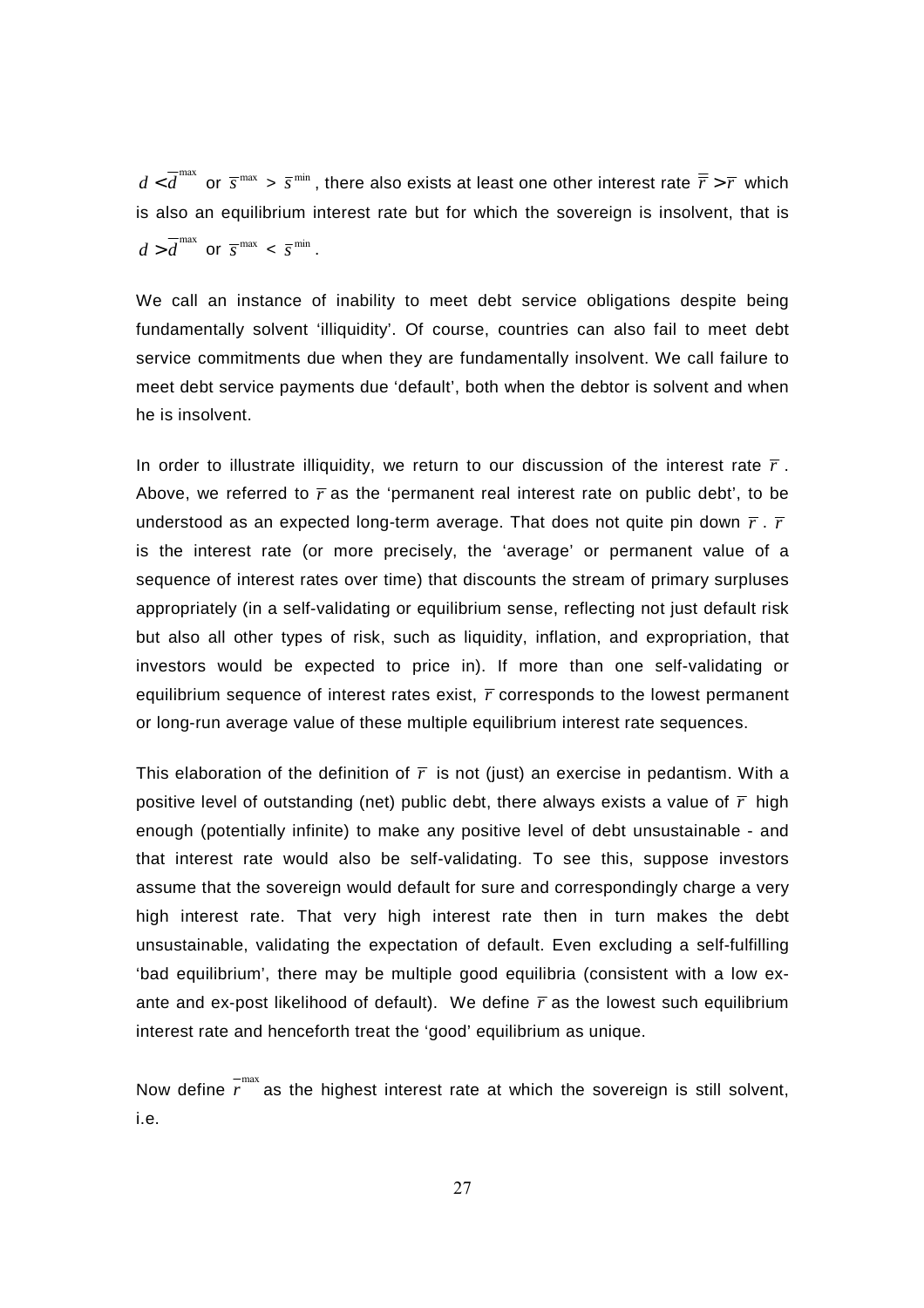$$
\overline{r}^{\max} = \overline{\gamma} + (1 + \overline{\gamma}) \left( \frac{\overline{s}^{\max}}{d} \right)
$$
 (7)

Illiquidity is then defined as  $r > r^{\frac{-\max}{\max}} > r$ , i.e. the interest rate at which the sovereign would be able to borrow exceeds the maximum interest rate at which it would be solvent, even though the sovereign is solvent in the sense that its debt would be sustainable, if it were charged the interest rate  $\bar{r}$ . This definition does not only capture situations when investors charge an unreasonably high interest rate. It can also encompass a scenario in which when the sovereign is cut off from markets altogether (in which case it would face an infinite immediate interest rate).

Illiquidity clearly happens. 'Good' and 'bad equilibria' arise typically in models of bank runs where banks have a serious maturity or duration mismatch between their assets and liabilities. Typically, banks have mostly long-maturity, illiquid assets with few liquid reserves. They also have short-maturity liabilities, such as deposits withdrawable on demand and subject to a 'sequential service constraint', under which deposits are redeemed on a first-come-first-served basis out of the scarce liquid reserves. Assets that have to be sold prior to maturity can only be sold at a huge loss. Such bank runs models describe well the position of a sovereign whose liabilities are either denominated in foreign currency or that cannot force its central bank to act as lender of last resort should the sovereign be threatened with a sudden market funding stop. Sovereigns too have mostly highly illiquid assets (the net present discounted value of future taxes and the net present discounted value of future spending cuts) and shorter-maturity liabilities.

Illiquidity can be the result of contagion, e.g. a sudden shift, following a sovereign default or restructuring in one country, of the markets' 'focal point' for other countries' sovereign risk from a virtuous equilibrium to a vicious equilibrium. Historically, there have been many examples of nations with a lot of foreign-currency denominated liabilities, that suffered a 'bank run-style' rush for the exit by foreign creditors whose foreign-currency bond exposure or loans to the country mature. This can cause a sovereign default either if the foreign exposure is sovereign exposure or if the foreign exposure is by private institutions deemed, by the sovereign, too systemically important to fail, but that also turn out to be too big to save. A sovereign rescue attempt can then result in sovereign default. This almost happened in Iceland in 2008, where the sovereign at the last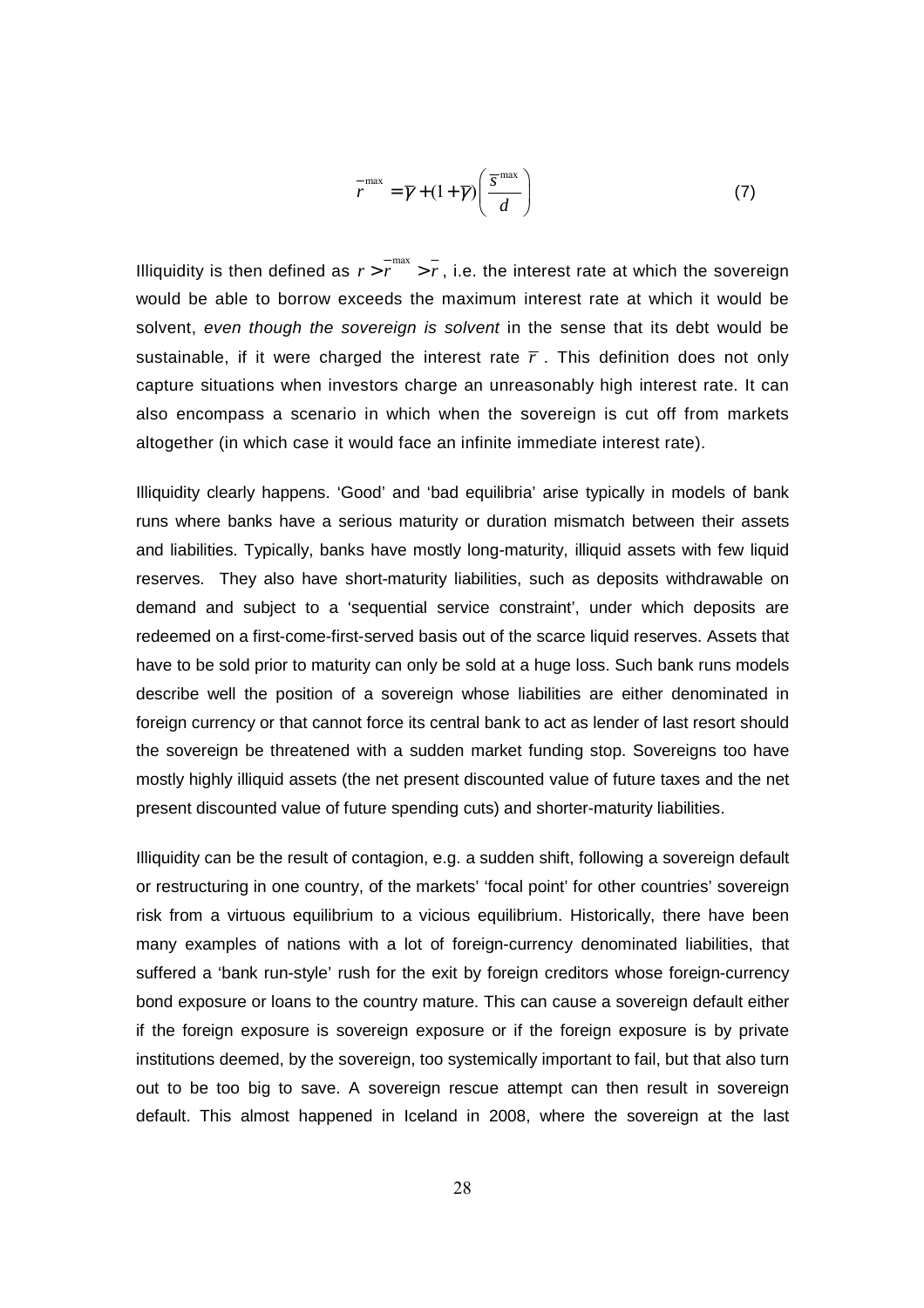moment decided not to risk its own solvency by guaranteeing the unsecured debt of its cross-border banks. It happened in Ireland, where EFSF loans to the sovereign have been restructured several times since they were first issued. Even at issuance, the interest rates on these loans were likely below the risk-adjusted cost of funding to the creditor nations.

If this depiction sounds all too familiar – and reminds you of the rants of some European policymakers against unreasonable investors or greedy speculators  $-$  a word of caution is probably in order: they probably happen less often than you think, at least for advanced economies. For default to result from illiquidity or contagion, two conditions need to be satisfied: First, the sovereign does not have sufficient liquid assets to meet the debt service obligations that are due (otherwise, the sovereign can pay out of her own pocket!). Second, no adequate lender of last resort exists.

The first condition may be met relatively often, as we noted above.

On the other hand, the second condition may not be met very often. In countries where the bulk of the sovereign's liabilities are denominated in domestic currency, the domestic central bank can usually act as a lender of last resort.<sup>29</sup> Foreign currency liquidity can be harder to obtain, but international institutions, such as the IMF, ESM or the international development banks, or ad-hoc or systematic arrangements with foreign central banks (say through foreign currency swaps) can provide foreign-currency liquidity, often at no to short notice and on acceptable terms. This is the rule rather than the exception for advanced economies (EMs have long complained that the terms of access to such sources of liquidity had been unduly harsh for them during many crises in the past).

More often than not, what *looks* like illiquidity, is really a reassessment of risks based on learning. An example is the reassessment of sovereign risk for nations other than Greece, based on the observation of Greece's two sovereign debt restructurings with PSI in 2012 which, as noted before, were the first sovereign defaults in the euro area since its creation in 1999 (and in Western Europe since the West German defaults in

<u>.</u>

<sup>29</sup> Legal provisions, such as Art 125 of the Lisbon Treaty in the EU, may complicate a central bank's lender of last resort function for sovereigns, but usually only at the expense of higher legal bills and inefficient financial arrangements.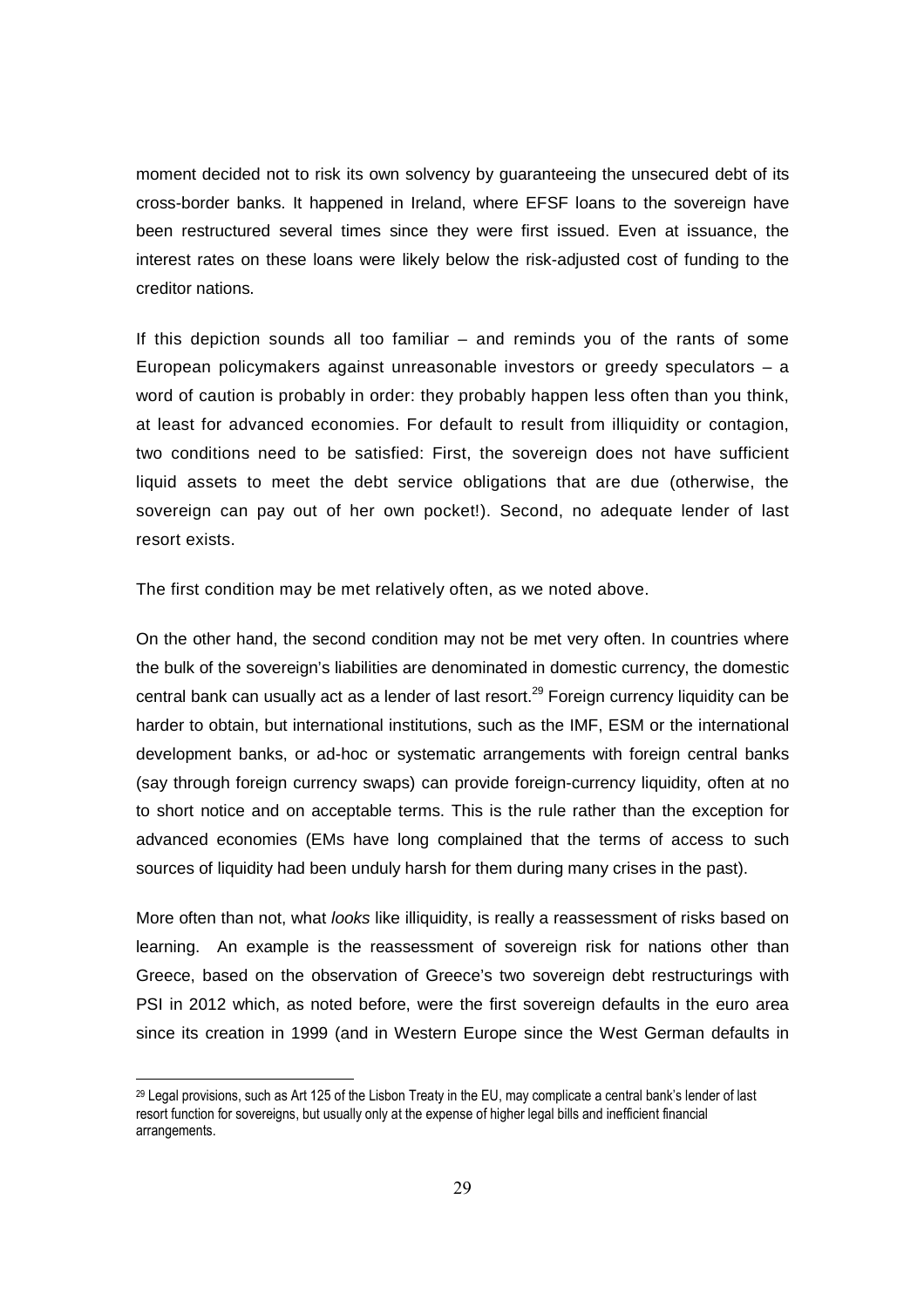1948 and 1953). We have been impressed, in most financial crises since the 1980s, including the latest stage of the Eurozone financial crisis that started in 2010, with how little contagion through blind fear and panic there has been. Although there has been jitteriness and nervousness galore, the markets, and creditors in general have on the whole been highly discriminating and selective as regards the sovereigns singled out for special attention. Countries with sound fiscal fundamentals have not been tested in this crisis.

Since the initiation of the LTROs in November 2011 and February 2012, and especially since the announcement of the OMT in September 2012, the risk that blind contagion could drive otherwise solvent sovereigns into default and out of the Eurozone has been lowered materially. The ECB/Eurosystem is now acting as lender of last resort for euro area banks and sovereigns. This does not, of course, eliminate either sovereign default risk for fundamentally insolvent sovereigns or bank failures, recoveries, recapitalizations and resolutions for fundamentally insolvent banks.

#### **4.5. The politics of debt sustainability analysis**

Political economy factors matter greatly for sovereign debt sustainability, as we have discussed above. Perhaps less obviously, politics also play a major role in sovereign debt sustainability assessments. Such assessments are part of the bread-and-butter business of many international organisations and development banks, including the IMF, the World Bank, the European Commission and related bodies. These organisations are usually picked both because of the financial resources they have at their disposal and for the human resources as well as institutional and organisational knowledge base that should allow them to form an objective assessment of appropriate policy choices as well as debt sustainability.

Given the large number of factors (including social, cultural and political factors, not just economic and financial ones) that affect debt sustainability, such assessments are fiendishly hard. Mistakes tend to be made and, over time – hopefully – some learning occurs. Some of the relatively recent lessons learnt are that it is not only public debt, but also private debt, that matter for sovereign debt sustainability (due e.g. to the latter's tendency to migrate to the sovereign balance sheet when things go bad), and that one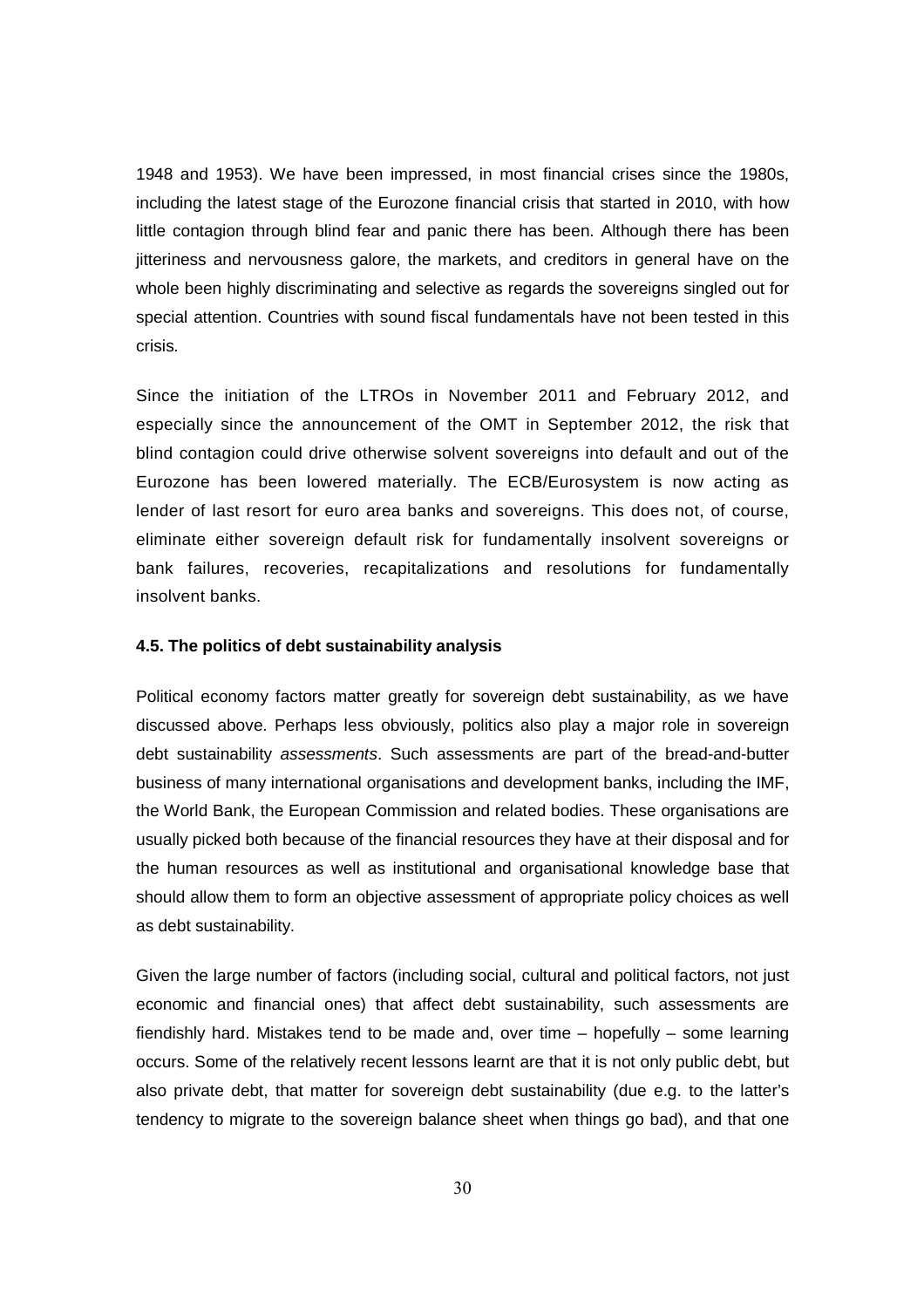needs to distinguish more carefully between cyclical and structural drivers of government balances. On the whole, the financial, human and organisational resources would seem adequate at these institutions to the task at hand. The guidelines for carrying out these assessments also usually look rather appropriate. For example, the IMF's approach to debt sustainability is summarised by the Fund itself in the following way: $30$ 

"The [IMF] framework consists of two complementary components: the analysis of the sustainability of total public debt and that of total external debt. Each component includes a baseline scenario, based on a set of macroeconomic projections that articulate the government's intended policies, with the main assumptions and parameters clearly laid out; and a series of **sensitivity tests** applied to the baseline scenario, providing a **probabilistic upper bound** for the debt dynamics under various assumptions regarding policy variables, macroeconomic developments, and financing costs. The paths of debt indicators under the baseline scenario and the stress tests allow to assess the vulnerability of the country to a payments crisis.

DSAs [debt sustainability analyses] should however not be interpreted in a mechanistic or rigid fashion. Their results must be **assessed against relevant country-specific circumstances**, including the particular features of a given country's debt as well as its policy track record and its policy space.… the frameworks have been regularly refined with a view to—among other elements—bringing a greater discipline to the analysis and responding to the **changing economic and financial environment**." (bold type added by us)

The summary suggests that the IMF's experts are aware of the many facets that assessing debt sustainability has, the inherent margins of error, and the differences over time and between countries. Political factors are not explicitly mentioned and thus do not get the special attention they deserve. But that omission still does not explain why the IMF (and the troika) got it so wrong in the case of Greece (at least in its original debt sustainability projections), and in Portugal, too, to name but the two most obvious examples of DSAs that looked wildly over-optimistic even at the time that they were performed.

<sup>30</sup> See http://www.imf.org/external/pubs/ft/dsa/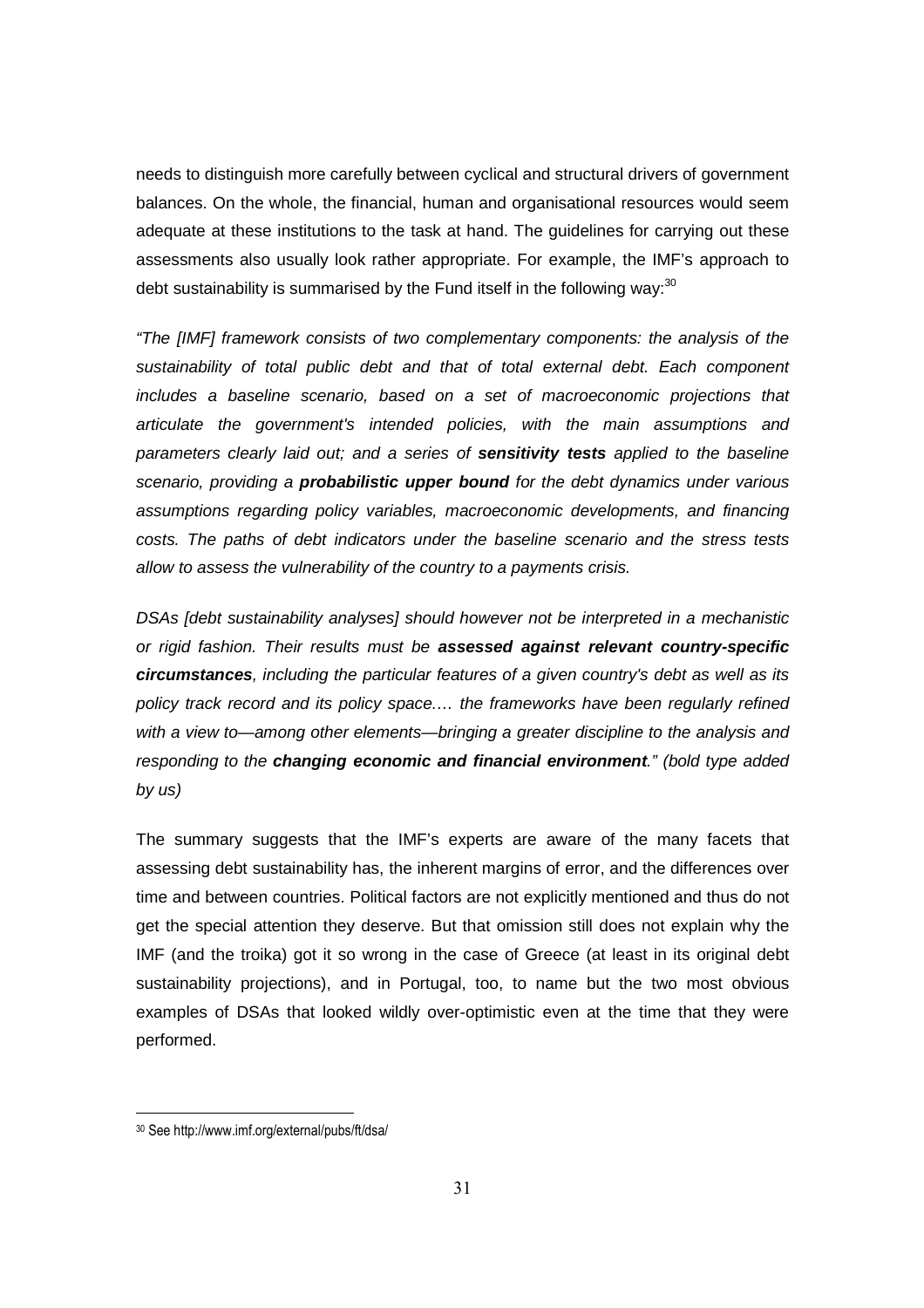| rigure 6. Selected Countries – Infr Votes |                  |            |  |  |  |  |  |
|-------------------------------------------|------------------|------------|--|--|--|--|--|
| <b>Country / Area</b>                     | <b>IMF</b> votes |            |  |  |  |  |  |
|                                           | number           | % of total |  |  |  |  |  |
| Austria                                   | 21,876           | 0.87       |  |  |  |  |  |
| Belgium                                   | 46,789           | 1.86       |  |  |  |  |  |
| Cyprus                                    | 2,319            | 0.09       |  |  |  |  |  |
| Estonia                                   | 1,676            | 0.07       |  |  |  |  |  |
| Finland                                   | 13,375           | 0.53       |  |  |  |  |  |
| France                                    | 108              | 4.29       |  |  |  |  |  |
| Germany                                   | 146,392          | 5.81       |  |  |  |  |  |
| Greece                                    | 11,755           | 0.47       |  |  |  |  |  |
| Ireland                                   | 13,313           | 0.53       |  |  |  |  |  |
| Italy                                     | 79,560           | 3.16       |  |  |  |  |  |
| Luxembourg                                | 4,924            | 0.2        |  |  |  |  |  |
| Malta                                     | 1,757            | 0.07       |  |  |  |  |  |
| Netherlands                               | 52,361           | 2.08       |  |  |  |  |  |
| Portugal                                  | 11,034           | 0.44       |  |  |  |  |  |
| Slovakia                                  | 5,012            | 0.2        |  |  |  |  |  |
| Slovenia                                  | 3,487            | 0.14       |  |  |  |  |  |
| Spain                                     | 40,971           | 1.63       |  |  |  |  |  |
| EA                                        | 456,709          | 22.44      |  |  |  |  |  |
| <b>Bulgaria</b>                           | 7,139            | 0.28       |  |  |  |  |  |
| <b>Czech Republic</b>                     | 10,759           | 0.43       |  |  |  |  |  |
| Denmark                                   | 19,651           | 0.78       |  |  |  |  |  |
| Hungary                                   | 11,121           | 0.44       |  |  |  |  |  |
| Latvia                                    | 2,158            | 0.09       |  |  |  |  |  |
| Lithuania                                 | 2,576            | 0.1        |  |  |  |  |  |
| Poland                                    | 17,621           | 0.7        |  |  |  |  |  |
| Romania                                   | 11,039           | 0.44       |  |  |  |  |  |
| Sweden                                    | 24,692           | 0.98       |  |  |  |  |  |
| United Kingdom                            | 108,122          | 4.29       |  |  |  |  |  |
| EU                                        | 671,587          | 30.97      |  |  |  |  |  |
| China                                     | 95,996           | 3.81       |  |  |  |  |  |
| Japan                                     | 157,022          | 6.23       |  |  |  |  |  |
| Source: IMF and Citi Research             |                  |            |  |  |  |  |  |

**Figure 6. Selected Countries – IMF Votes** 

The answer is, of course that politics are to blame here, too. In May 2010, when the original Memorandum of Understanding (MoU) for the  $1<sup>st</sup>$  Greek adjustment programme was agreed, the Greek government's euro area sovereign creditors-to-be (which account for 22% of the IMF capital and votes) simply let it be known that they had no appetite for a Greek debt restructuring, as they had no appetite for another round of bail outs of their own insufficiently capitalised and excessively Greece-exposed banks. And the IMF, being the shareholder-friendly organisation that it is, responded to its Board putting pressure on Management to put pressure on the Staff, by coming up with forecasts that not only included wildly optimistic GDP and budget deficit forecasts, but also defined 120% of GDP (in 2020) as the threshold for debt sustainability (see Figures 7 and 8). Based on the IMF's guidelines, one should assume that this was a country-specific threshold, reflecting the special characteristics and fiscal capacities of the Greek economy. But it bore an uncanny resemblance to the level of public debt in Italy at the time (Italy's general government gross debt-to-GDP ratio has since risen to 127% of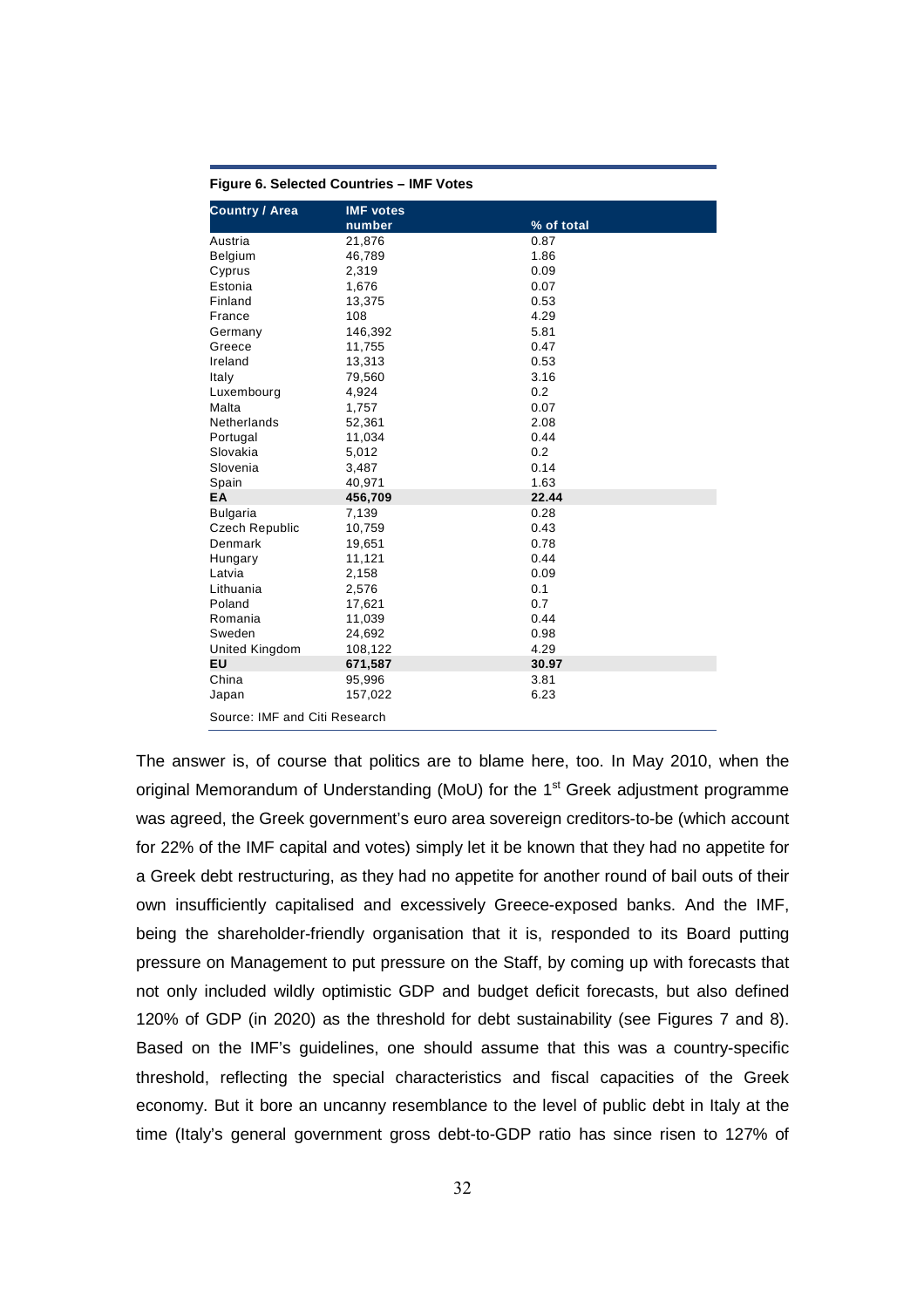GDP in 2012, according to the IMF, and is due to exceed 130% of GDP this year, again according to the IMF.



**Figure 7. Selected Countries — Government Debt/GDP Ratio Before and After IMF GRA Programmes, 2002-16**

Note: Data from IMF MONA database, updated with latest WEO projections for Greece, Ireland and Portugal. Some countries appear more than once if they had more than one programme. We have combined Greece's first program with the current second one. Sources: IMF and Citi Research

The IMF has since regretted that it was so easily convinced to make its forecasts fit the preferences of some of its shareholders, and the issue has reportedly on several occasions raised a few grunts from other parts of its membership, including the non-European advanced economies and some emerging markets. It has since also spoken out much louder on the issue of debt sustainability, and not just in Greece but also, and quite emphatically in the case of Cyprus. In addition, Greece has, since the unfortunate 'all clear' of May 2010, already undergone two formal debt restructurings, with the IMF's blessing. Trust in the objectivity of the troika programmes forecasts has yet to be fully restored, however – and the politicisation of debt sustainability assessments continues.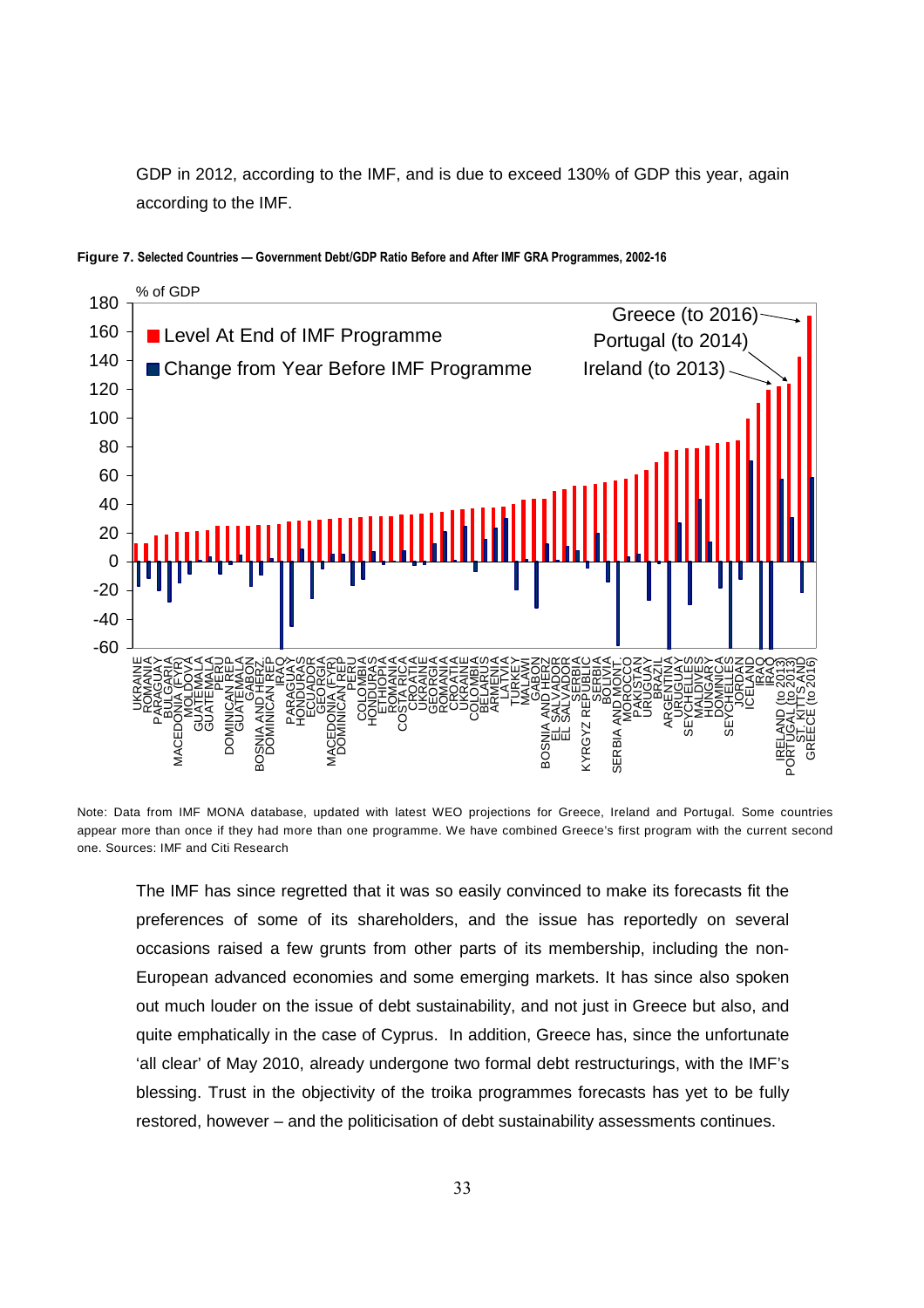

**Figure 8. Greece – IMF Projections of Primary Balance (% of GDP)** 

Note: Values corresponds to projections on the general government primary balance produced by the Troika on the specified date.

Source: IMF Programme Reviews and Citi Research

-

It would be wrong, of course, to single out the IMF for the political influences on technical, seemingly objective, assessments. National governments tend to use economic forecasts as mere debating tools. Many other multilateral or international institutions fare or would fare no better. Certainly, not the main European institutions, such as the European Commission or the ECB. Even though the latter may at times have been swayed more by institutional orthodoxy and concern about its own balance sheet size than by political considerations this detail has not benefited its objectivity. We therefore don't regard the recent remarks by European Commissioner Rehn and ECB Executive Board Member Asmussen to end the 'troika' – by which they really mean to kick the IMF out of the troika – as good news. $^{31}$ 

#### **5. The Political Economy of When and How to Default as a Sovereign**

At the outset we defined default as any change in the stream of current and future payments on a debt contract that makes it less valuable to the creditor than the execution of the contractually agreed stream. There are many ways to get there, and still quite a few that do not get stamped as default by the rating agencies or ISDA (which has

<sup>31</sup> Wall Street Journal: "ECB Official Sees Eventual End to IMF Involvement in Euro Crises .", May 8, 2013, http://online.wsj.com/article/SB10001424127887323744604578470523613305046.html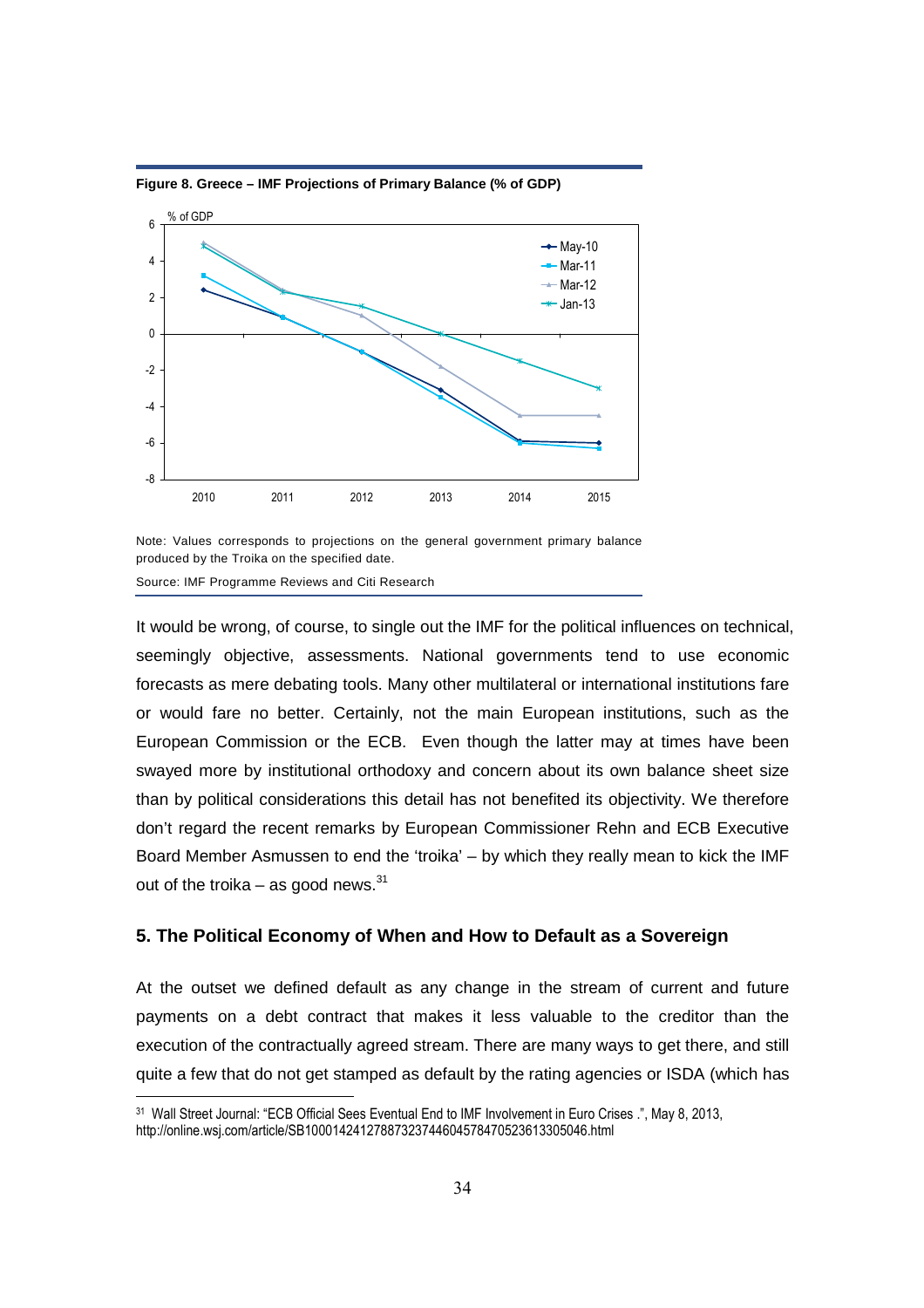the role of deciding whether a particular transaction constitutes a 'credit event' for credit default swaps). The staple of a 'short back and sides' (a haircut to the face value of the principal) is only one of a dizzying variety of options, including maturity lengthening, coupon reductions or the change of any other of the price or non-price terms of the debt contract.

Both sovereign default (or debt restructuring) and the details of the restructuring of private sector debt are often the outcome of a complex web of legal, accounting and other considerations as well as of financial ones. But there are two major differences: First, political considerations play a much larger role when sovereign debt restructuring is the name of the game. And second, when it comes to sovereign default, the 'rules of the game' can potentially change during the process. If the creditors (as well as the debtor) are public entities, political and popular considerations in the creditor countries seem to suggest almost lexicographic preferences between debt restructurings that do not involve face value haircuts (but with potentially very large NPV losses through lengthening of maturities or coupon reductions and/or deferrals) and debt restructurings with face value haircuts. Political considerations in the debtor countries often also support ways to restructure the debt that may not be designated formal defaults at all. Thus, the idea of dressing up defaults as 'voluntary' debt exchanges (but with 'voluntary' interpreted in the 'army' sense) or, even better, cajoling domestic financial institutions through financial repression into rolling over or expanding their commitments to hold sovereign debt when – at the terms being offered – they would have no interest to.

The 'rules of the game' also often change during sovereign debt restructuring processes. This is particularly true for debt issued under domestic jurisdiction. It those cases, it often only takes an act of parliament to change certain terms of the contract or the seniority of claims. For these reasons, It is more common that in sovereign debt restructurings certain creditors receive preferential treatment relative to others, with the most common beneficiaries being other public sector entities, systemically important private actors and other politically sensitive or powerful entities. The deft manoeuvre through with the ECB and the national central banks of the Eurosystem avoided taking losses on their exposures to the Greek sovereign through the SMP in 2012 is a textbook example of changing the de-facto seniority ranking of different classes of creditors. Of course, private debt restructurings are not fully devoid of such political interventions, as governments sometimes find it opportune to involve themselves in private debt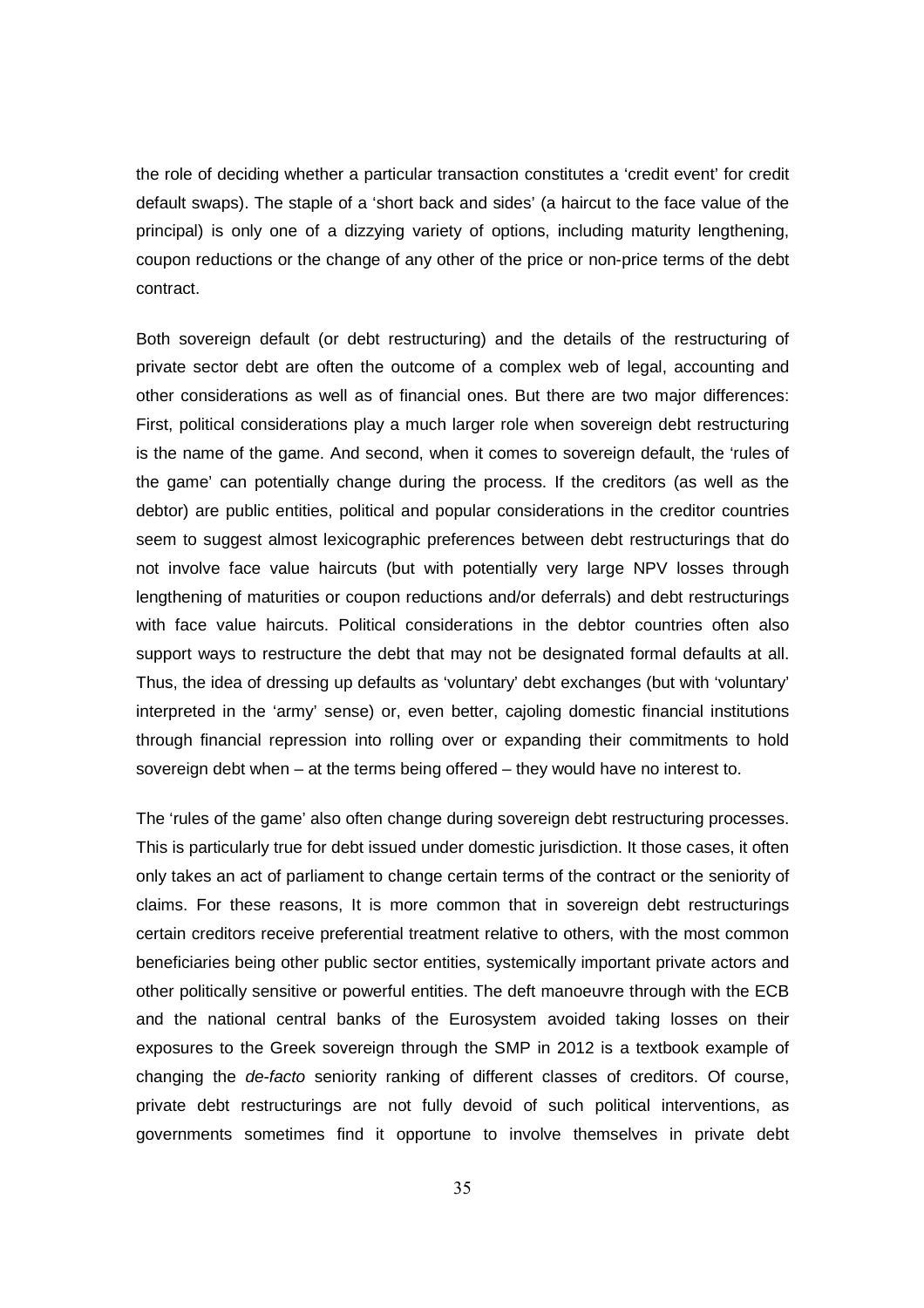restructuring processes, when their outcome was of some popular interest. Recent examples include mortgage foreclosure processes in many countries, including Ireland, Italy, and Spain, and the bankruptcy of GM in 2009.

The moderately good news for investors is that, partly because a sovereign default allows the country to continue operating as a 'going concern', the recovery rates following sovereign defaults tend to be quite high. There are exceptions, notably defaults that take the form of repudiations, as with Russia's Tsarist debt, West Germany's Naziera debt and Cuba's Batista era debt. And of course Argentina's 2001/02 default left at least 70 percent of the creditors with just 30 cents on the dollar. But these were the exceptions, until Greece, in March 2012, defaulted on about euro 200bn worth of sovereign or sovereign-guaranteed bonded debt and imposed an NPV haircut of over 70 percent on the bondholders.

Asonuma (2009) studied 35 sovereign debt renegotiations during the period 1986-2007. He considered only on ex post-default and preemptive renegotiations, and excluded episodes of delays in payment such as Paraguay in 2003, and Venezuela in 1995, 1998, 2005, and the swap agreement for Peru in 2000. Figure 9 shows the recovery rates for this recent sample of sovereign defaults.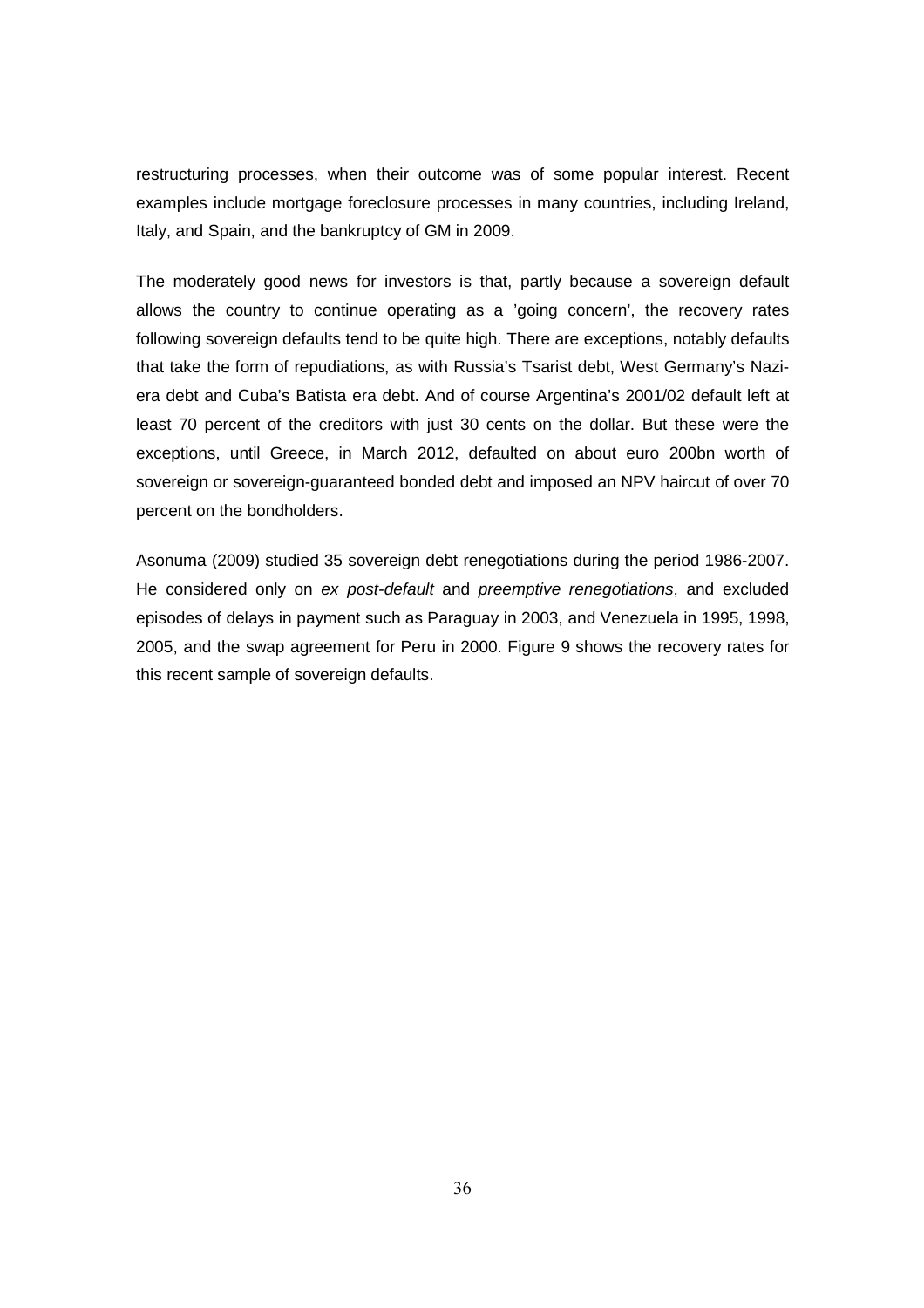| <b>Initial</b>         | Country                | <b>Distressed</b>                                                    |                  | <b>Exchange Distressed Defaulted debt</b> |                |              | Loss $(\%)$    |                                                                               |                                                                                                                                   |
|------------------------|------------------------|----------------------------------------------------------------------|------------------|-------------------------------------------|----------------|--------------|----------------|-------------------------------------------------------------------------------|-----------------------------------------------------------------------------------------------------------------------------------|
| <b>Default</b><br>Date |                        | <b>Details</b>                                                       |                  | Exchange US\$ bn % GDP<br><b>Date</b>     |                |              | haircut*       | Nominal Loss as measured Loss<br>by trading prices or by<br>NPV of cash flows | as measured                                                                                                                       |
| Aug-98                 | Russia                 | LC debt (GKO and OFZ)                                                |                  | May-99                                    | 8.3            | 3.1          | 29             | 46 res.,<br>$res.;$ devl. $95$                                                | 62 non-NPV of cash flows                                                                                                          |
|                        | Russia                 | FC debt (MIN FIN III)                                                |                  | Feb-00                                    | 1.3            | 0.7          |                | 75                                                                            | trading prices                                                                                                                    |
|                        | Russia                 | FC debt (PRIN and IAN)                                               |                  | Aug-00                                    | 29.1           | 16.3         | 36             | 90                                                                            | trading prices                                                                                                                    |
| Sep-98                 | Ukraine                | LC T-bills held domestically                                         |                  | Sep-98                                    | 4.5            | 9            | 34             | 18                                                                            | NPV of cash flows                                                                                                                 |
|                        | Ukraine                | LC<br>T-bills held by non-Sep-98<br>residents                        |                  |                                           | 0.4            | 0.8          |                | 59                                                                            | NPV of cash flows                                                                                                                 |
|                        | Ukraine                | FC Chase-Manhattan Ioan                                              |                  | Oct-98                                    | 0.1            | 0.2          |                | 31                                                                            | NPV of cash flows                                                                                                                 |
|                        | Ukraine                | FC ING bond and Merrill Aug-99<br>Lynch bond                         |                  |                                           | 0.4            | $\mathbf{1}$ | 45             | 38                                                                            | NPV of cash flows                                                                                                                 |
|                        | Ukraine                | <b>FC Eurobonds</b>                                                  |                  | Mar-00                                    | 1.6            | 5.1          | 5              | 31                                                                            | trading prices                                                                                                                    |
| Jul-99                 | Pakistan               | Eurobonds                                                            |                  | Dec-99                                    | 0.6            | 0.9          |                | 48                                                                            | trading prices                                                                                                                    |
| Aug-99                 | Ecuador                | External<br>debt<br>domestic bonds                                   | and              | FC Aug-00                                 | $\overline{7}$ | 41.5         | 40             | 56<br>external,<br>domestic                                                   | 9 trading<br>price<br><b>NPV</b><br>external,<br>domestic                                                                         |
| Mar-00                 | Cote<br>d'Ivoire       | <b>Brady bonds</b>                                                   |                  | Apr-10                                    | 2.8            | 12.4         | 20             | 82                                                                            | trading prices                                                                                                                    |
| Nov-01                 |                        | Argentina Domestic debt                                              |                  | Nov-01                                    | 64.4           | 22.6         |                | 83                                                                            | trading prices                                                                                                                    |
|                        |                        | Argentina External debt                                              |                  | Feb-05                                    | 79.7           | 52           | 66             | 71                                                                            | trading prices                                                                                                                    |
| Jun-02                 | Moldova                | Eurobond                                                             |                  | Oct-02                                    | 0.04           | 2.7          |                | 40                                                                            | trading prices                                                                                                                    |
| Jan-03                 |                        | Paraguay Domestic debt due in 2003- Jul-04<br>06                     |                  |                                           | 0.1            | 2.6          |                | 8                                                                             | NPV of cash flows                                                                                                                 |
| May-03                 | Uruguay                | LT FC bonds (external and May-03<br>domestic)                        |                  |                                           | 5.4            | 39.6         |                | 34                                                                            | trading prices                                                                                                                    |
| Jul-03                 | Nicaragua CENI         | bonds<br>payable in LC                                               | FC-denom. Jul-03 |                                           | 0.3            | 8.2          |                | n/a                                                                           | n/a                                                                                                                               |
|                        | Nicaragua CENI         | bonds<br>payable in LC                                               | FC-denom, Jul-08 |                                           | 0.3            | 5.4          |                | 51                                                                            | NPV of cash flows                                                                                                                 |
| Jul-03                 | Dominica LC            | bonds (domestic<br>external)                                         |                  | and Jun-04                                | 0.1            | 42.4         | 30             | 53                                                                            | NPV of cash flows                                                                                                                 |
| H <sub>2</sub> -04     | n                      | Cameroo Domestic debt                                                |                  | H1-05                                     | 1              | 6.5          |                | n/a                                                                           | n/a                                                                                                                               |
| Dec-04                 | Grenada                | Global bond and domestic Nov-05<br>debt                              |                  |                                           | 0.3            | 48.9         |                | 35                                                                            | trading prices                                                                                                                    |
| Apr-05                 | n Rep.                 | Dominica International bonds                                         |                  | May-05                                    | 1.1            | 5.1          |                | 5                                                                             | trading prices                                                                                                                    |
| Dec-06                 | Belize                 | Private external debt                                                |                  | Feb-07                                    | 0.5            | 45.8         |                | 24                                                                            | trading prices                                                                                                                    |
| Jul-08                 | s                      | Seychelle External debt                                              |                  | $Jan-10$                                  | 0.3            | 36.8         | 50             | 70                                                                            | trading prices                                                                                                                    |
| Dec-08                 | Ecuador                | Global bonds                                                         |                  | $May-09$                                  | 3.2            | 5.9          | 65             | 72                                                                            | trading prices                                                                                                                    |
| Feb-10                 | Jamaica                | Domestic debt                                                        |                  | Feb-10                                    | 7.9            | 63.7         |                | 10                                                                            | trading prices                                                                                                                    |
| Jan-11                 | Cote<br>d'Ivoire       | Treasury bills (short-term)                                          |                  | Dec-11                                    | 1.3            | 5.4          |                | 5                                                                             | NPV of cash flows                                                                                                                 |
|                        | Cote<br>d'Ivoire       | Eurobond coupon                                                      |                  | In progress 0.1                           |                | 0.4          |                | 25                                                                            | trading prices                                                                                                                    |
| Nov-11                 | St.<br>and Nevis debt  | Kitts Domestic bonds and external Mar-12                             |                  |                                           | 0.1            | 19.7         | 50             | 62                                                                            | NPV of cash flows                                                                                                                 |
|                        | St.<br>and Nevis swap) | Kitts Domestic<br>loans (debt-land Apr-12                            |                  |                                           | 0.3            | 46.6         |                | n/a                                                                           | n/a                                                                                                                               |
| Mar-12                 | Greece                 | Greek and foreign law bonds Mar-12                                   |                  |                                           | 273.4          | 94.2         | 54             | 76                                                                            | trading prices                                                                                                                    |
| Sep-12                 | Belize                 | 2029 Superbond                                                       |                  | In progress 0.5                           |                | 37.3         | In<br>progress | In progress                                                                   | trading prices                                                                                                                    |
| Note:                  | *Largest               | nominal                                                              | haircut          | shown                                     | if             | new          | instruments    | had                                                                           | different<br>haircuts.                                                                                                            |
|                        |                        |                                                                      |                  |                                           |                |              |                |                                                                               | Source: Moody's, IMF country reports, and Sturzenegger and Zettelmeyer (2005), 'Haircuts: Estimating Investor Losses in Sovereign |
|                        |                        |                                                                      |                  |                                           |                |              |                |                                                                               |                                                                                                                                   |
|                        |                        | Debt Restructurings, 1998-2005', IMF Working Paper 05/137, July 2005 |                  |                                           |                |              |                |                                                                               |                                                                                                                                   |

#### **Figure 9 Sovereign Bond Exchanges Since 1997**

There are also differences between sovereign default and private default in the timing of default. Again, for sovereigns, politics can come into play. A new government under high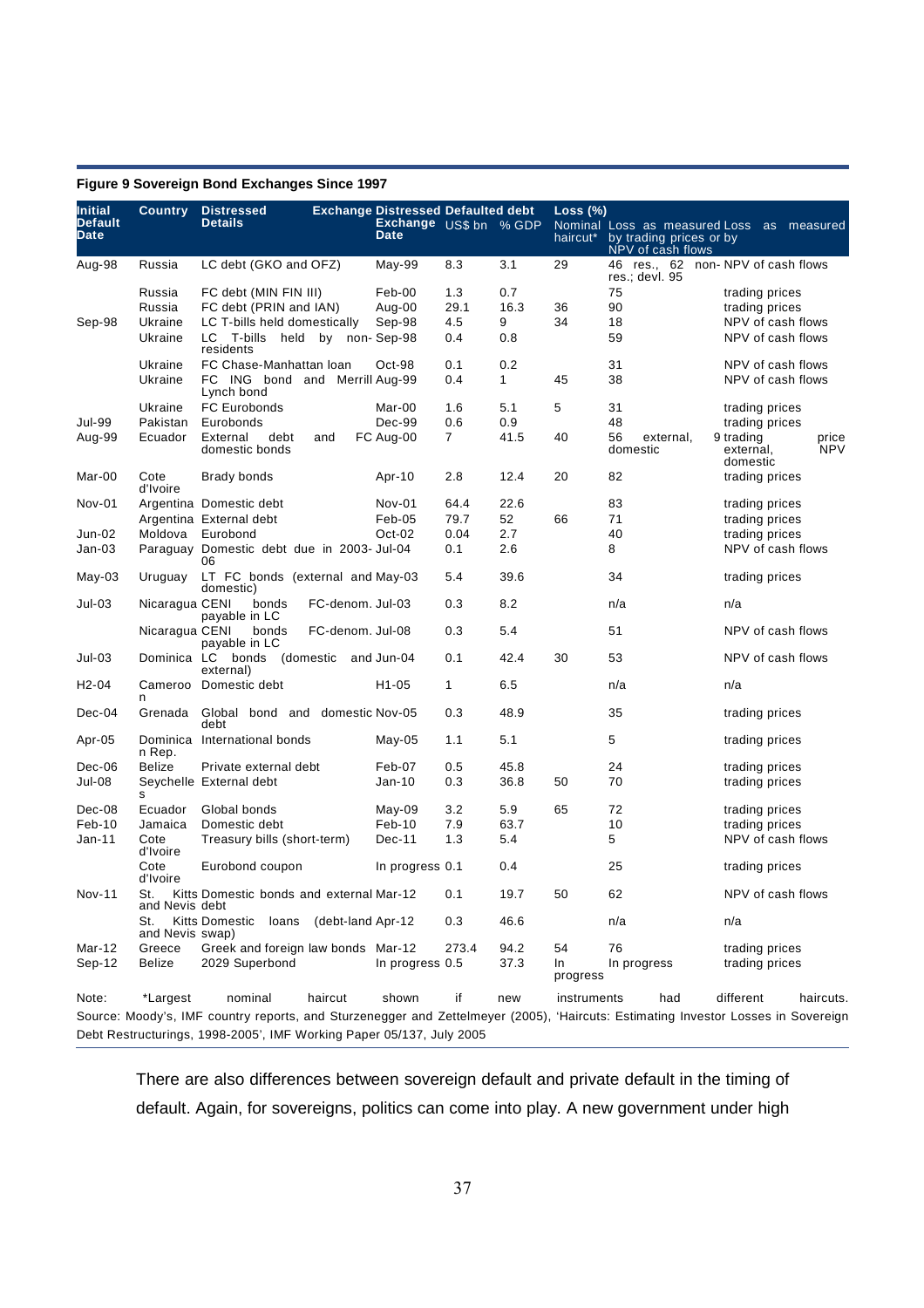debt sustainability pressure may want to default as quickly as possible (assuming that it views default as ultimately inevitable), while an incumbent government may have a desire to try to postpone default until after the next election, or simply to delay it in the hope for a better tomorrow – more like what we see with private corporates faced with material default risk.

Sovereign debtors also usually tend to have a greater ability to stave off default for a little while longer, if they are so inclined. This is because they tend to have access to some additional sources of financing, be it through financial repression of domestic banks or other captive entities in the domestic private sector, through the central bank or through the benevolence or naivete of friendly foreign sovereigns, central banks or international institutions.

For private debtors on the other hand, there is of course also an element of choice. However, access to liquidity tends to be much more limited once solvency is in doubt, so delaying the day of reckoning would be harder. In addition, delayed filing of insolvency by corporates is a criminal offence in many countries, and creditors can file for insolvency under some conditions, further limiting the scope for postponing private default.

It is thus that for sovereign creditors more than for private creditors, the timing of default is the result of the bargaining between creditors and debtors. Creditors may be private or public and often enough, these creditors share with the debtor government a preference for postponing default. If the private creditors are banks, they may prefer, for a substantial period of time and for a variety of reasons, to roll over their commitments or evergreen their loans to realising their losses. This type of behaviour was evident both following the Latin American debt crisis and in Europe in 2010 and beyond.

#### **6. Conclusions:**

Sovereign defaults have been rare in advanced economies in recent decades, despite the fact that third-party enforcement plays almost no role for sovereign debt. The dearth of defaults is therefore almost exclusively explained by the strength of self-enforcement by sovereigns in averting default and the systemic externalities that come with it, as well as by the fact that revenue-raising capabilities had risen for decades until relatively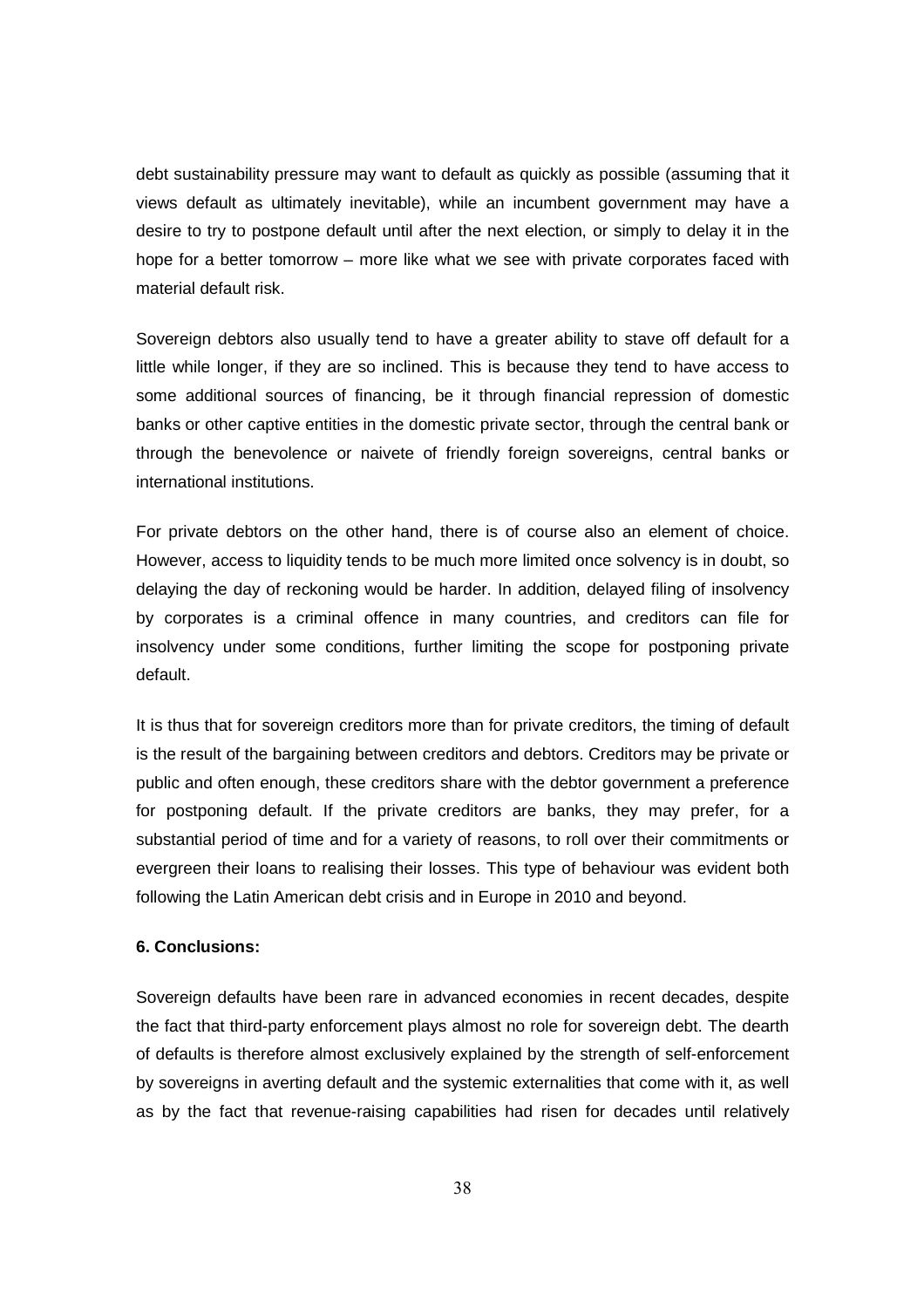recently. Even though sovereign defaults are rare, we should not neglect the element of choice that is involved: Sovereigns mostly choose whether or not to default and political economy rather than 'naked' economics can explain not just the incidence of default, but also often the timing and nature of it.

These considerations make us deeply skeptical that the absence until very recently of defaults in advanced economies will continue in future years. Of course, we already witnessed two formal debt restructurings by Greece in 2012 (involving both PSI and OSI), and a number of additional OSIs (through maturity lengthening and coupon reductions of officially held debt) in Ireland and Portugal. We think that more sovereign defaults, both involving PSI and OSI) are almost certain to follow. Not only are levels of public debt high and growth prospects relatively modest in many advanced economies. More importantly, demands for public spending have also managed to continue to grow, even when the ability of governments to raise revenues efficiently started to decline, as social capital eroded. The political economy in many highly indebted advanced economies also argues for a much higher future risk of debt restructuring, as disaffected voters, both in the periphery (austerity resistance) and in the core (bail-out resistance), resist making sacrifices for the benefit of making sovereign creditors (domestic and foreign) whole. A Santa Claus may sometimes appear, but we doubt that his gift sack will be big enough. We therefore expect that we will see at least a few more sovereign debt restructurings in the euro area in the next few years.

When these occur, they would probably primarily take the form of a lengthening of maturities, with haircuts at most in coupon payments or interest rates and with possible deferral of interest payments, but without face value haircuts. Such restructuring does, of course, involve an NPV loss or NPV haircut, but for reasons that are often hard to fathom (and that mainly seem to reflect poor auditing, accounting, accountability, regulatory and tax standards, rules and practices), many investors prefer between two equal NPV haircuts the one with the lowest face value haircut. The logic of these 'soft' defaults will likely be pushed quite far, with some maturities promising to pay nothing forever, an instrument with full face value and zero NPV.

### **References**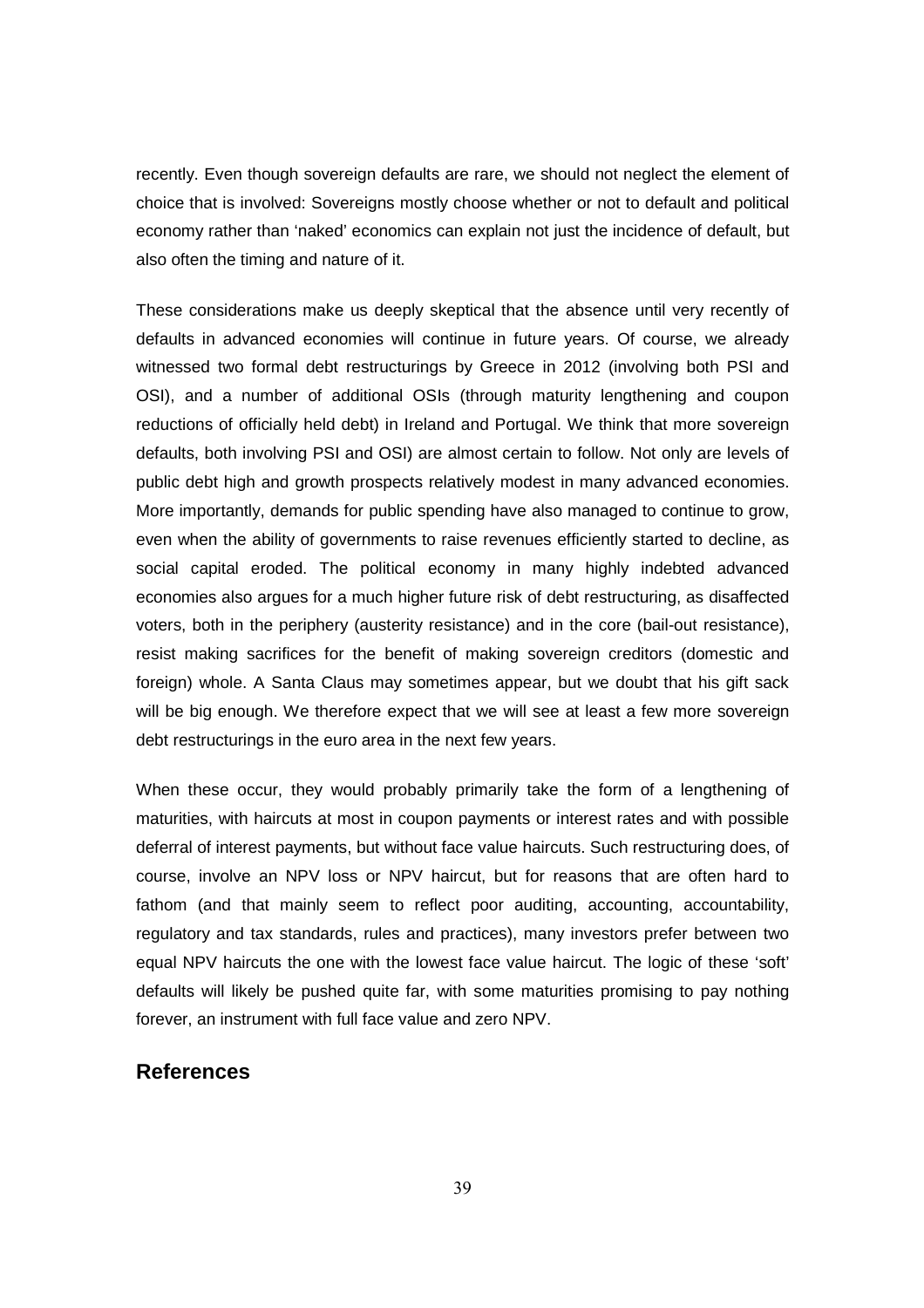Barro, Robert and Xavier Sala-i-Martin (2003), "Economic Growth", 2<sup>nd</sup> Revised Edition, MIT Press

Bishop, D.T. and C. Cannings (1978), A generalized war of attrition. Journal of Theoretical Biology 70: 85-124.

Bolton, Gene (2013), WRH Archives: Debt Restructuring in Argentina, Council on Hemispheric Affairs, March 4, http://www.coha.org/21554/

Bornstein, David (2005), The Price of a Dream: The Story of the Grameen Bank. Oxford University Press, NY, ISBN 0-19-518749-0

Buiter, Willem H. and Ebrahim Rahbari (2012a), "Global Growth Generators: Moving Beyond 'Emerging Markets' and 'BRIC", Citi Economics, Global Economics View, 21 February 2011.

Buiter, Willem H. and Ebrahim Rahbari (2012b) "Looking into the deep pockets of the ECB", Citi Economics, Global Economics View, 27 February 2012.

Buiter Willem H. (2012) "The Role of Central Banks in Financial Stability: How Has it Changed?", paper presented at the Fourteenth International Banking Conference organised by the Federal Reserve Bank of Chicago and the European Central Bank in Chicago, Ill., on November 10-11, 2011.

Chatterjee, K., J.G. Reiter, M.A. Nowak (2012), "Evolutionary dynamics of biological auctions". Theoretical Population Biology 81, 69 - 80

Cruces, J., and C. Trebesch, 2011, "Sovereign Defaults: The Price of Haircuts," CESifo Working Paper No. 3604 (Munich: Center for Economic Studies/Ifo Institute).

Duggar Elena (2012), "Sovereign Debt Restructurings Provide Liquidity Relief But Often Do Not Reduce Debt Levels", Moody's Sovereign Defaults Series, Moody's November 2012.

Fudenberg, Drew and Jean Tirole (1991). Game Theory. MIT.

Gersovitz, Mark (2009), "A Review of Michael Tomz's Reputation and International Cooperation: Sovereign Debt across Three Centuries, Journal of Economic Literature 2009, 47:2, pp. 475-481

IMF (2013), "Fiscal Monitor", April 2013, http://www.imf.org/external/pubs/ft/fm/2013/01/pdf/fm1301.pdf

Maynard Smith, J. (1974), Theory of games and the evolution of animal contests. Journal of Theoretical Biology 47: 209-221.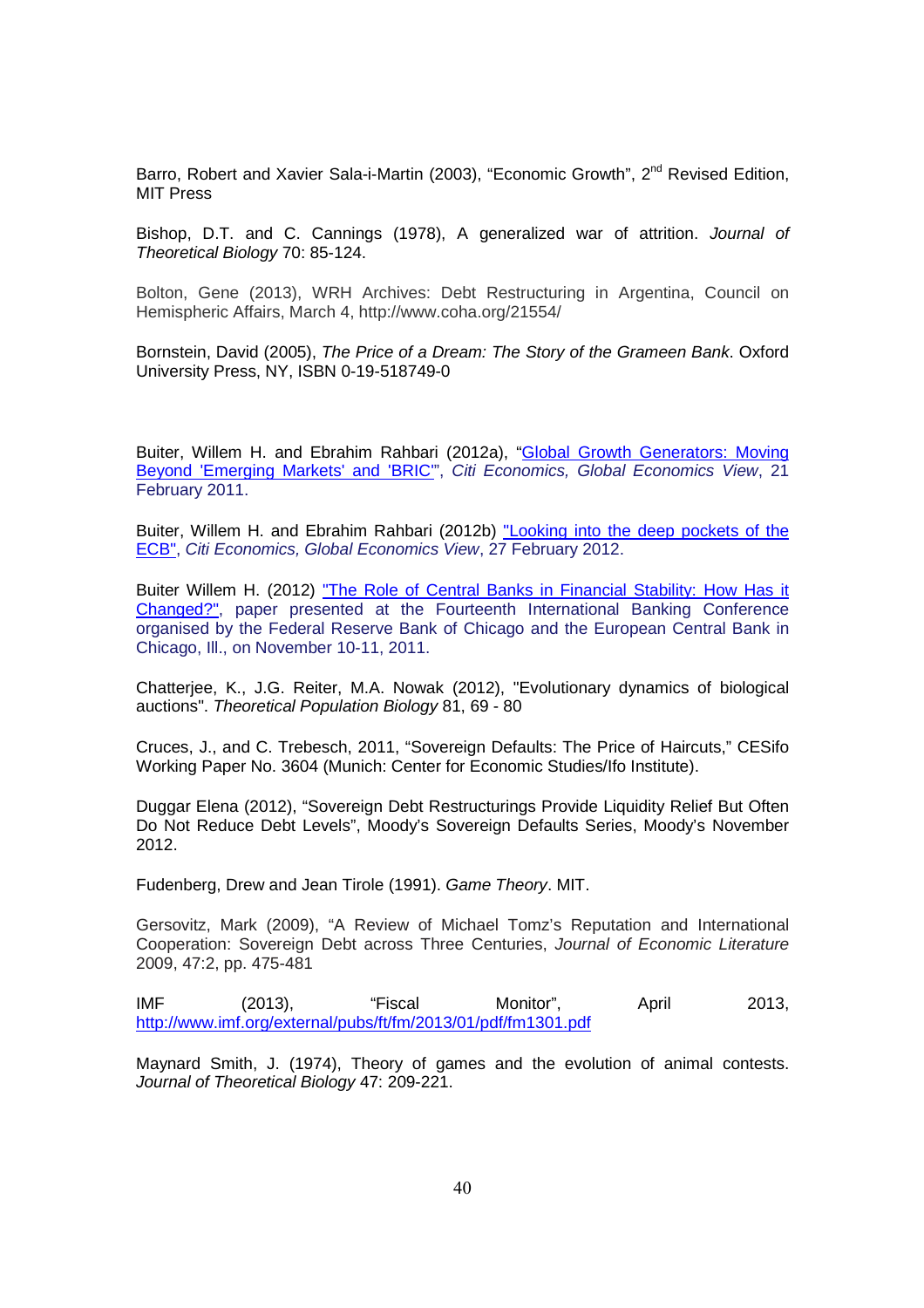Osizik, A. Pinar and Kyle I. Harrington (2012) "The Effects of Tags on the Evolution of Honest Signaling", GECCO'12 Companion, July 7–11, 2012, Philadelphia, PA, USA.https://www.lri.fr/~hansen/proceedings/2012/GECCO/companion/p345.pdf

Reinhart CM, Rogoff KS. (2009) 'This Time Is Different: Eight Centuries of Financial Folly', Princeton University Press

Schneider, Friedrich and Dominik Enste (2009), "Shadow Economies and Corruption All Over the World: Revised Estimates for 120 Countries", Economics, The Open-Assessment E-journal, 27, October.

Schneider, Friedrich and Dominik Enste (2000), "Shadow Economies Around the World: Size, Causes, and Consequences," IMF Working Paper 00/26, February.

Schneider, Friedrich and Andreas Buehn (2002), "Hiding in the Shadows; The Growth of the Underground Economy", IMF Economic Issues, 30, March.

Slemrod, Joel (2007), "Cheating Ourselves: The Economics of Tax Evasion," Journal of Economic Perspectives, Winter 2007, 21(1), pp. 25-48.

Slemrod, Joel and Shlomo Yitzhaki (2002), "Tax Avoidance, Evasion and Administration", in A. Auerbach and M. Feldstein (eds.), Handbook of Public Economics, Volume 3, North-Holland, 2002, pp. 1423-1470.

Slemrod, Joel and Naomi Feldman (2009), "War and Taxation: When Does Patriotism Overcome the Free-Rider Impulse?", in Isaac William Martin, Ajay K. Mehrotra, and Monica Prasad (eds.) The New Fiscal Sociology: Taxation in Comparative and Historical Perspective. Cambridge University Press, 2009, pp. 138-154.

Slemrod, Joel, Jonathan Shaw and John Whiting (2009), "Administration and Compliance," in Institute of Fiscal Studies (ed.), Dimensions of Tax Design: The Mirrlees Review, Oxford University Press, 2009, forthcoming.

Zollman KJS, Bergstrom CT, Huttegger SM. (2013) Between cheap and costly signals: the evolution of partially honest communication. Proc R Soc B 20121878. http://dx.doi.org/10.1098/rspb.2012.1878

Tanzi V. and Schuknecht L. (2010), 'Public Spending in the 20th Century: A Global Perspective', Cambridge University Press; for post 2000 data IMF WEO

Tomz, Michael (2007), Reputation and International Cooperation: Sovereign Debt Across Three Centuries (Princeton University Press).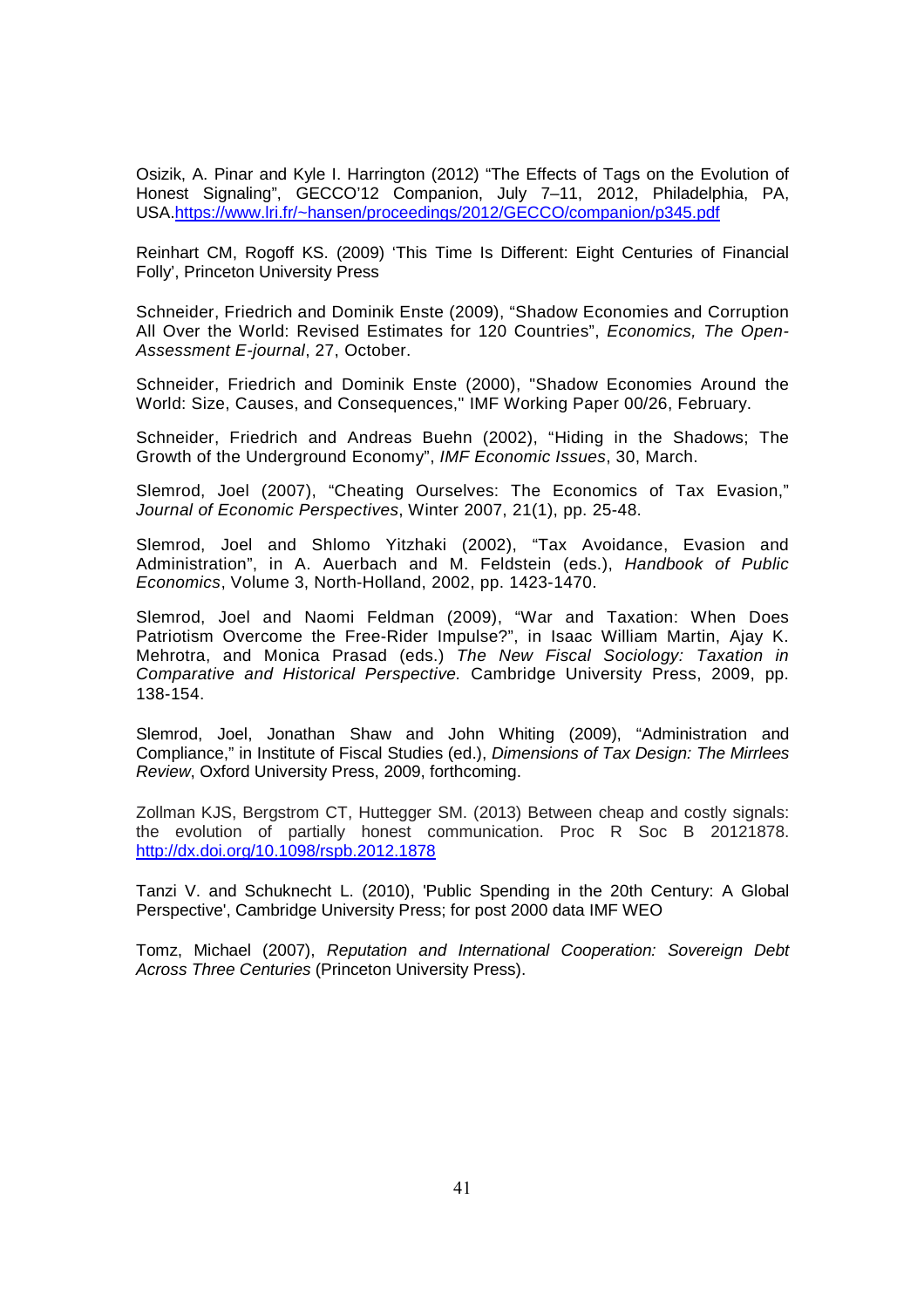#### **Appendix: Defining Default**

In its simplest form, a debt contract entered into at time  $t = 1$  is a commitment to make a sequence of non-contingent contractual payments  $\overline{c}_i \geq 0$ ,  $t = 1, 2, ..., T$  . Although they do not depend on the state of nature, the contractual (coupon) payments  $\overline{c}_{i}$  can vary over time. For instance, the final contractual payment  $\overline{c}_{T}$  could include the final coupon and the repayment of the principal. A simple but too restrictive definition of default would be that at some time in the life of the debt contract (between periods  $1$  and  $T$ ), say in period *k*, with  $1 \leq k \leq T$ , the remaining sequence of contractual payments  $\{\overline{c}_i; T \geq t \geq k\}$ is changed by the borrower to a another sequence  $\{\overline{c}_i; T \geq t \geq k\}$  that is dominated by the original sequence, in the sense that

$$
\overline{\overline{c}}_t \le \overline{c}_t \text{ for all } t \ge k
$$
\n
$$
\overline{\overline{c}}_t < \overline{c}_t \text{ for at least one } t \ge k
$$
\n(A1)

We want to extend this definition of default to include the substitution at time i by the borrower of an alternative contractual sequence that has lower net present discounted value (NPV) than the original sequence, if the discount rates used are taken to be the riskfree (that is free of credit risk or default risk) rates.

Let  $I_{t_1,t_0}$  is the nominal stochastic discount factor between periods  $t_1$  and  $t_0$ , defined recursively by

$$
I_{t_1,t_0} = \prod_{n=t_0+1}^{t_1} I_{n,n-1} \quad \text{for} \quad t_1 > t_0
$$
  
= 1 \qquad \qquad \text{for} \quad t\_1 = t\_0 \qquad (A2)

The interpretation of  $I_{_{t_1,t_0}}$  is the price in terms of period  $t_0$  money of one unit of money in period  $t_1 \geq t_0$ . There will in general be many possible states in period  $t_1$ , and period  $t_1$  money has a period  $t_0$  (forward) price for each state. Formally, therefore, the stochastic discount factor has the state of the world, s, say, as an argument, and should be written as  $I_{_{t_i,t_0}}(s)$  but we suppress this as it does not lead to ambiguity. Let  $E_t$  be the mathematical expectation operator conditional on information available at the beginning of period *t* . Provided earlier dated information sets do not contain more information than later dated information sets, these stochastic discount factors satisfy the recursion property

$$
E_{t_0} \left( I_{t_1, t_0} E_{t_1} I_{t_2, t_1} \right) = E_{t_0} I_{t_2, t_0} \text{ for } t_2 \ge t_1 \ge t_0
$$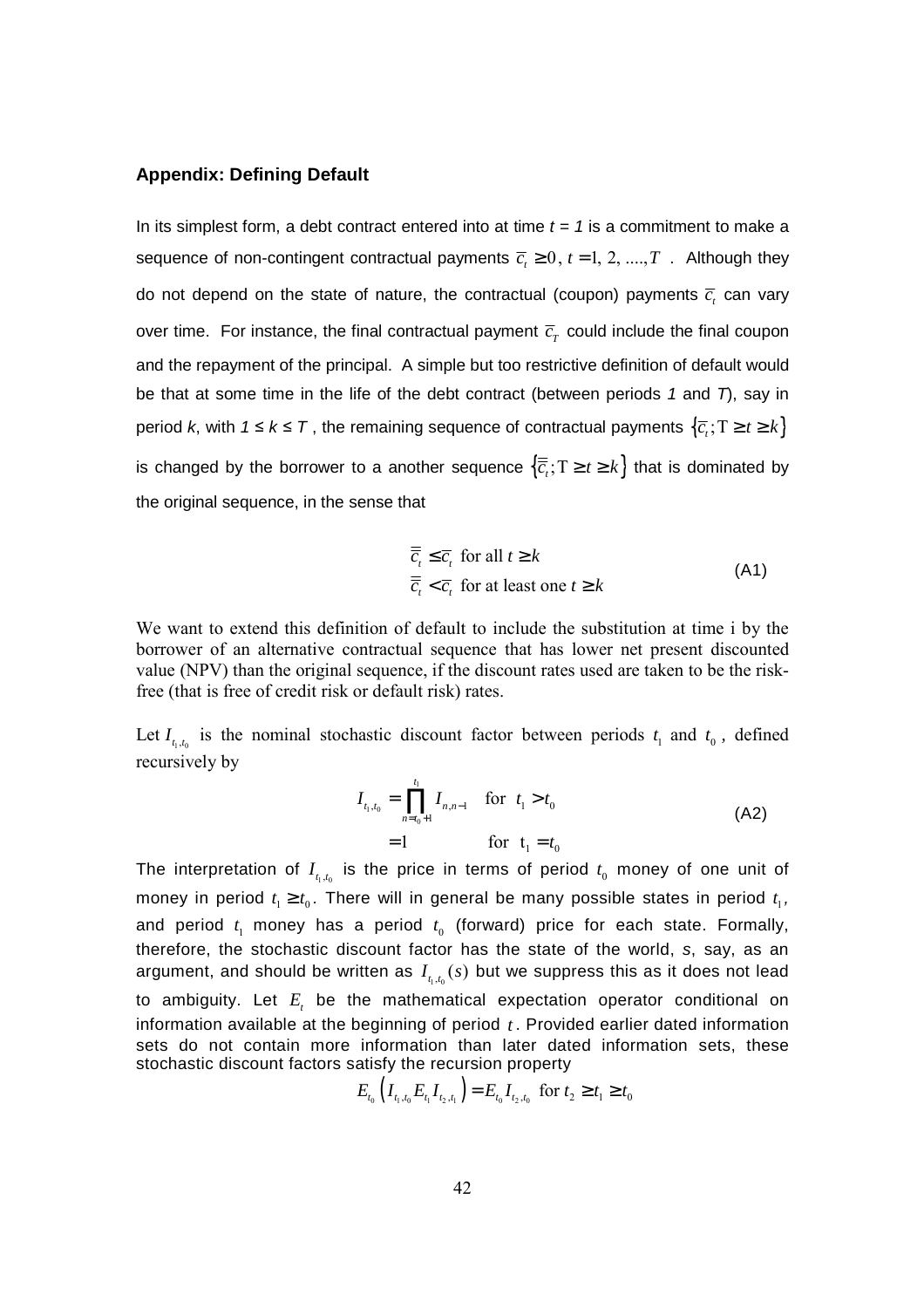Finally, the one-period risk-free nominal interest rate in period  $t$ ,  $i$ , that is the money price in period  $t$  of one unit of money in every state of the world in period  $t+1$ is defined by

$$
\frac{1}{1+i_{t+1,t}} = E_t I_{t+1,t}
$$

Likewise, the risk-free *j*-period discount factor ( $j \ge 1$ ) in period *t* is defined by

$$
\left(\frac{1}{1+i_{i+j,t}}\right)^j = E_t I_{i+j,t}, \ j \ge 1
$$
\n
$$
\frac{1}{1+i_{i,t}} = 1
$$
\n(A3)

So our definition of default amounts to the statement that the offer of the sequence of contractual payments  $\{\overline{c}_t; T \geq t \geq k\}$  in lieu of the original sequence of contractual payments  $\left\{ \overline{c}_{i};T\geq t\geq k\right\}$  represents a default if and only if

$$
\sum_{t=k}^{T} \overline{\overline{c}}_t \left( \frac{1}{1+i_{t,k}} \right)^{t-k} < \sum_{t=k}^{T} \overline{c}_t \left( \frac{1}{1+i_{t,k}} \right)^{t-k} \tag{A4}
$$

Note that if a contract is in default according to the (A1) criterion is will also be in default according to the (A4) criterion. The converse does not hold.

Of course, the actual stream of payments that will be made to the creditor(s) by the debtor  ${c_i; 1 \le t \le T}$  is uncertain and will depend on the willingness and ability of the debtor to pay. The NPV of the debt contract at time  $k$  that is actually priced in the market,  $P_k$ , involves the use of the appropriate stochastic discount factors and is given by

$$
P_k = E_k \sum_{t=k}^{T} c_t I_{t,k} \tag{A5}
$$

For a debt contract at high risk of default at time  $k, \{\overline{c}_i; T \geq t \geq k\}$ , the market valuation of an alternative or revised contract  $\{\overline{c}_i: T\geq t\geq k\}$  can be higher than the market valuation of the original contract, that is  $E_{_k}\sum \overline{c}_{_t}I_{_{t,k}} > E_{_k}\sum \overline{c}_{_t}I_{_{t,}}$ *T T*  $k \sum c_i \mathbf{1}_{t,k} \leq \mathbf{1}_{k} \sum c_i \mathbf{1}_{t,k}$  $t = k$   $t = k$  $E_k$   $\sum \overline{c}_i I_{t_k} > E_k$   $\sum \overline{c}_i I$  $=k$   $t=$  $\sum_{i} \overline{\overline{c}_{i}} I_{t,k} > E_{k} \sum_{i} \overline{c}_{i} I_{t,k}$  even though the